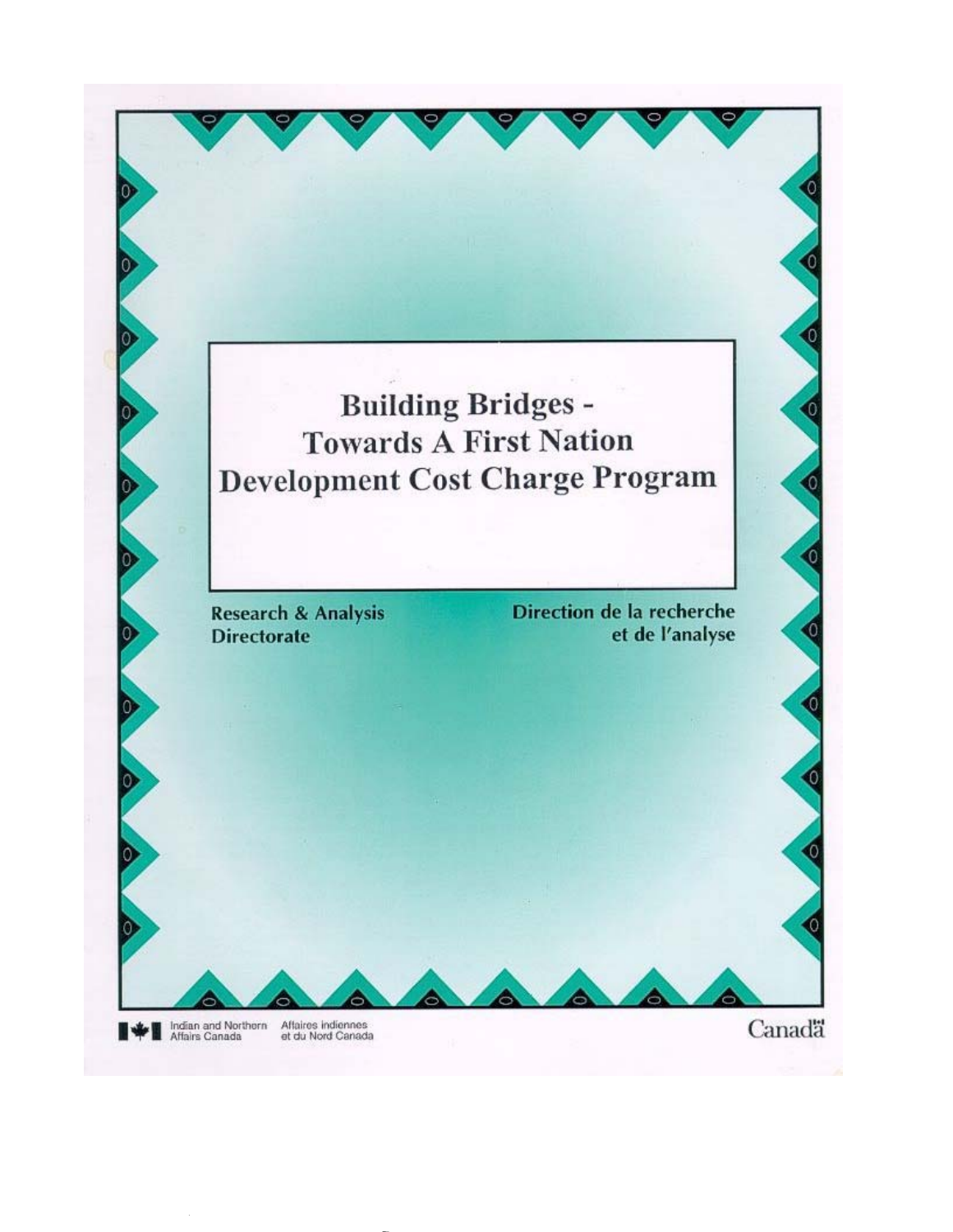**19 February 2001**

# **Building Bridges - Towards A First Nation Development Cost Charge Program**

Presented to: Research and Analysis Directorate INAC and the Indian Taxation Advisory Board



Prepared By: **Fiscal Realities**

**Economists** #202-7 St. Paul Street West, Kamloops, BC V2C 1E9

This paper reflects the views of the authors only and not necessarily those of the ITAB or INAC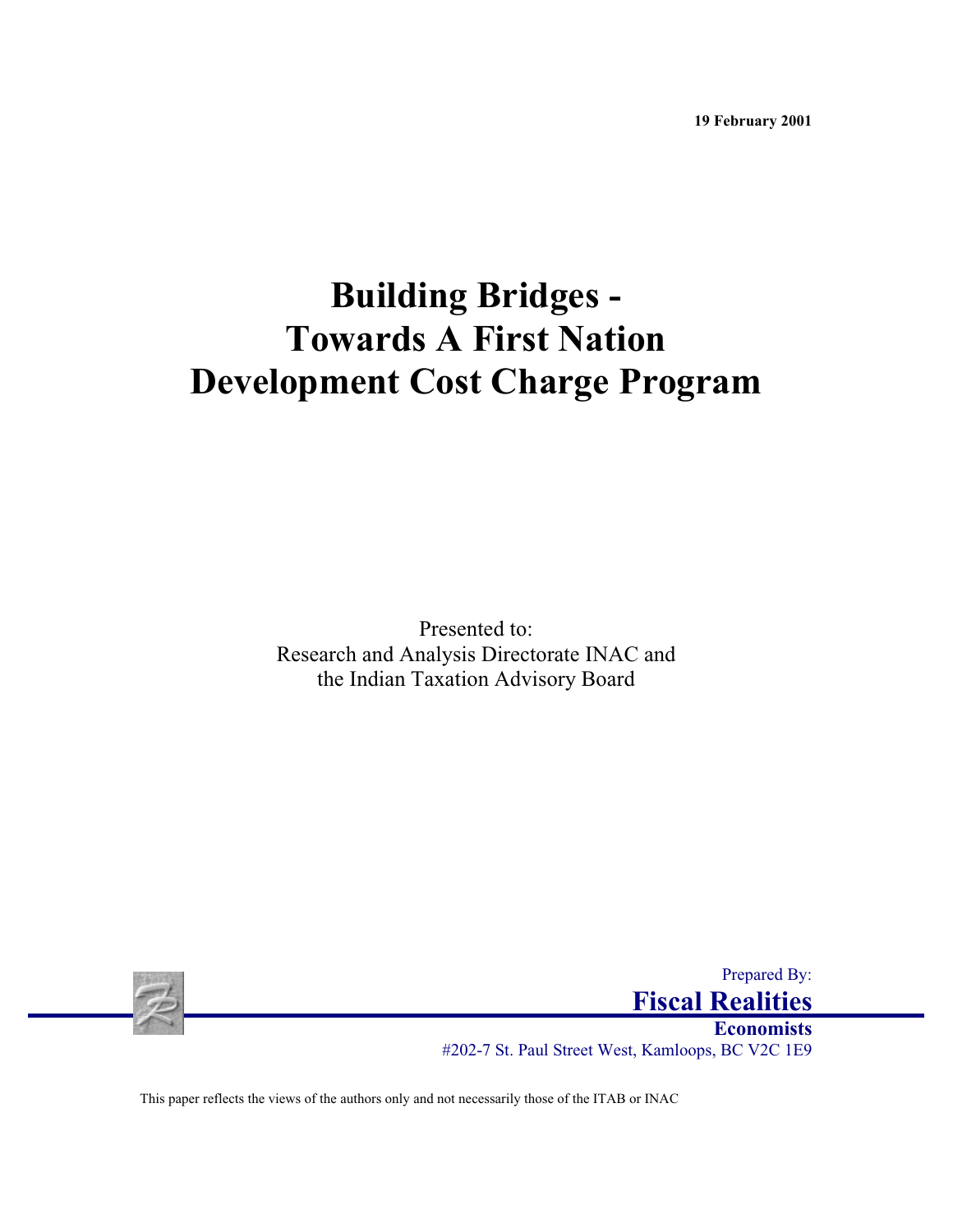Published under the authority of the Minister of Indian Affairs and Northern Development Ottawa, 2002 *<www.ainc-inac.gc.ca>*

QS-7038-000-EE-A1 Catalogue No. R2-218/2002E ISBN 0-662-32549-4

© Minister of Public Works and Government Services Canada

> Cette publication peut aussi être obtenue en français sous le titre : **Tisser des liens - Projet d'imposition de droits d'aménagement sur les terres des Premières nations**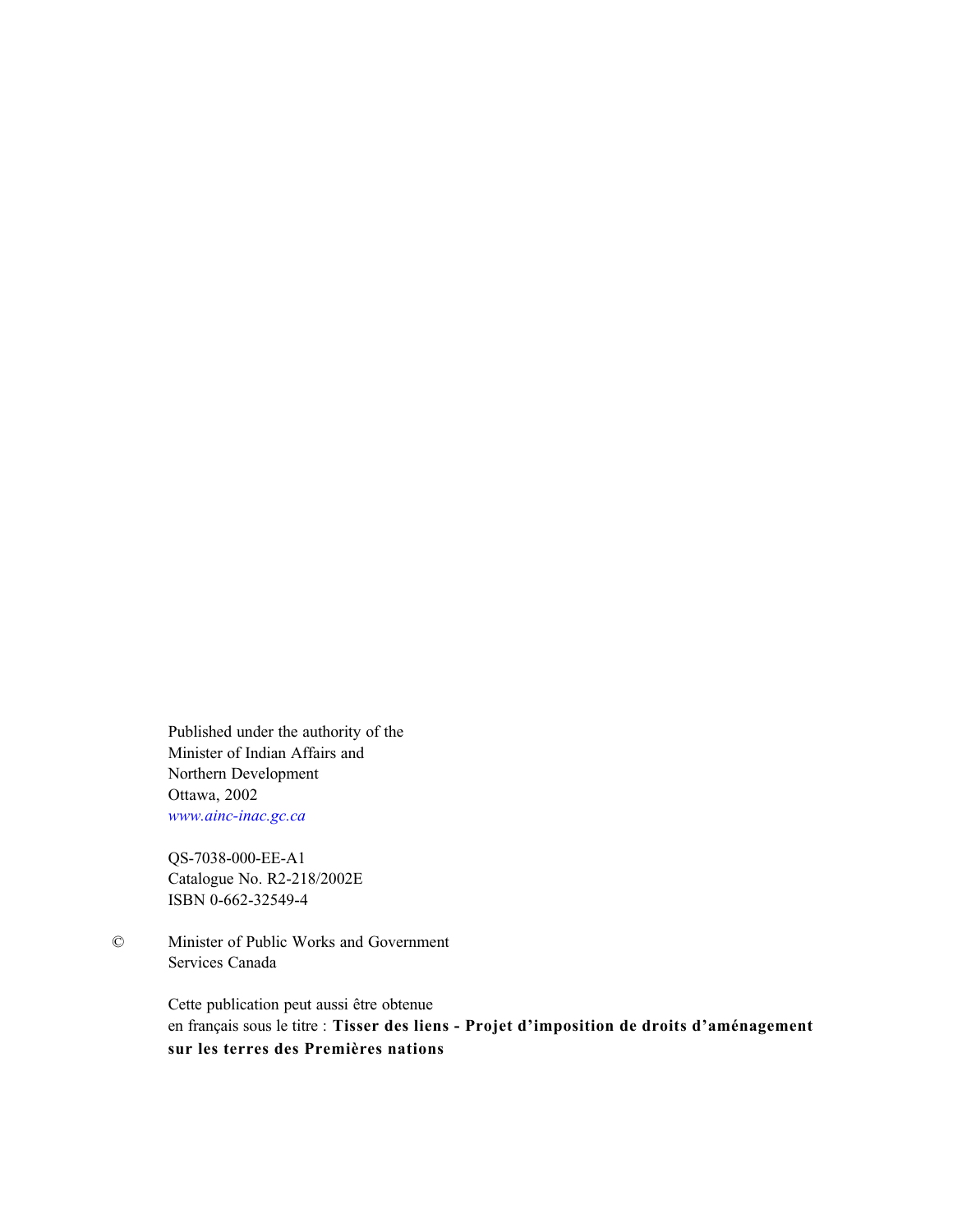# <span id="page-3-0"></span>**Acknowledgements**

Fiscal Realities would like to thank the individuals who gave freely of their time in outlining their experience with development cost charges. These include: Kyle Shury, Graeme Johnson, Jim Cox, and Harold Calla. Special thanks should also be forwarded to Ken Scopick and as always, Bob Kingsbury for their valuable editorial insights and commentary.

Fiscal Realities is solely responsible for any errors or omissions.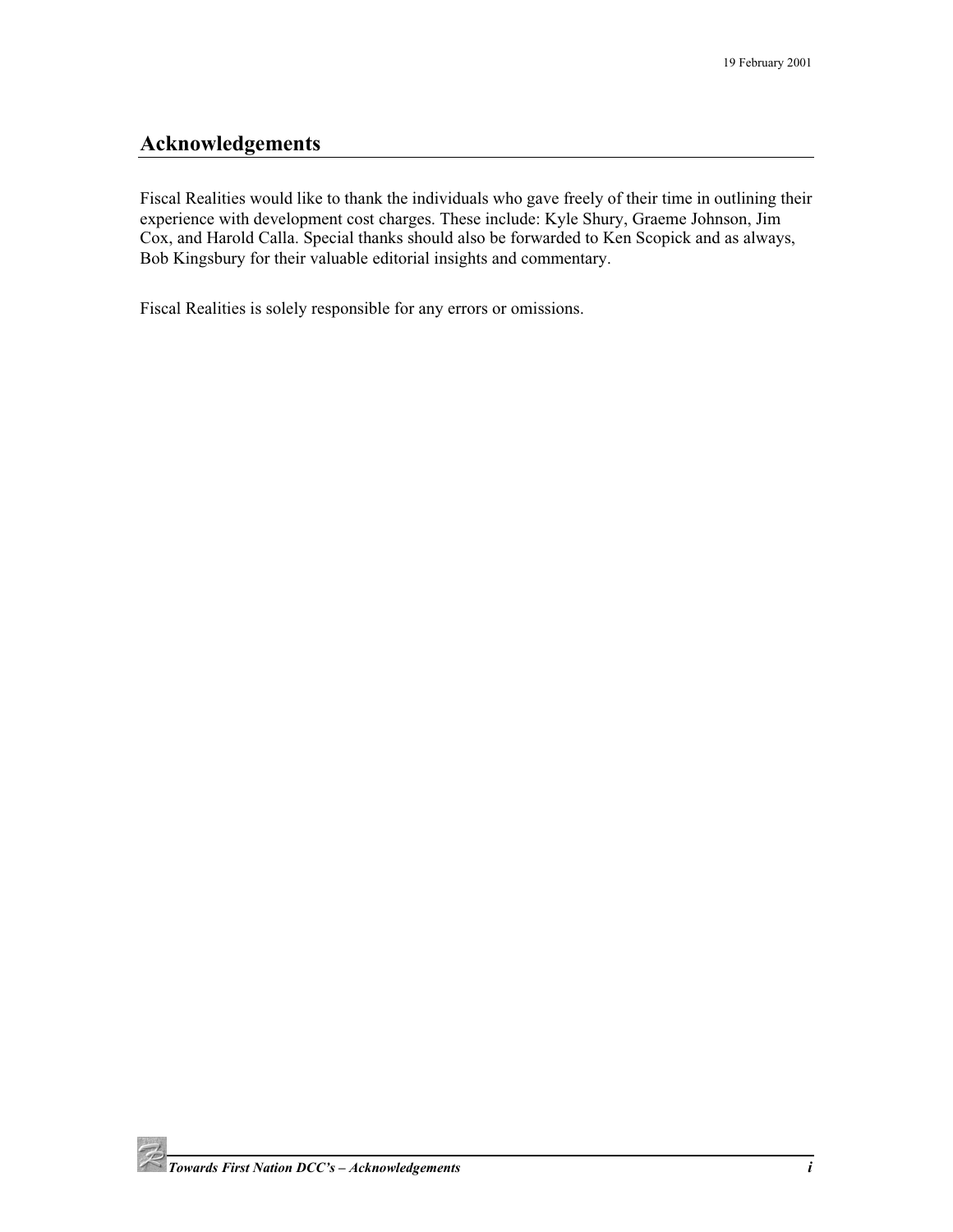# **Table of Contents**

| HOW DO OTHER GOVERNMENTS IN CANADA PROVIDE PHYSICAL INFRASTRUCTURE? 6        |  |
|------------------------------------------------------------------------------|--|
|                                                                              |  |
|                                                                              |  |
|                                                                              |  |
|                                                                              |  |
|                                                                              |  |
|                                                                              |  |
|                                                                              |  |
| INITIATIVE 3B: CONTINGENCIES TO ADDRESS RESISTANCE FROM NON-NATIVE COMMUNITY |  |
|                                                                              |  |

乏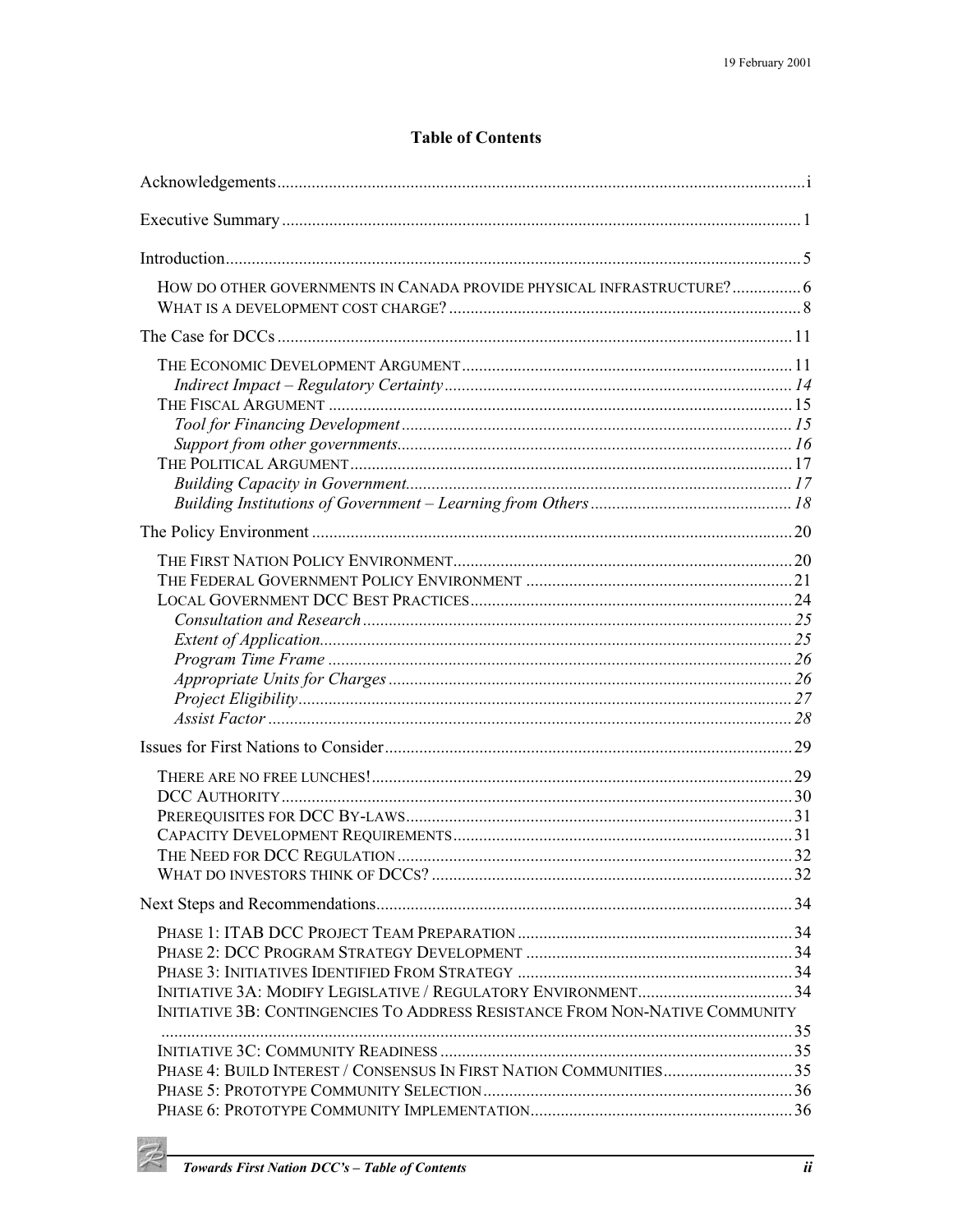| PHASE 7: EVALUATE PILOT, MAKE ADJUSTMENTS, AND PREPARE FOR FULL ROLL OUT  37 |  |
|------------------------------------------------------------------------------|--|
|                                                                              |  |
|                                                                              |  |
|                                                                              |  |
|                                                                              |  |
|                                                                              |  |
|                                                                              |  |
|                                                                              |  |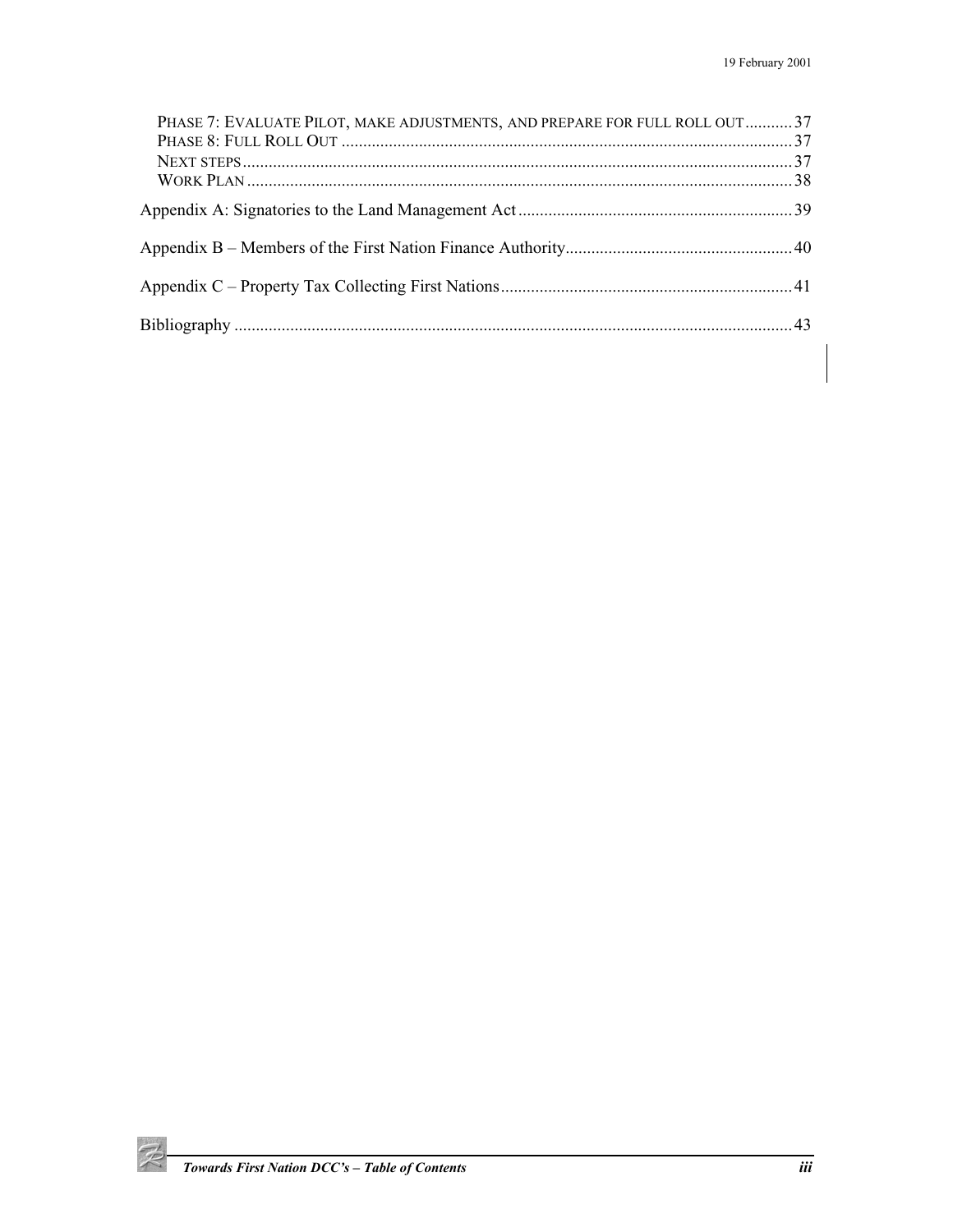# <span id="page-6-0"></span>**Executive Summary**

The fact that there is a proven positive relationship between physical infrastructure provision and economic development has important implications for First Nations. It means that the development of core public infrastructure such as roads, sewers and water mains should be encouraged on First Nations' lands. The provision of infrastructure will lower the costs of doing business and create economic opportunity. Creating economic opportunity for aboriginal people will reduce poverty in their communities and improve their standard of living. A development cost charge (DCC) policy is a financing option that, if designed and regulated properly, will help to provide core public infrastructure.

While it is clear that investment in infrastructure will improve economic opportunity, it is also clear that there has been little success in providing infrastructure on First Nations' lands. First Nations have limited resources to provide the infrastructure themselves and transfers from other orders of government have been either insufficient to cover the cost or are required for other programs. Physical infrastructure that currently exists on First Nations' lands is inadequate for industrial, commercial, or residential development. Roads, sewer systems, and water treatment and distribution systems are of poor quality or non-existent. While DCCs have been used as an option in financing infrastructure for over twenty years in municipal jurisdictions, it does not appear as of yet that there is any regulatory framework or support for First Nations who wish to use them.

A development cost charge, or DCC, is a charge for using land. The intent of a DCC is to apportion new infrastructure costs between a local government and a property owner. It is meant to allow new development to pay for the infrastructure it requires. DCCs are supposed to limit the amount that existing residents, whether residential or commercial, have to subsidize infrastructure for new residents.



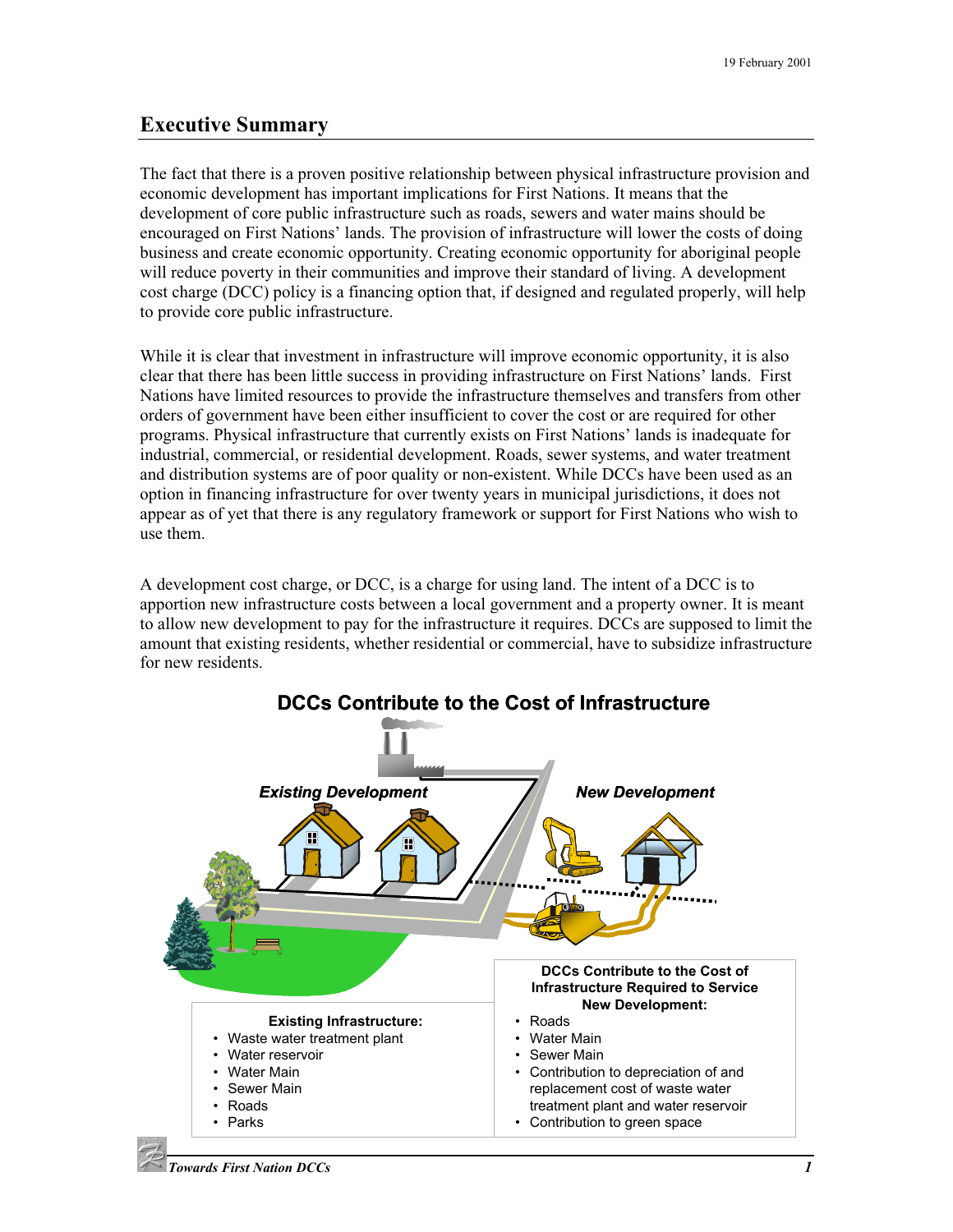DCC policy has the potential to finance new infrastructure in First Nation jurisdictions and lower the costs of doing business if a policy is properly designed. Such a policy would be considered in the context of other development finance tools such as property taxes and long-term debt. Policy must be supported by a national institution such as the Indian Taxation Advisory Board (the ITAB) in order to be effective. This would ensure consistency in regulation and would address the concerns of stakeholders, including non-native investors. If a DCC policy is not properly designed and monitored, it will raise the costs of doing business.

The right hand side of the picture below shows that a DCC policy that is designed in accordance with economic principles and regulated by a national institution such as the ITAB, attracts more investment. A policy that encourages investment would have a transparent link between the infrastructure and the development cost charge. There would also be a transparent link between DCCs and contributions to reserve funds (used to replace infrastructure when it reaches the end of its useful life). A simplified regulatory environment would be created if a national institution like the ITAB were involved in policy development so investors would not have to adjust to a unique system in each different First Nation jurisdiction. The ability to access dispute resolution mechanisms would also encourage investment. In an unregulated system (the left hand side of the picture), there is no direct link between DCC and infrastructure, there is no dispute resolution mechanism, and there is a complex regulatory environment that raises the costs of doing business and discourages investment.

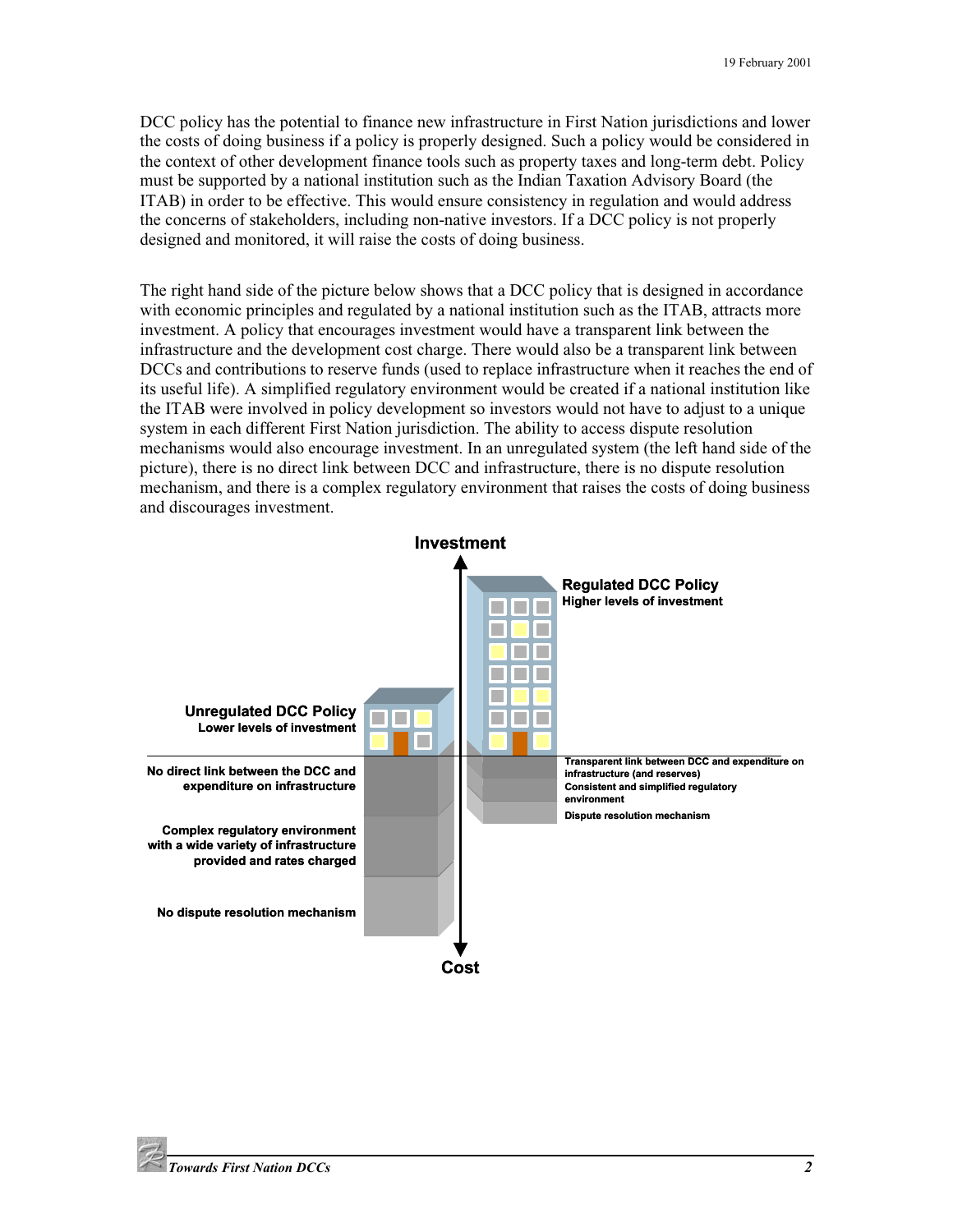#### **THE CASE FOR DCCS**

There is a good economic argument for providing infrastructure. The provision of infrastructure reduces the costs of doing business and thereby encourages economic development. Encouraging economic development has proven to be an effective instrument to raise the standard of living. A DCC policy will reduce transaction costs within First Nation jurisdictions. It will increase regulatory certainty for investors as well as increasing the potential rate of return on the investment.

There are good fiscal arguments for utilizing DCCs. Currently First Nation governments have limited financing options to provide basic "core infrastructure" on their land. While DCCs will help to finance infrastructure, support from other levels of government should not be ignored. The use of DCCs as a revenue option should not be a zero sum game where transfers for infrastructure are eliminated as DCCs are collected. Given the benefits that are associated with a good system of infrastructure, it makes sense for the federal government to provide funding to First Nations for infrastructure provision.

There are also good political reasons for implementing a DCC policy. A development cost charge program will help to build capacity in First Nation government as well as reduce the costs of doing business. Local governments in Canada have implemented development cost charge programs with varying degrees of success during the last two decades. With the support of a national institution like the ITAB, First Nations could learn valuable lessons from municipal jurisdictions.

As part of a strategy to reduce the costs of doing business, investment in First Nation economic infrastructure would offer the highest returns to Canada. It would attract investment to First Nations, raise the productivity of their lands, and provide economic opportunities. It would also provide First Nation revenue options. Finally, and most importantly, it would reduce First Nation dependency and lower the costs of Aboriginal poverty.

A First Nation DCC program would support the building of economic infrastructure. Together with a comprehensive land use plan and the development of a land code, a DCC policy will encourage economic development that will eventually help to bridge the gap in standard of living between Aboriginal people and other Canadians.

Based upon the arguments above, a strong case can be made that development cost charge policy should be a priority for both the ITAB and the federal government. Having agreed that DCC policy is a good idea, the next step is to design a DCC program. The most cost effective manner to implement a First Nation DCC program is to test and debug a national system through the pilot project methodology. A framework for such a process is presented on the next page.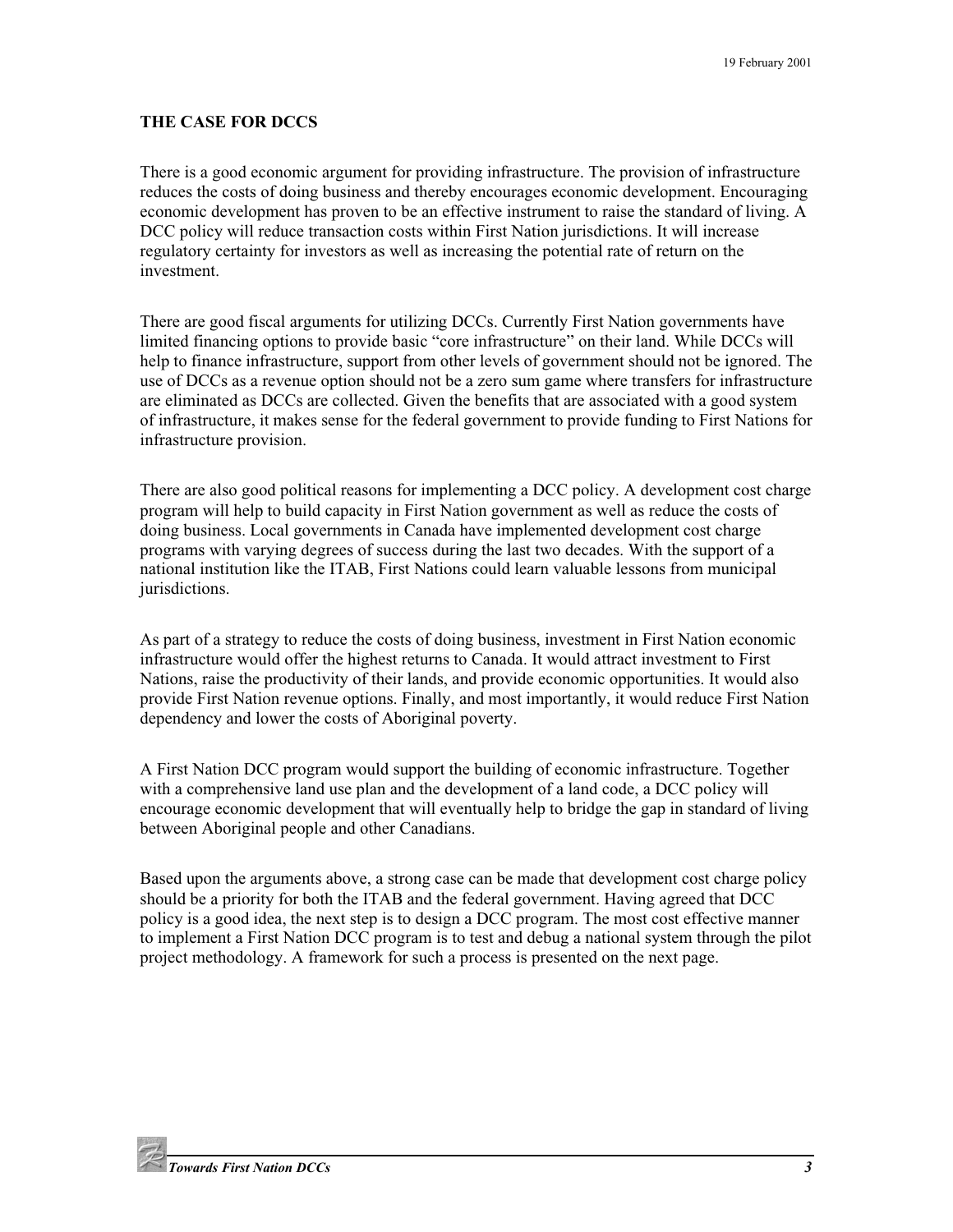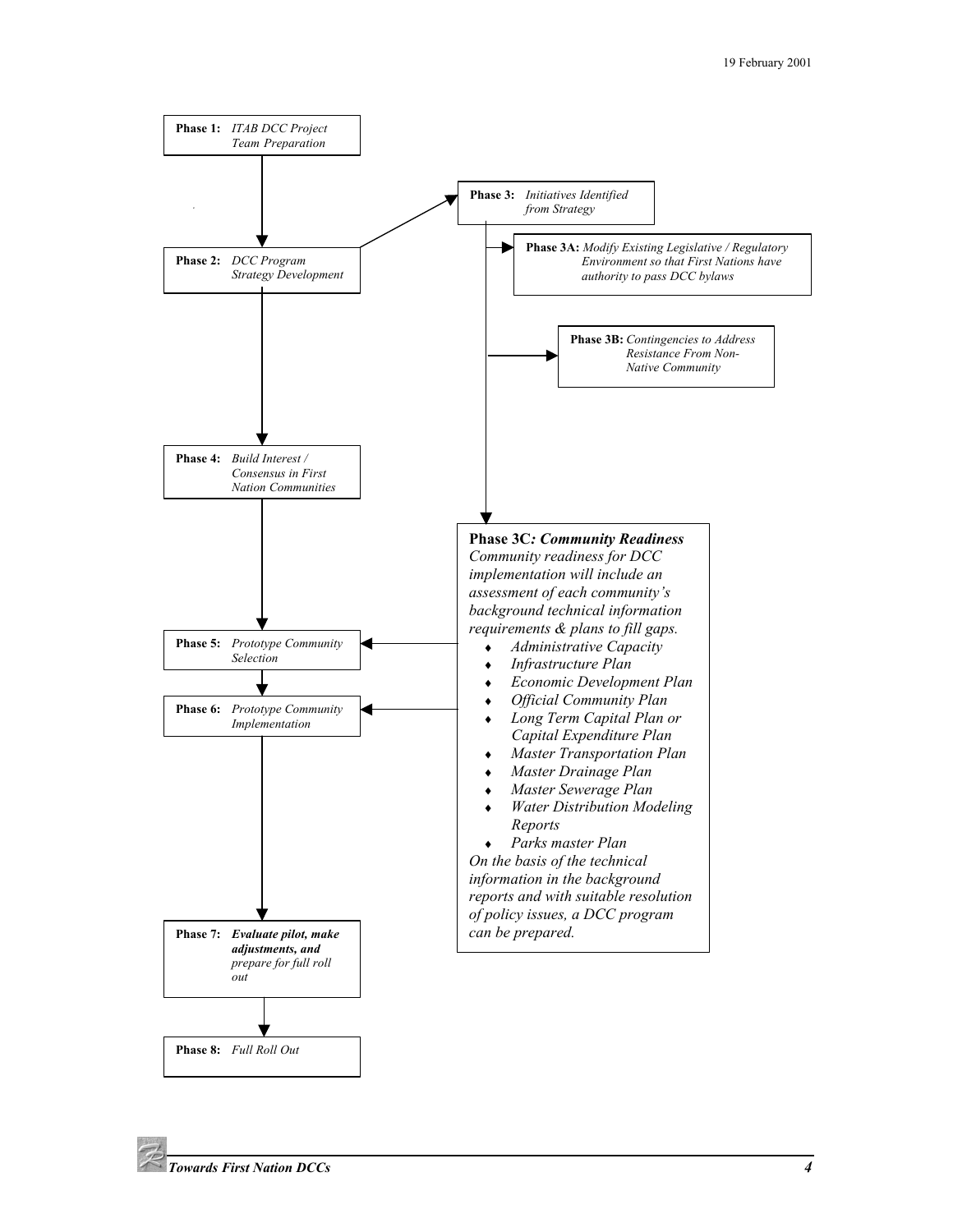# <span id="page-10-0"></span>**Introduction**

The fact that there is a proven positive relationship between physical infrastructure provision and economic development has important implications for First Nations. It means that the development of core public infrastructure like roads, sewers and water mains should be encouraged on First Nations' lands. The provision of infrastructure will lower the costs of doing business and create economic opportunity. Creating economic opportunity for aboriginal people will reduce poverty in their communities and improve their standard of living. A development cost charge (DCC) policy is a financing option that, if designed and regulated properly, will help to provide infrastructure.

While it is clear that investment in infrastructure will improve economic opportunity, it is also clear that there has been little success in providing infrastructure on First Nations' lands. First Nations have limited resources to provide the infrastructure themselves and transfers from other orders of government have been either insufficient to cover the cost or are required for other programs. Physical infrastructure currently existing on First Nations' lands is inadequate for industrial, commercial, or residential development. Roads, sewer systems, and water treatment and distribution systems are of poor quality or non-existent. While DCCs have been used as an option in financing infrastructure for over twenty years in municipal jurisdictions, it does not appear as of yet that there is any regulatory framework or support for First Nations who wish to use them.

Both *Expanding Commercial Activity*<sup>1</sup> and *Turning on the Taps*<sup>2</sup> arrived at the conclusion that infrastructure on First Nations' lands was inadequate based upon investor interviews, literature reviews, and case studies of actual developments. First Nation case studies at Kamloops, Seymour Creek (Squamish Nation), and Westbank all highlighted the requirement for investment in infrastructure. In all cases a substantial investment was required before the projects could be viable.

In Kamloops BC, an entire water treatment and distribution system had to be built before a golf course and residential development could be started. At Seymour Creek, construction of a road, intersection and a traffic light were required before a grocery store could be viable. Extension of the water and sewer services to the site was also required. In both cases the First Nations had no existing policy for infrastructure provision. The First Nations and investors started with a blank slate and negotiated an agreement to share the cost of providing infrastructure. A properly designed development cost charge policy would provide a framework for infrastructure provision so that First Nations and investors would not have to start from scratch on each new project. This framework would lower the costs of doing business and provide economic opportunity on First Nations' lands.

<sup>&</sup>lt;sup>1</sup> *Expanding Commercial Activity*. Prepared for the Indian Taxation Advisory Board and the Research and Analysis Directorate of DIAND by Fiscal Realities. 1999. Available at [www.itab.org.](www.itab.ca)

<sup>2</sup> *Turning on the Taps*. Prepared for the Indian Taxation Advisory Board and the Research and Analysis Directorate of DIAND by Fiscal Realities. 2000. Available from the Research and Analysis Directorate of DIAND.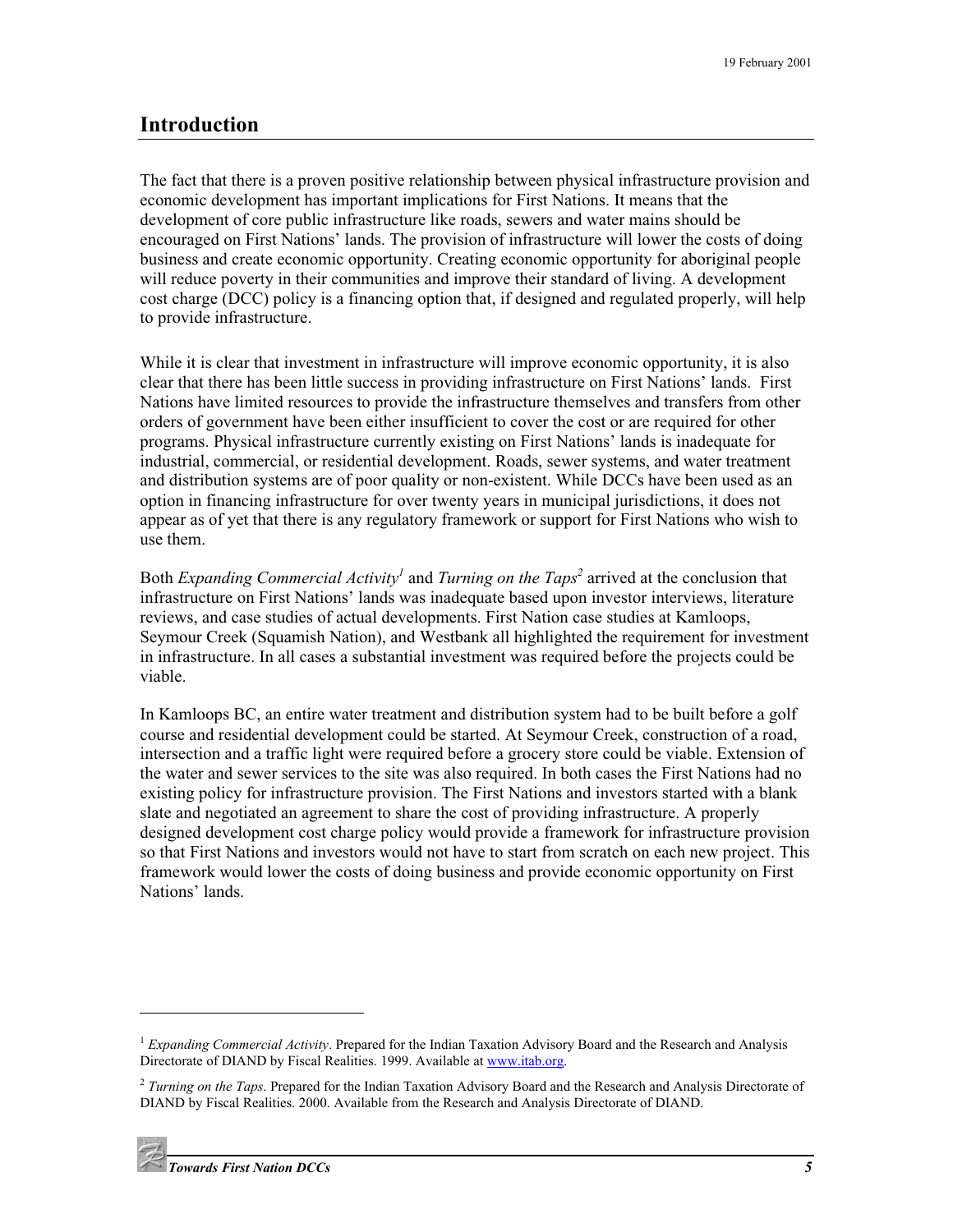<span id="page-11-0"></span>One of the more striking examples of what provision of infrastructure can do to improve economic opportunities for First Nations is at Westbank, BC. The Westbank First Nation undertook a \$3.1 million water project that began in 1990/91 and finished the final phase in 1994/95. The project included construction of a pump house, an intake, main and transmission lines, a reservoir, and a pipeline extension. It had been determined that an inadequate water system was the largest barrier to development on Westbank properties.

The project has paid large dividends. Westbank reports that since completion of the water project, development has grown quickly. Total assessed values of business class properties have increased 545%, and those of residential properties increased 184% from 1991 to 1997. The average growth rates for these property classes in BC were 14% and 18% respectively over this period.

New businesses that have located on Westbank First Nation lands since 1991 include the Royal Bank, the Toronto Dominion Bank, Caprice Theatres, Zellers and Extra Foods. New residential developments include Sun Village, Bayview and Grandview Terrace comprising over 500 new high-quality housing units. Before the water system was built, it was difficult to attract quality developers due to problems associated with poor water supply. The new water system has led to job creation, high quality tenants, opportunities for First Nation people, and an expanded property and sales tax base. On another Westbank First Nation reserve, the lack of a quality water system is preventing any type of development.

#### **How do other governments in Canada provide physical infrastructure?**

First Nations are not the only governments in Canada that struggle with the issue of inadequate infrastructure. Recent federal government budgets and budget updates have provided funds for infrastructure provision, although this is clearly not enough on its own. Reduced federal and provincial government spending in the last decade has forced local governments to look to alternative financing methods for physical infrastructure. Providing this infrastructure is beneficial because it reduces the costs of doing business and encourages economic development.

In order to provide a sufficient level of infrastructure local governments utilize various different financing methods. The *Development Finance Choices Guide<sup>3</sup>* identifies thirteen different types of development finance tools. Included in this list are long-term debt financing, development cost charges, and public private partnerships. First Nations make use of few of these charges.

<sup>&</sup>lt;sup>3</sup> Produced by the British Columbia Ministry of Municipal Affairs and available on the web at: <http://www.marh.gov.bc.ca/GROWTH/PUBLICATIONS/choices.pdf>

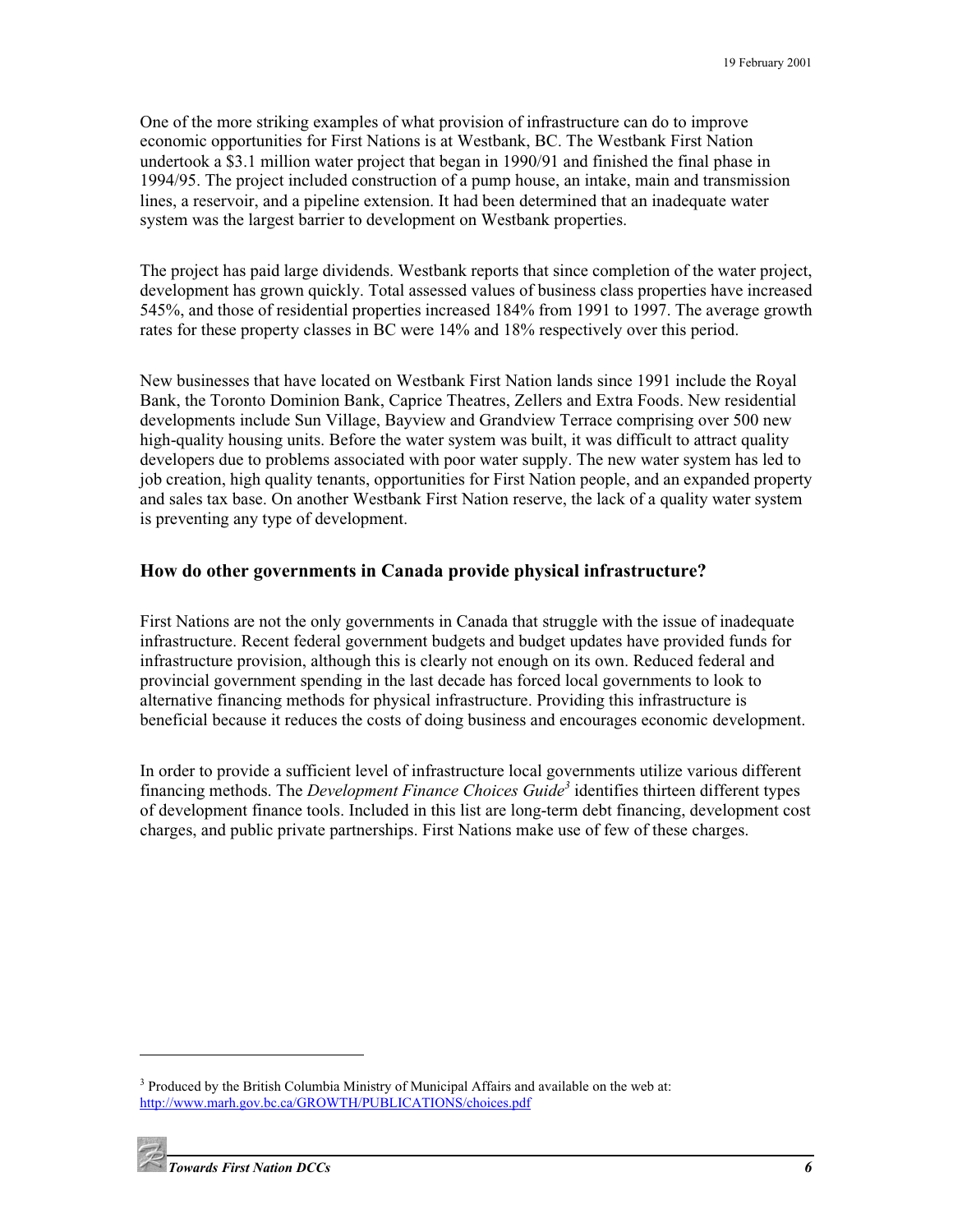In fact, the only tools First Nations have at their disposal at this time to finance infrastructure are property taxes. First Nations are presently utilizing property taxation with the assistance and support of the Indian Taxation Advisory Board (the ITAB). Some First Nations are also considering the implications of pooling risk and borrowing and are being supported by the First Nation Finance Authority (FNFA).<sup>4</sup> While long-term debt financing is contemplated, no First Nation has yet to make use of this development finance tool.

Developments cost charges (DCCs) are also useful because they separate politics from administration. The *Expanding Commercial Activity* study identified a lack of separation of politics from administration as a common feature of First Nation government. By establishing a policy that sets out different DCC rates for different types of land uses, investors can be assured that they will not face unfair charges for infrastructure. Investors also want assurance that there will not be unduly long internal political conflict within First Nation government that will jeopardize their investment. DCC policy is one component of a land management regime that reduces the potential for this type of conflict.

It does not appear that, as of yet, there is any regulatory framework or support for First Nations who wish to use DCCs. This paper will address questions that First Nations should consider if they wish to implement a DCC policy. These include: What are DCCs? What are the regulatory changes that will have to be made for First Nations to have authority to enact bylaws? What types of infrastructure should be funded by DCCs? How do DCCs relate to property taxes and longterm debt financing? Can DCCs raise the costs of doing business? How should charges be calculated? Should there be national standards in a DCC policy program for First Nations? What can First Nations learn from other jurisdictions that have implemented a DCC policy?

DCC policy has the potential to finance new infrastructure in First Nation jurisdictions and lower the costs of doing business if it is properly designed. A properly designed policy would be considered in the context of other development finance tools such as property taxes and long term debt financing. In order to be effective, the policy must be supported by a national institution, such as the Indian Taxation Advisory Board (the ITAB). This would ensure that standards are met and would address the interests of stakeholders. If it is not properly designed and monitored, a DCC policy could raise the costs of doing business. As such a system could ignore other types of development finance. It could double tax developers and, ultimately, reduce the amount of revenue that First Nations could generate from their lands.

The analysis in the remainder of this study will lead to a convincing conclusion that DCC policy is an important topic whose time for implementation has come. It will benefit all stakeholders who have interests in First Nations land including: community members, First Nation government, and investors. Community members will be assured that safe and modern infrastructure will be provided. First Nation government will attract more investment and therefore diversify its' tax base. Investors will be assured that undue political influence or unfair charges will not jeopardize their investment.

<sup>&</sup>lt;sup>4</sup> The First Nation Finance Authority will resemble the British Columbia Municipal Finance Authority and is expected to begin formal existence with the passing of federal legislation to be enacted in the fall of 2001.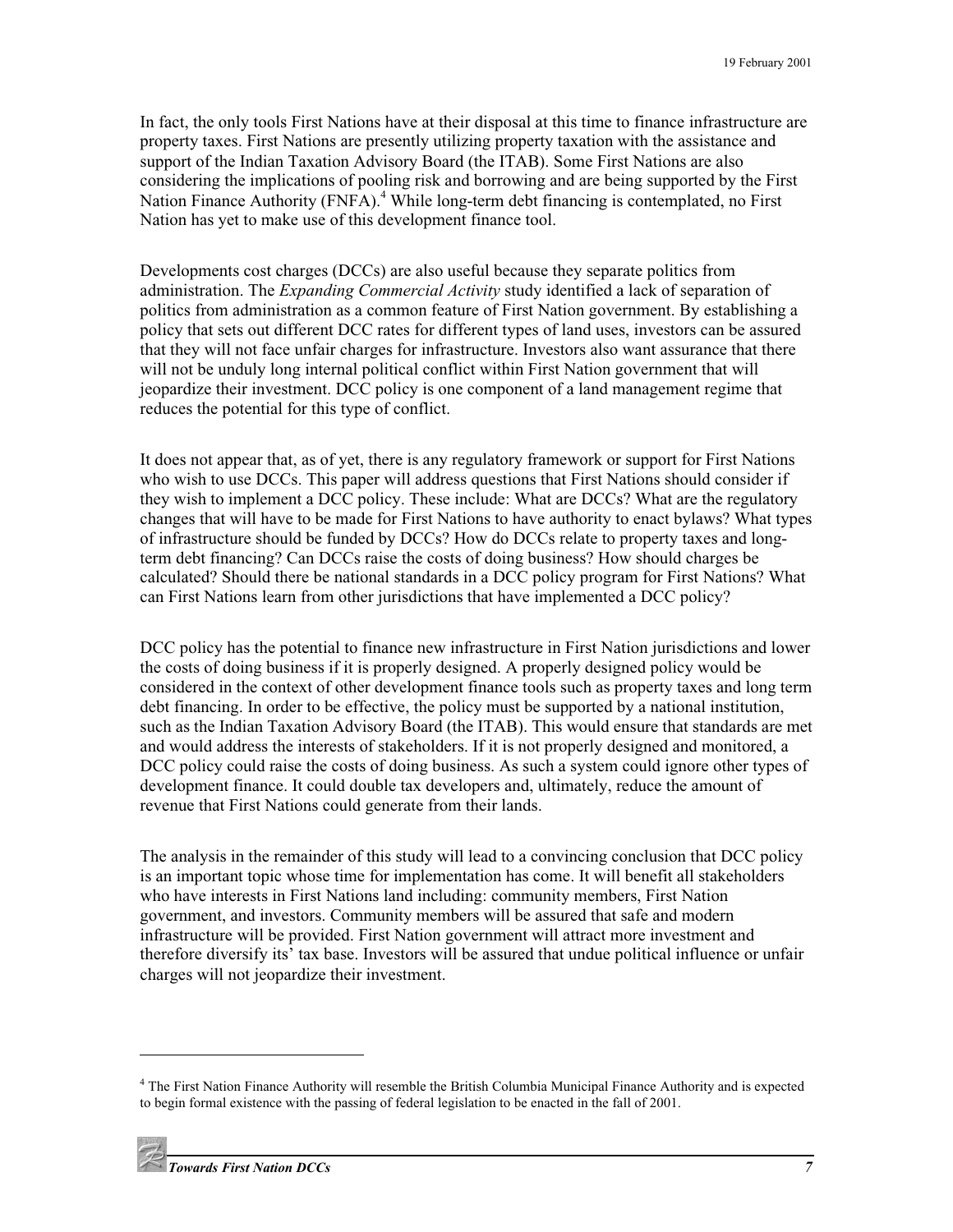#### <span id="page-13-0"></span>**What is a development cost charge?**

A development cost charge is a tax on land. It is a tax that should have a clear relationship between the tax collected, the related expenditure, and the beneficiary of the service. The intent of the tax is to apportion new infrastructure costs between a local government and a property owner. It is meant to allow new development to pay for the infrastructure it requires and to limit the amount that existing residents have to subsidize infrastructure for new residents. The DCC is charged by the local government to the person or company that obtains a development permit for the property. This allows the local government to share the cost of off-site infrastructure with the individual or company that will benefit from the development of a site.

A hypothetical example may illustrate what a DCC is better than a description. Consider a scenario in which an individual is constructing a house on a previously undeveloped lot. In order to have a house complete with all modern amenities, the owner will not only need to build the home, but will also need to have the lot "serviced." DCCs are supposed to pay for the lot to be "serviced." This means that the house will have to be hooked up to a water and sewer system so that the owner will be able to enjoy indoor plumbing. Once hooked up to the system, the home will also be utilizing a water reservoir and the sewage treatment plant.

Drainage from the site will also be a concern for the property owner. Not only will the owners be concerned about drainage from their own site, but they will also be concerned about drainage from neighbours' properties. An inadequate neighbourhood drainage system could present serious problems to the property in terms of flooding and erosion. A properly constructed drainage system for the entire neighbourhood allows all owners to enjoy their property without the worry of their home becoming submerged.

In addition, the owner will want to have good access to the property so that they can come and go without much difficulty. This can be achieved by constructing a road that connects the home to the existing road network. This may require the extension of existing roads to within close proximity of the subject property. Most neighbourhoods also provide parks or green space for the benefit of residents. DCCs can provide a contribution towards the provision of parks. There may be other types of infrastructure that DCCs could be used for. The scope of what they should pay for is a matter of some debate and will be discussed in more detail.

Many of the infrastructure improvements mentioned in the scenario above are constructed outside of the boundaries of the lot on which the hypothetical new home will be built. Nevertheless, these infrastructure improvements will benefit the new owner. DCCs are meant to allow the local government to share the costs of these improvements with the new owner. DCCs are not only meant to cover the cost of building new infrastructure for homes, they are also meant to make a contribution to the eventual replacement of the system when it reached the end of its useful life.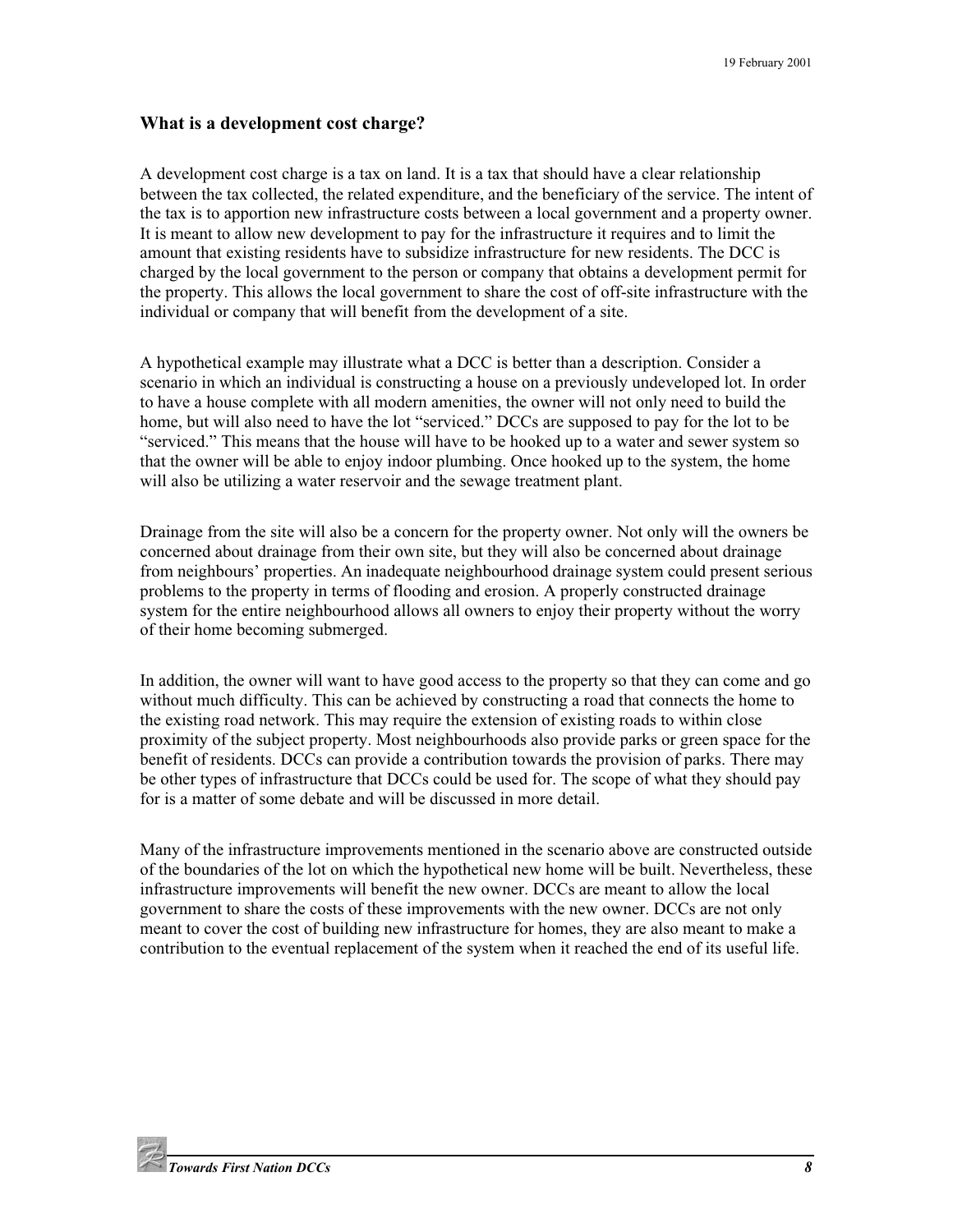

# **DCCs Contribute to the Cost of Infrastructure**

A national 'opt-in' First Nation DCC program is a good idea and should be supported by the federal government. The DCC program could include a sample by-law, support, capacity development, and an appropriate regulatory institution. Such a program would economically, fiscally, and politically benefit First Nations and Canada.

A First Nation DCC program makes economic sense. It would allow infrastructure to keep up with the pace of demand on First Nation land. Competitive infrastructure is a critical element of a First Nation economic development strategy. A First Nation DCC program would reduce the costs of doing business on reserve by increasing regulatory certainty and improving the stock of infrastructure. It would help First Nations to upgrade and maintain health and safety standards through improvements to infrastructure.

A DCC program also makes good fiscal sense. Currently, First Nations only have the property tax tool for financing local infrastructure. DCCs will be another tool for infrastructure financing. If DCCs are accompanied by other financing alternatives such as the FNFA and greater support from other governments, First Nations will have more ability to develop infrastructure and compete for investment.

A DCC program also makes political sense for First Nations and federal governments. DCC bylaws would be one more element of a First Nation self-governing regulatory environment. Capacity development mechanisms that complement the DCC by-law would build First Nation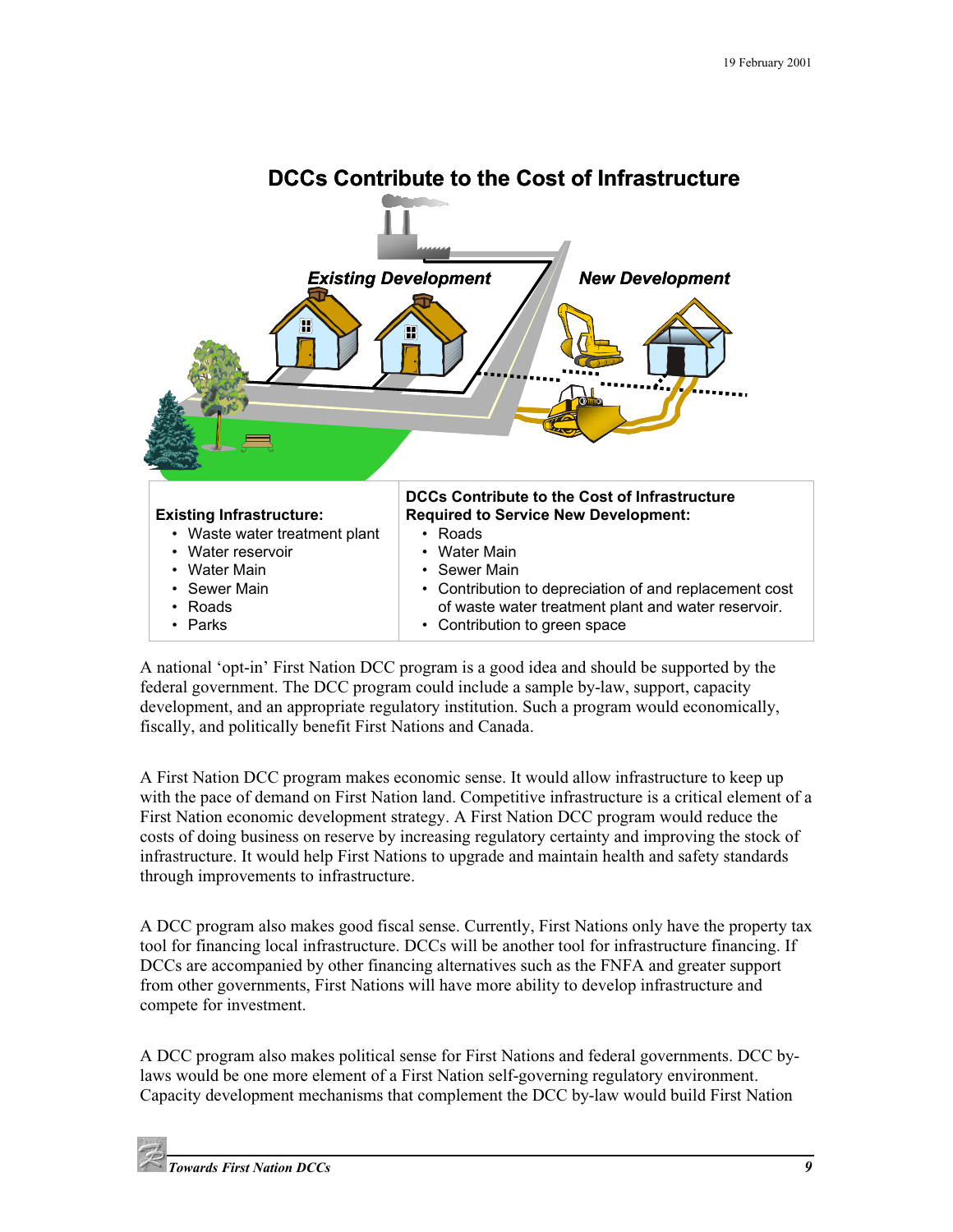administrative capacity and provide another policy tool to manage First Nation land development. The need for capacity development, by-law review, and DCC regulations would also help build First Nation national institutional capacity. Implementing the best First Nation DCC system requires learning from the experience of municipal local governments. This will enhance relations and understanding between First Nations and municipal governments. The federal government could point to a DCC program as promoting self-government and ultimately for reducing the costs of First Nations poverty.

The federal, First Nation and municipal policy environment is appropriate for a First Nation DCC program. Federally, the Canadian economy has been experiencing near record economic growth over the last five years. For the first time in ten years, the average Canadian take home income has reached a new high. The federal government has recently announced a budget surplus of \$11.8 billion for the fiscal year 2000/01. Coincidentally, the federal government is also embarking on a productivity agenda to make Canada more competitive internationally.

A key aspect of this agenda is an infrastructure program for municipalities. Although a First Nation component was included based on First Nation population size, First Nations cannot fully participate because they do not have access to the same financial tools as municipalities. This is potentially fiscally unwise since the real returns in terms of productivity from First Nation infrastructure, are much higher than municipal infrastructure given the high costs of First Nation poverty. The federal government recognizes the returns to reducing First Nation poverty and has recently committed over \$200 million to aboriginal economic development. Improving First Nation access to infrastructure and reducing the costs of doing business should be key components of a First Nation economic development strategy.

A national institution that is able to develop and support a First Nation DCC program exists and is experienced with capacity development, by-law review, and regulation – The Indian Taxation Advisory Board (ITAB). A First Nation DCC program could be developed with and coordinated through the ITAB as well as through consultations with interested First Nations. It is a natural fit to see DCC bylaws become components of the economic development toolkit supported by the ITAB.

The most cost effective manner to implement a First Nation DCC program is to test a national system through the pilot project methodology. This involves conducting a First Nation DCC needs assessment to identify sources of demand and unique First Nation requirements for a DCC system. Secondly, a community or communities would be identified that have expressed a willingness to participate and possess a number of the pre-requisites. Finally, a pilot project would be designed, tested, and implemented for the identified First Nation communities.

In summary, a development cost charge is a tax on land that helps local government apportion infrastructure costs between the owner of an interest in real property and the local government. There are good economic, fiscal, and political arguments for the implementation of a properly designed, nationally regulated policy and these are consistent with the federal government's agenda to make Canada more productive. These economic, fiscal and political arguments are discussed in greater detail in the next section.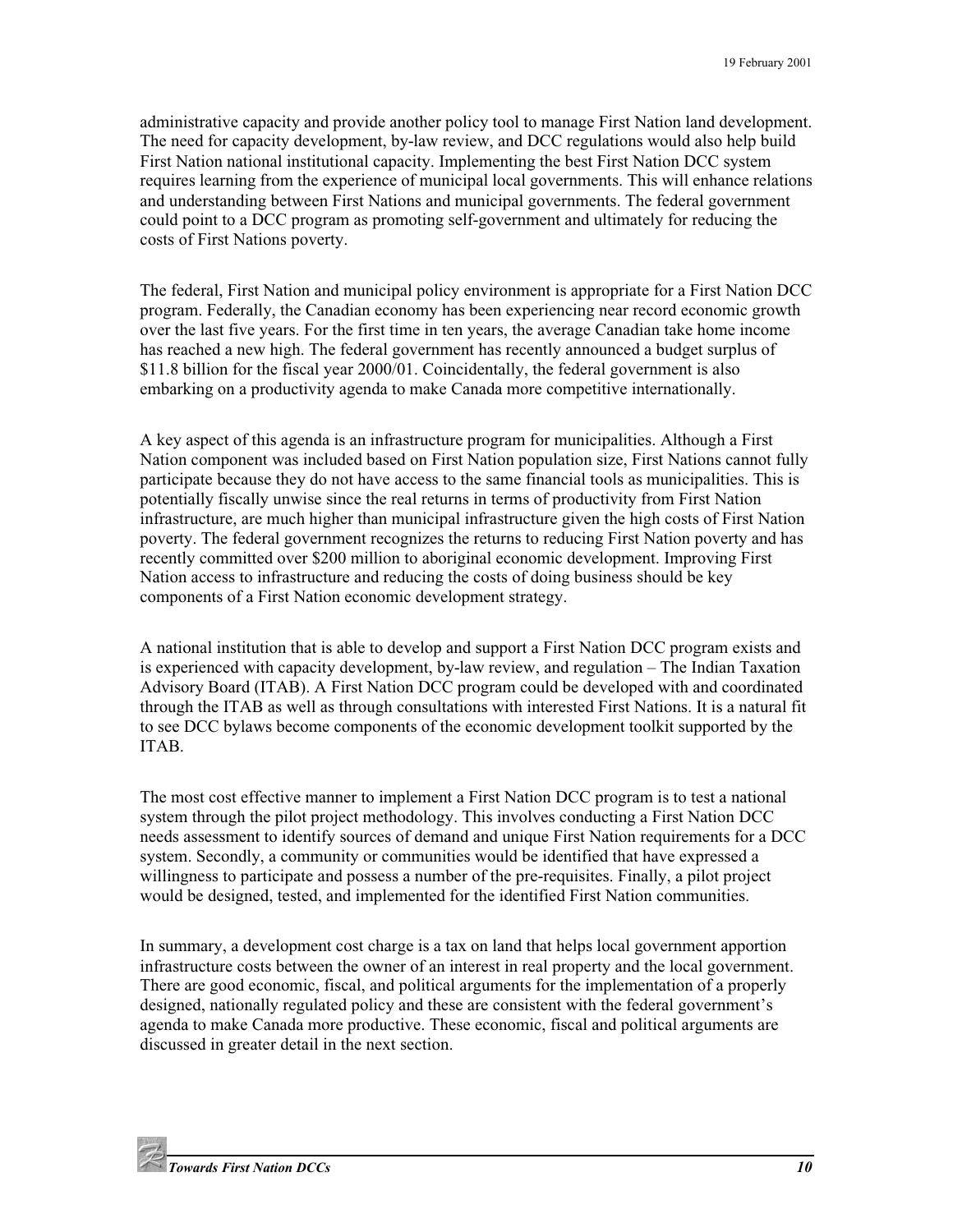# <span id="page-16-0"></span>**The Case for DCCs**

#### **The Economic Development Argument**

Economic studies<sup>5</sup> have found a positive relationship between the presence of core public infrastructure and productivity growth. Core public infrastructure could be defined as things like roads, sewers and water treatment and distribution systems. In Canada, the order of government that provides core public infrastructure is local government. There are several different types of local governments in Canada but all provide these types of services.

Core public infrastructure would be used in the delivery of what Bird and Slack (1983) have categorized as hard municipal type services. The benefits of hard services accrue to property. Examples of these are water, roads, sewers, and fire protection. The benefits of soft services, on the other hand, accrue to people. Examples of these types of services are education, health and social assistance.

So there are proven economic benefits from providing infrastructure. To be more precise, *one could say that a higher rate of investment in core public infrastructure that delivers hard municipal type services like roads, sewer, and water, tends to mean that an economy is more productive and generates more output.*

The positive relationship between the presence of core public infrastructure and economic development places First Nation governments in a catch 22 position and considerably reduces the standard of living for its constituents. First Nation governments need to build infrastructure to attract commercial development, but they need the revenue from the commercial development to be able to finance the infrastructure provision. Revenue from commercial development is required for infrastructure provision because other financing sources (such as DCCs or long-term debt financing) either do not exist or are insufficient to cover the cost of such infrastructure provision.

The provision of basic "core infrastructure" like roads, water treatment and distribution systems, and sewers is important for several reasons including:

- Water and sewer systems impact the health and safety of the community
- Capacity of water, sewer and road systems permit higher density industrial, commercial, or residential development
- Improved transport systems make labour more mobile and opens up new markets
- Reduces commuting time and increases quality of life
- Influences location decisions of firms

High quality sewer and water distribution systems are essential to the health and safety of any community. This is clear from the recent events of water contamination in Walkerton, Ontario. If people are healthy, they will be better able to contribute to productivity by participating in the

 $<sup>5</sup>$  Rakbra (1992) reviewed several studies that isolated infrastructure as a factor contributing to economic development.</sup>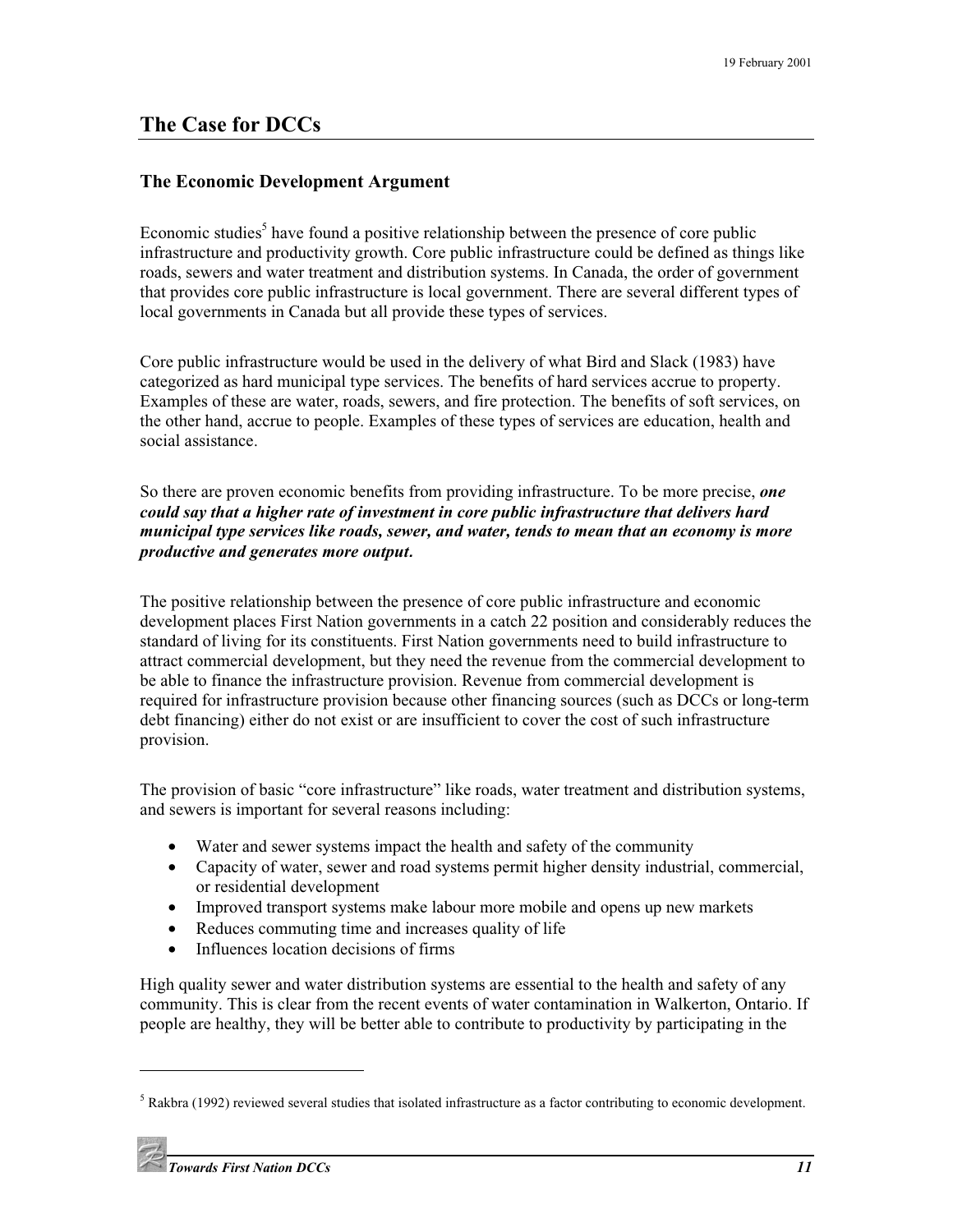labour force. There is a double impact from good quality water and sewer systems: not only will people be better able to participate in the labour force, health costs will be reduced as well. If fewer people are having health problems related to poor water quality or sanitation then health care costs will be correspondingly reduced.

Water and sewer distribution systems with significant capacity also permit larger commercial developments to become viable. In urban areas, large commercial projects have to be linked to a water and sewer system that services existing commercial users as well as residential users. There must be sufficient capacity in the distribution systems for the new development. There must also be sufficient capacity in the associated water reservoir and sewage treatment plants. Insufficient capacity in any of these services could require additional investment. Sufficient capacity in this type of infrastructure allows large commercial projects to be viable and produces economic benefits like employment and goods and services to residents in the area.

Improved transportation systems contribute to productivity growth in several ways. They allow individuals to travel to new areas to look for employment, or put more simply, they make labour more mobile. This allows people to match their skill set with an appropriate employer's skill requirements. It also encourages people to specialize because they can travel and find employment with firms that require those specialized skill sets. The provision of transportation infrastructure such as roads is important for safety as well. Transportation infrastructure can also increase quality of life by reducing traffic congestion and increasing the amount of leisure time that people have.

Improved transportation networks would also allow firms to gain access to new markets. This would provide firms with opportunities to increase production and increase revenue. This increased production would create a requirement for more employment. In more economic terms, investment in infrastructure impacts output growth by increasing the productivity of private inputs such as labour and capital as well as the overall efficiency of the production process.

At the local level infrastructure facilities can influence the location decisions of both firms and households. The presence of more firms on First Nations' land would result in more employment opportunity for Aboriginal people and more opportunity to increase their income level. As mentioned above, the presence of more commercial uses on First Nations' land would help to improve the quality of infrastructure, and help to subsidize its cost for residential land users. This improved infrastructure would improve the health of aboriginal people as well as provide opportunity for employment.

The opportunity for Aboriginal people to find employment has increasing importance when considered in the context of the First Nation and Canadian demographic picture. The proportion of the First Nation population that will be of age to work will be increasing dramatically during the next two decades. The proportion of the total Canadian population of working age will be decreasing over the same time. If Canada is to maintain its standard of living it will be necessary for Aboriginal people to find employment and contribute to productivity.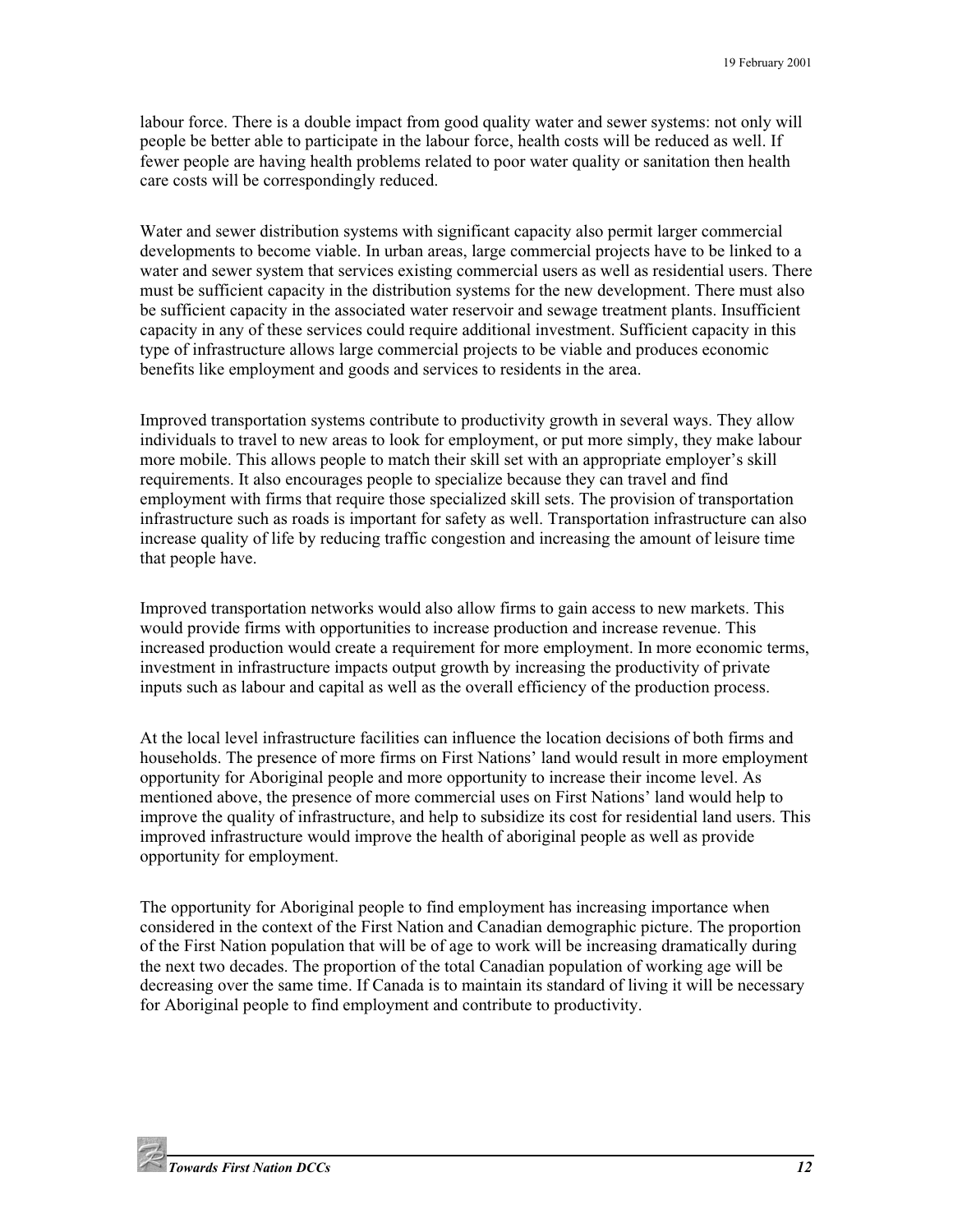### **Indirect Impacts – Reduce the High Costs of Doing Business**

The provision of infrastructure reduces the costs of doing business and thereby encourages economic development. Encouraging economic development has proven to be an effective instrument to raise the standard of living. Private individuals or firms engaging in economic activity have done more to improve social conditions than any publicly funded program or centrally planned activity. Comparing the standard of living in countries that employed communist or socialist strategies to those that employed a market system during the last century provides evidence to support this statement.

Economic activity provides employment opportunities for people who gain self-esteem from providing for themselves and their dependents. It gives young people incentives to learn and improve themselves. It also helps to perpetuate a cycle of expanding wealth and improving health. Clearly there are issues that governments in mixed economies are still trying to resolve including inter-generational and distributional issues. Markets do not work perfectly without public sector intervention but the nature of intervention required to minimize negative impacts has not yet been perfected. In fact as technology changes new challenges are introduced. This does not detract from the fact that countries like Canada, the United States and Western Europe have generated an unprecedented level of wealth for their citizens. Health in these countries has also improved dramatically.

A properly implemented DCC policy can have the effect of lowering the costs of doing business on First Nations' land. Lowering the costs of doing business encourages individuals and firms to engage in economic activity. The picture below summarizes the effect of lowering the costs of doing business. It starts from the premise that the costs of doing business are lowest with an efficient investor-friendly administration. Such a regime is characterized by clear rules and bylaws, transparent service responsibilities and decision-making processes, reliable and timely land development and statistical information and a streamlined development approval process.

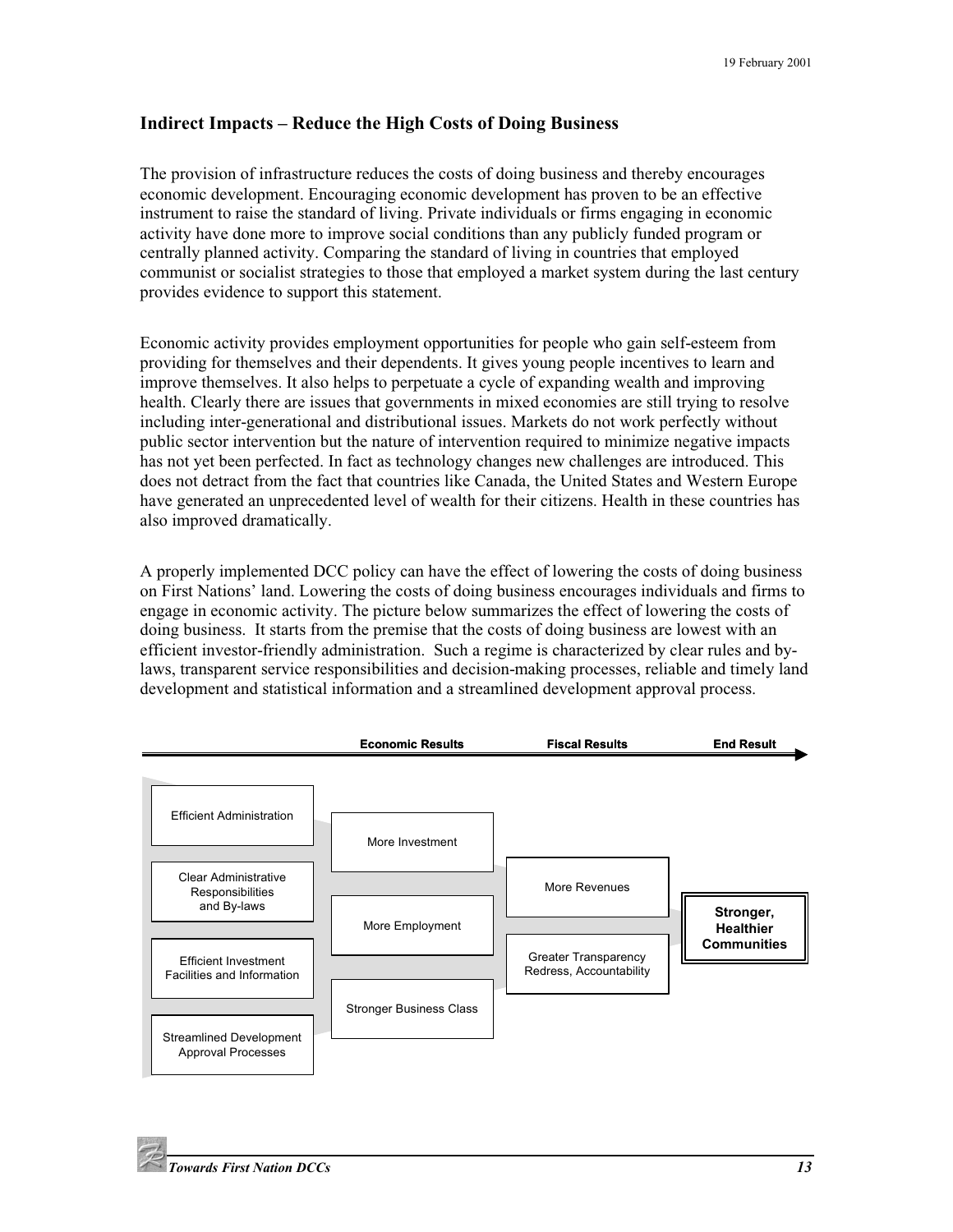<span id="page-19-0"></span>A DCC policy would be a part of the clear administrative responsibilities and bylaws. An administration with clear bylaws and responsibilities generates employment, business opportunities and a business class. This results in a stronger revenue base and broader support for government policies that attract investment. The end result is a stronger, healthier First Nation community that is comprised of more economically advantaged citizens that are better able to contribute to the social infrastructure of the country.

#### **Indirect Impact – Regulatory Certainty**

A DCC policy will reduce transaction costs within First Nation jurisdictions. It will increase regulatory certainty for investors in addition to increasing the potential rate of return on the investment. Instead of an investor having to negotiate an agreement for the provision of infrastructure for each site within a First Nation jurisdiction, the costs and expectations for infrastructure provision to all sites will be clear at the outset of the lease negotiations. The reduced transaction costs, increased regulatory certainty and potential for higher returns on investment would be magnified if several First Nations adopted a similar policy.

The simplified policy environment would also increase the pool of potential investors. By simplifying the regulatory environment and therefore the costs of doing business, it may be possible to attract investors that previously were not able to consider projects located on First Nations' land. Evidence from *Turning on the Taps* suggests that the only investors that are currently able to overcome the high costs of doing business on First Nations' land are the larger institutional investors. By reducing the costs of doing business it will be possible to attract the larger pool of small to medium sized enterprises (SMEs) that are important to economic growth.

#### **Transaction Costs**

When two parties engage in trade, they incur costs over and above the price of the good or service that will be traded. In economics these are called transaction costs. They include the costs of negotiations and due diligence, or research into the value of the good being traded.

The more complex the good that is being traded, the more difficult it is to determine and agree on fair terms for trade. This means that in general, the more complex the good or service is, the higher the transaction costs of trading that good or service will be.

An interest in First Nations' land is a complex good with many variables determining its value. Any information that reduces the number of variables determining value, or provides certainty, will reduce the transaction costs, or the costs of negotiation.

For example, the value of a leasehold interest on First Nations' land could be dramatically affected by the provision (or lack) of infrastructure for the site. A policy that outlined how infrastructure was to be provided would not only provide more certainty about value, but would also reduce the negotiating time.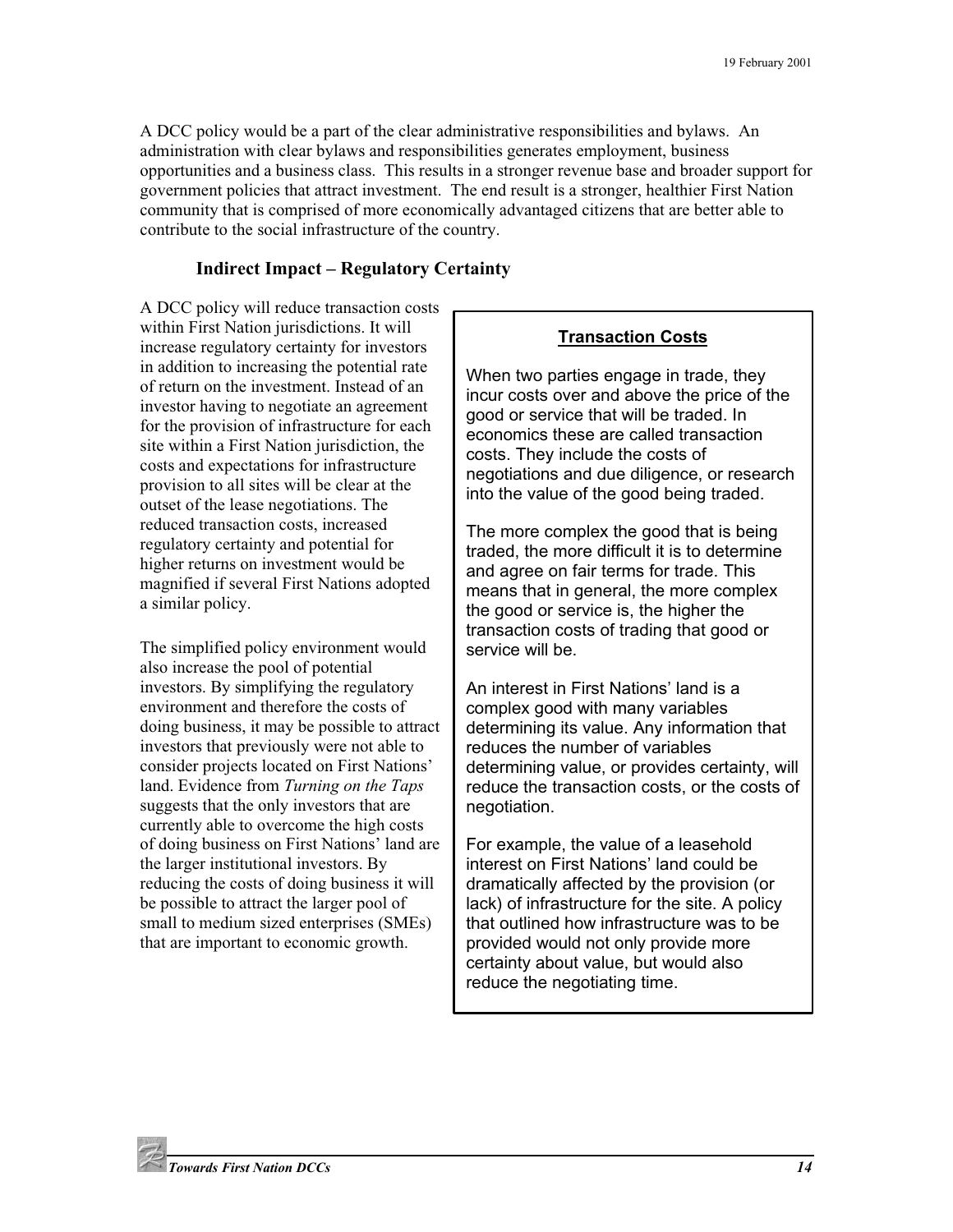<span id="page-20-0"></span>Economic development will also be encouraged from the increased transparency and accountability that a development cost charge program would create. Real estate developers and potential investors have expressed dissatisfaction with some jurisdictions that they feel charge unrealistic sums for development cost charges. In some cases it may not be clear what the charges are paying for. Some developers feel that commercial properties are unfairly subsidizing residential users and that development cost charges are a form of double taxation. Developing a policy that addressed these issues would create more accountability and transparency within First Nation government. Such a policy would also create more certainty with potential investors that the funds from development cost charges are not simply a cash grab for funds that will go into a general revenue fund.

Another benefit of a development cost charge program is that it would establish a careful plan for infrastructure provision. This infrastructure plan would have to be a part of a comprehensive land use plan. Such a plan would increase the amount of information available to investors and generate value to the membership. Additional value in the land would be created by establishing competition among investors for proposed land uses.

In summary, there are direct and indirect economic impacts from implementation of a DCC policy. Such a policy would have a direct impact in increasing productivity because a positive relationship has been shown to exist between infrastructure provision and productivity growth. DCC policy would have an indirect impact by reducing the costs of doing business and thereby increasing incentives for investment. Another indirect impact from DCC policy would be increasing regulatory certainty and reducing transaction costs. In the next section fiscal arguments will be presented.

#### **The Fiscal Argument**

#### **Tool for Financing Development**

Local governments provide infrastructure or physical capital by obtaining funds through several revenue sources. These include: transfers from other governments, long-term debt financing, existing reserves, and current sources. Local governments also use the proceeds from the sale of fixed assets to fund capital investment, however this is a relatively insignificant amount in comparison to other sources of financing. Development cost charges are collected and applied to both current sources (to pay for infrastructure that is built immediately), and reserves (applied to depreciation and eventual replacement of infrastructure).

Multiple sources of revenue enable a local government (sometimes in co-operation with other local governments) to build the initial infrastructure system, to extend the system to undeveloped areas (sometimes called "greenfield" sites), and to maintain the system. The diagram below shows a bridge that represents the provision of infrastructure. Each of the supports of the bridge represents the different methods of financing that infrastructure. In the case of local governments in Canada, there are sufficient supports, (revenue options), to complete the bridge (provide the infrastructure).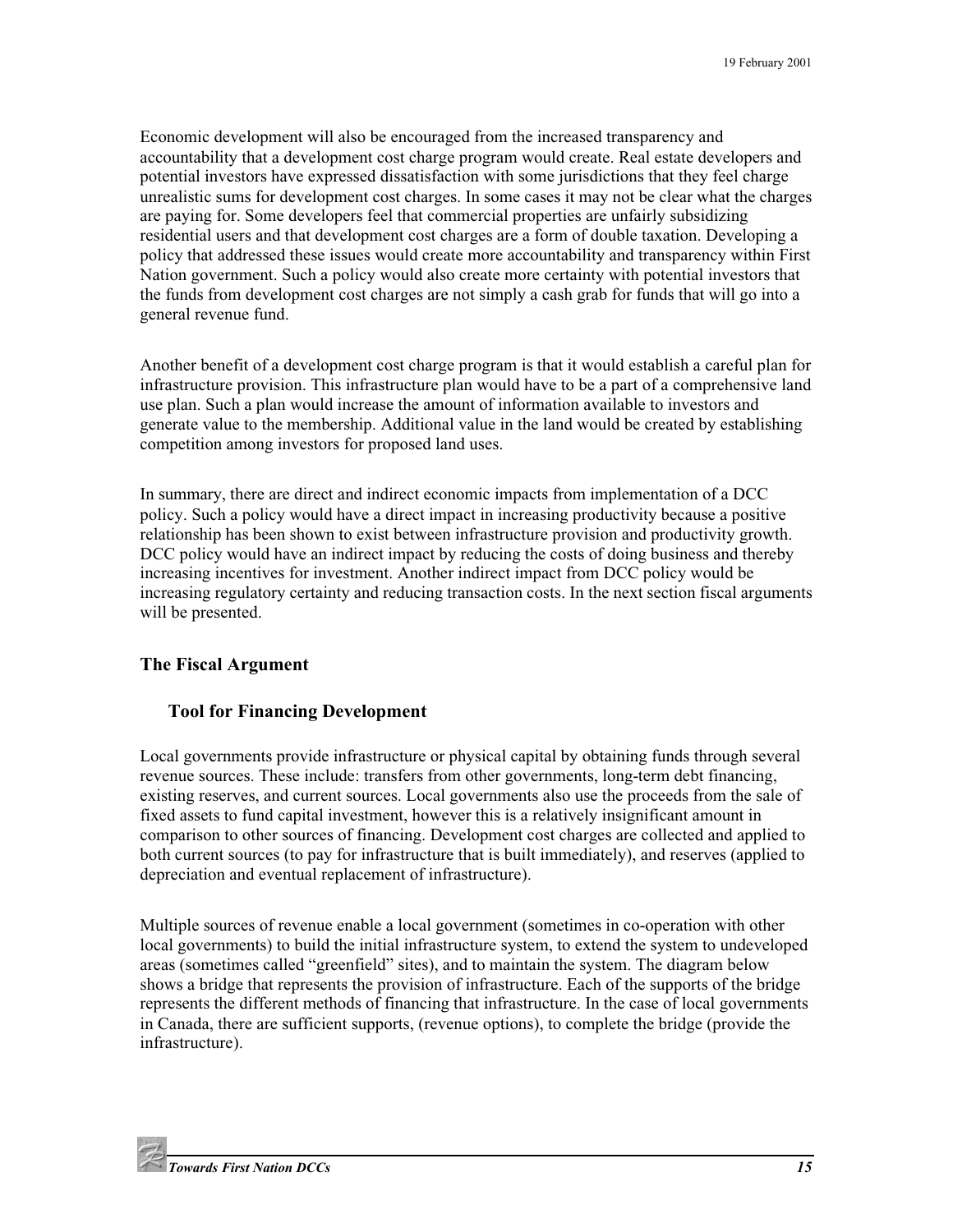

<span id="page-21-0"></span>

First Nation governments on the other hand, have limited financing options to provide basic "core infrastructure" on its land. The diagram below represents the ability of First Nation government to provide core public infrastructure that is necessary to facilitate investment and to generate economic activity and output. First Nations do not have the sufficient support sources of funding, to complete the construction of the bridge, and to provide infrastructure.

#### *Figure 2. First Nation Sources of Capital Finance*



# **Support from other governments**

Support from other orders of government should not be ignored in this discussion of development cost charges. If First Nations begin to use development cost charges, they should not be used as offsets against federal transfers. Local government statistics in British Columbia show that smaller jurisdictions utilize funding from other governments to finance infrastructure provision more than larger jurisdictions. This occurs because smaller jurisdictions like villages have less fiscal capacity than larger cities and towns.

| <b>British Columbia Local Governments: Average Source of Capital Financing</b><br>1986 - 1998 |                |                      |                                               |                         |                                                        |
|-----------------------------------------------------------------------------------------------|----------------|----------------------|-----------------------------------------------|-------------------------|--------------------------------------------------------|
|                                                                                               | Long-term Debt | Other<br>Governments | Reserve Funds<br>(contributions<br>from DCCs) | Sale of Fixed<br>Assets | <b>Current Sources</b><br>(contributions from<br>DCCs) |
| Cities                                                                                        | 8%             | 7%                   | 23%                                           | 1%                      | 62%                                                    |
| <b>Districts</b>                                                                              | 10%            | 7%                   | 28%                                           | 0%                      | 55%                                                    |
| Towns                                                                                         | 11%            | 12%                  | 7%                                            | 1%                      | 60%                                                    |
| Villages                                                                                      | 8%             | 20%                  | 7%                                            | 1%                      | 64%                                                    |
| Vancouver                                                                                     | 11%            | 2%                   | 0%                                            | 0%                      | 88%                                                    |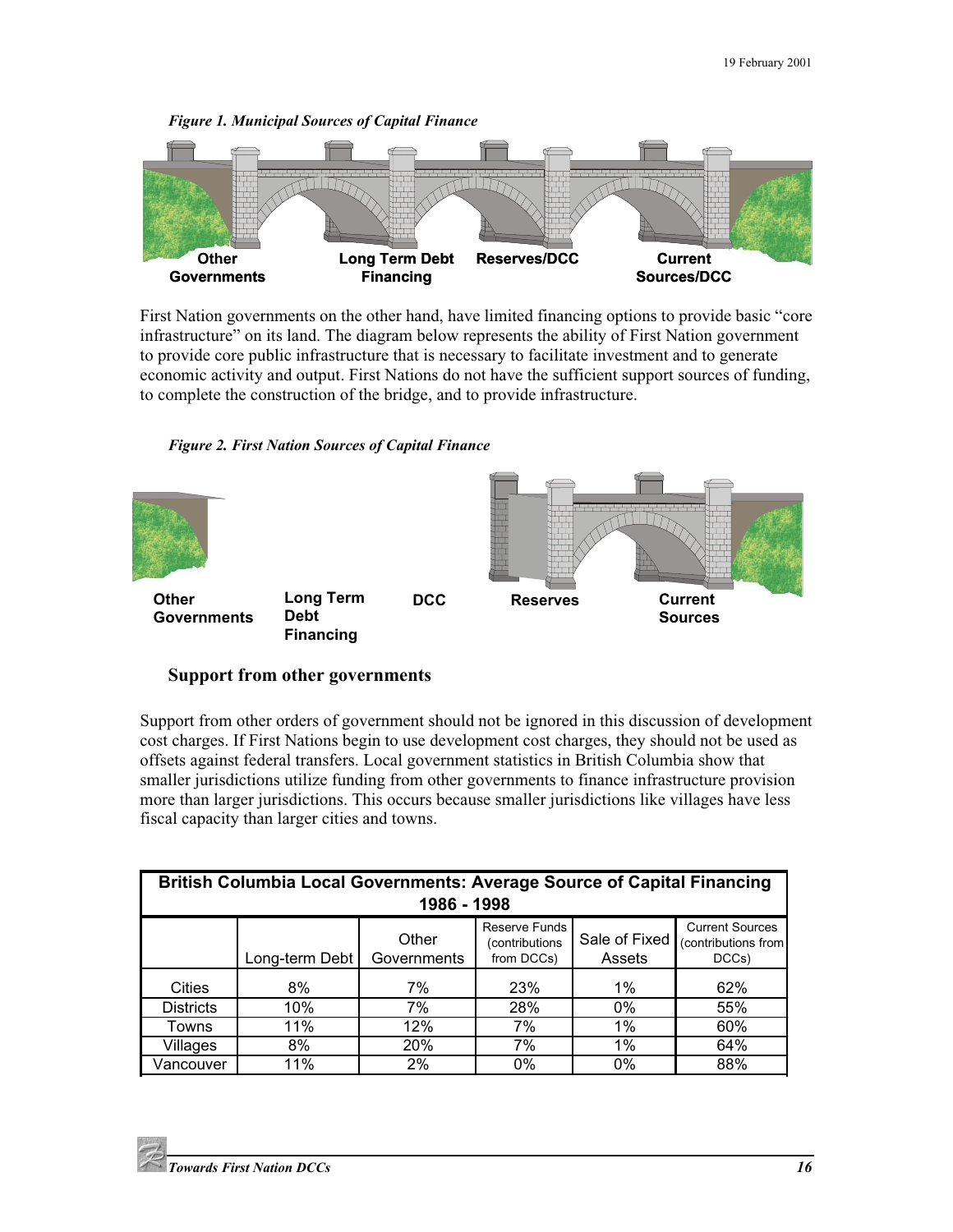<span id="page-22-0"></span>Given the benefits that are associated with a good system of infrastructure, it makes sense for the federal government to provide funding to First Nations for infrastructure provision. First Nations, in virtually all cases, do not have the fiscal capacity from existing financing tools to provide this infrastructure. As mentioned above, the only tool available to fund infrastructure at the moment is property taxation. Long-term borrowing is envisioned by the First Nation Finance Authority but as of yet, no First Nations can make use of such a tool.

In most cases, the transfers that First Nation governments receive from other governments are either not sufficient to provide the infrastructure necessary or there is a requirement for the funds to be used for other purposes. The lack of fiscal capacity and high costs of doing business contribute to an environment in which First Nation governments must manage poverty instead of investing in economic development.

Secondary support from other orders of government helps smaller jurisdictions get past the initial hurdle of developing infrastructure that is sufficient to attract businesses and to increase the value of the property tax base. Everyone wins when this happens, because the smaller jurisdictions become more self-sufficient and need fewer ongoing subsidies to support their services.

In summary, local governments in Canada make use of several different financing options for infrastructure. First Nations do not. Based upon the economic impacts discussed in the previous section, this simple contrast suggests that First Nations should examine financing options for infrastructure. It is also clear that any revenue derived from financing options should not be used as offsets against federal transfers. Offsetting this revenue would be a zero sum game with no net benefits. Aside from the fiscal and economic arguments for DCCs, there are also good political arguments and these are set out in the next section.

#### **The Political Argument**

#### **Building Capacity in Government**

A development cost charge program will help to build capacity in First Nation government as well as reduce the costs of doing business. The role of the Indian Taxation Advisory Board, a national institution with experience in policy development and support, will be vital in the development of a successful development cost charge policy. The complex nature of the policy and the potential for mismanagement requires the setting of national standards for all First Nations. These standards will increase regulatory certainty and ensure that a DCC policy reduces the costs of doing business, not increases them as it has in some municipal jurisdictions. The challenges to development on First Nations' lands are complex. The table on the following page outlines how a development cost charge program addresses several of the problems associated with commercial development on First Nations' lands.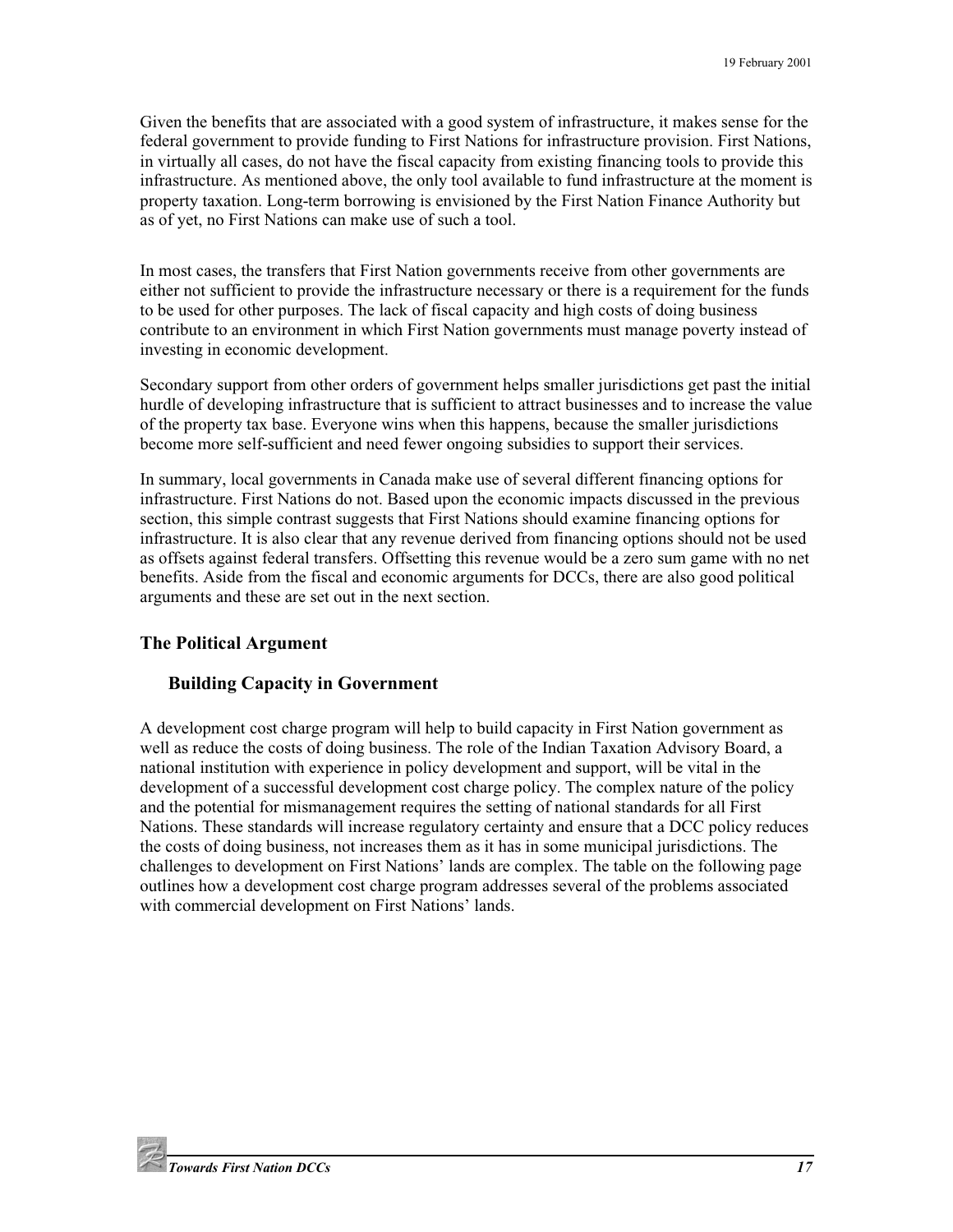<span id="page-23-0"></span>

| <b>Challenge</b><br><b>Description</b>                     |                                                                                                                                                         | <b>Response</b>                                                                                                                                              |
|------------------------------------------------------------|---------------------------------------------------------------------------------------------------------------------------------------------------------|--------------------------------------------------------------------------------------------------------------------------------------------------------------|
| <b>Reduce Search Costs</b>                                 | First Nations do far less marketing of<br>their jurisdiction and its sites than do<br>other jurisdictions.                                              |                                                                                                                                                              |
| Incomplete separation<br>of politics and<br>administration | The separation of politics and<br>administration sends a positive<br>message to investors that the<br>regulatory environment is fair and<br>stable.     | ITAB/FNTC <sup>6</sup><br>Institution building and<br>coordination (AFN & DIAND).                                                                            |
| <b>Build Administrative</b><br>Capacity                    | Most First Nations have not developed<br>administrative procedures for<br>investment facilitation.                                                      | <b>DIAND LTS Review process</b><br><b>First Nation Financial</b><br>Management Board (FNFMB) <sup>7</sup><br><b>Development Cost Charge</b><br><b>Policy</b> |
| <b>Improve Regulatory</b><br>Certainty                     | First Nations have not developed a<br>body of law to govern land use and<br>development.                                                                | <b>First Nation Land Management</b><br>Act.<br><b>Development Cost Charge</b><br><b>Policy</b><br><b>ITAB/FNTC, LTS Review</b>                               |
| Reluctance of the<br>Crown to take risk                    | This problem manifests itself in the<br>negotiation of lease documents.                                                                                 | <b>First Nation Land Management</b><br>Act.<br><b>DIAND LTS Review Process</b>                                                                               |
| <b>Develop Competitive</b><br>Infrastructure               | Most large investment projects on First<br>Nation lands have required extensive<br>infrastructure improvements.                                         | <b>ITAB/FNTC</b><br><b>Development Cost Charge</b><br>Program<br><b>First Nation Finance Authority</b>                                                       |
| Improve Access to<br>Financing                             | Financing of both public infrastructure<br>and private developments has been a<br>significant obstacle to the development<br>of First Nation economies. | <b>First Nation Finance Authority</b><br><b>Development Cost Charge</b><br>Program                                                                           |

#### **Building Institutions of Government – Learning from Others**

Local governments in Canada have implemented development cost charge programs with varying degrees of success during the last two decades. There is still discussion today about how policy and rates should be set. What is clear in this discussion is that DCCs that are exorbitantly high may discourage rather than encourage development. First Nations should examine the experiences of local governments to determine how DCC policy can impact development.

A good example of how DCC policy is implemented differently is illustrated in a survey that was recently conducted by the Vancouver Chapter of the National Association of Office and Industrial Properties. The survey was conducted with the member municipalities of the Greater Vancouver

<sup>&</sup>lt;sup>6</sup> The Indian Taxation Advisory Board (ITAB) will be transforming itself into the First Nation Tax Commission (FNTC). This means it will be improving its ability to regulate tax regimes on First Nations' lands. This transformation will start to occur when federal legislation is passed in the fall of 2001.

 $7$  The First Nation Financial Management Board (FMB) is a national institution that will address First Nation issues with respect to financial reporting and management. The institution will also assess management practices. It is envisioned that this institution will become a functioning entity when the federal government enacts legislation in the fall of 2001.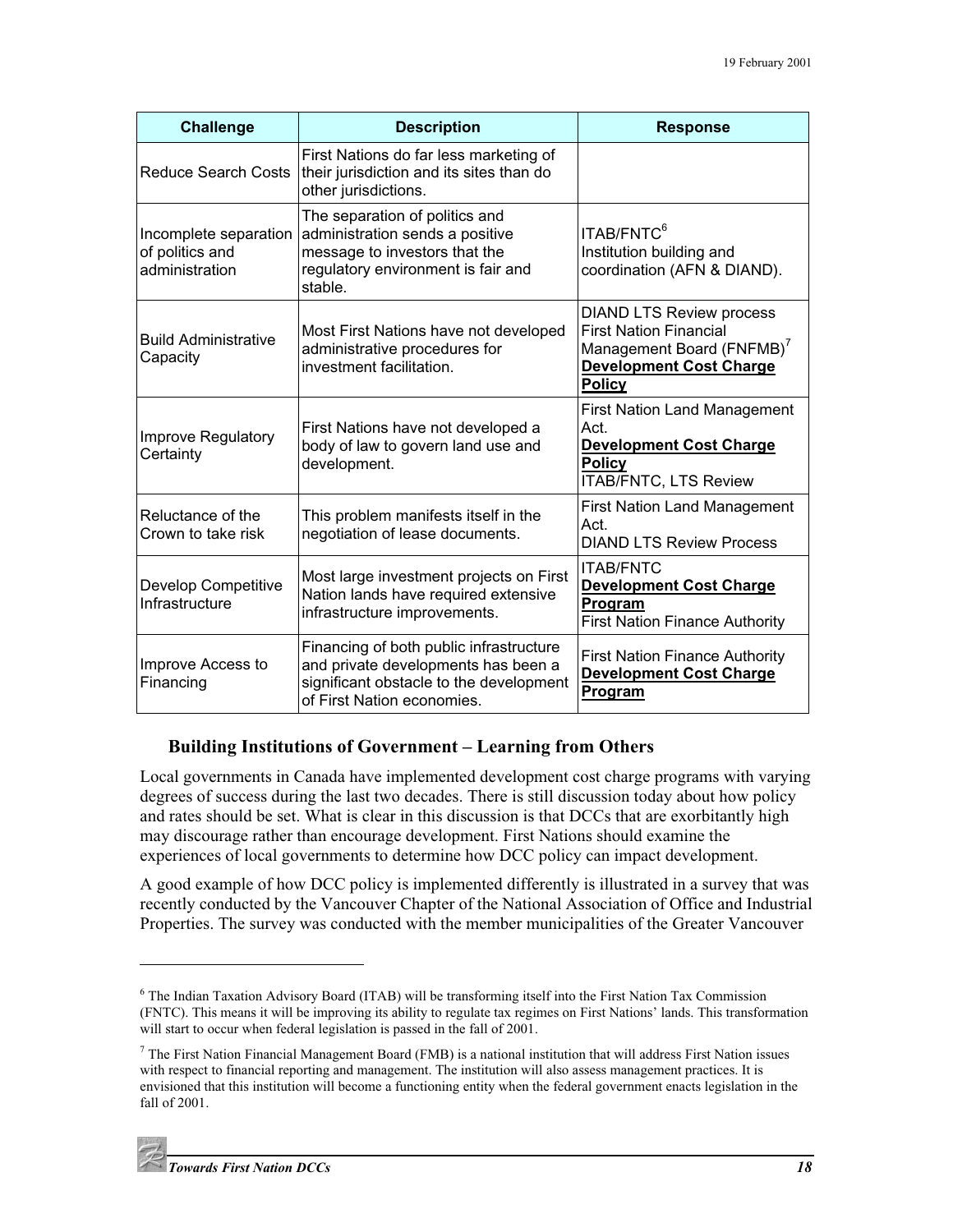Regional District (GVRD). Essentially the survey outlines the costs of doing business in each member municipality based on a hypothetical scenario to construct a 50,000 square foot office building on 2.5 acres. The majority of the difference in the costs of doing business is the large differences in the DCCs levied by the various municipalities.

|                                    | <b>Subdivision</b><br><b>Permit Fees</b> | <b>Building</b><br>Permit<br>Fees | <b>Servicing</b><br>Agreement<br>Fees | <b>DCCs</b> | Sewer<br><b>Hookup</b><br>Fees | Water<br>Hookup<br>Fees | <b>Development</b><br><b>Permit Fees</b> | Rezoning<br><b>Application</b><br>Fees | <b>Other Fees</b> | Total         |
|------------------------------------|------------------------------------------|-----------------------------------|---------------------------------------|-------------|--------------------------------|-------------------------|------------------------------------------|----------------------------------------|-------------------|---------------|
| <b>Burnaby</b>                     | 7,900                                    | 29,126                            | 150                                   | -           | 10,000                         | 10,000                  |                                          | 2,968                                  |                   | 60,144<br>\$  |
| <b>New Westminster</b>             | 495                                      | 24.450                            | 11.515                                |             | 15,000                         | 9,000                   | 2,723                                    | 3,423                                  |                   | 66,606        |
| <b>Port Moodv</b>                  | 2,000                                    | 20,000                            | 10,000                                | 55,158      |                                |                         | 6,959                                    | 7,359                                  |                   | \$<br>101,476 |
| <b>Pitt Meadows</b>                | 260                                      | 18,782                            | 10,000                                | 77,573      | 2,500                          | 2,500                   | 840                                      | 1,760                                  |                   | \$<br>114,215 |
| <b>Maple Ridge</b>                 | 1,785                                    | 25.900                            | 10.000                                | 78.661      | 3,000                          | 2.500                   | 1,785                                    | 4,080                                  |                   | \$<br>127,711 |
| Langley (City)                     | 550                                      | 20,389                            | 12,500                                | 84,555      | 5,800                          | 5,800                   | 1,000                                    | 1,500                                  |                   | 132,094<br>\$ |
| <b>Township of Langley</b>         | 1,263                                    | 25,557                            | 13,263                                | 115.132     | 1,750                          | 785                     | 1,105                                    | 2,560                                  |                   | \$<br>161,415 |
| Richmond                           | 315                                      | 10,000                            | 10,000                                | 146,483     | 8,800                          | 11,000                  | 5,250                                    | 1,575                                  |                   | \$193,423     |
| <b>Delta</b>                       | 435                                      | 27,230                            | 700                                   | 126,716     | 20,000                         | 20,000                  | 600                                      | 3,029                                  | 2,300             | \$201,010     |
| Vancouver                          | 2,530                                    | 19.240                            | 60                                    | 125.000     | 11.640                         | 18,120                  | 15,870                                   | 10,000                                 |                   | 202.460       |
| <b>Port Coquitlam</b>              | 500                                      | 23,367                            |                                       | 184.550     |                                |                         | 1,200                                    | 12,818                                 |                   | \$<br>222,435 |
| <b>District of North Vancouver</b> | 1,600                                    | 43,663                            |                                       | 174.850     | 10.000                         | 5,000                   | 3,220                                    | 2,315                                  |                   | \$<br>240,648 |
| <b>Surrey</b>                      | 1,322                                    | 33,233                            | 24,033                                | 213,500     |                                |                         | 4,029                                    | 4,258                                  |                   | \$280,375     |
| Coquitlam                          | 935                                      | 25,230                            |                                       | 259,670     |                                | 275                     | 1,925                                    | 5,956                                  |                   | 293,991       |
| <b>West Vancouver</b>              | 1,050                                    | 34,300                            | 25,000                                | 229.900     | 5.760                          | 28,000                  | 2,500                                    | 2,500                                  |                   | \$<br>329,010 |
| <b>City of North Vancouver</b>     | 275                                      | 27,785                            | 13,750                                | 266,390     | 13,000                         | 10,000                  |                                          | 4,519                                  |                   | \$335,719     |
| <b>City of White Rock</b>          | 1.000                                    | 26,000                            |                                       | 461.050     | 1.500                          | 1.500                   | 3.580                                    | 3,580                                  |                   | \$<br>498,210 |

**Source: The National Association of Industrial and Office Properties**

An analysis of this survey highlights a couple of problems that investors have with DCCs. Although the costs of providing services to different areas may vary, the variance in DCCs shown in the survey is large. The variance is so large in fact, that it seems difficult to believe that the entire variance is attributable to costs in providing hard municipal services to a site. In other words, there is no link between taxation and related expenditure. Such a link would provide more transparency to investors. The current attitude of these investors in municipal jurisdictions is that the DCC is a "cash cow" for municipalities and that there is no link between tax paid and benefit received in the form of service.

Secondly, although DCCs are meant to cover the cost of infrastructure provision for new growth, it appears that even the more urban areas in the Lower Mainland have high DCCs. In a jurisdiction like the City of Vancouver, DCCs are relatively high even though there are probably no new areas for growth. With a lack of greenfield sites within the boundaries of the City of Vancouver this means that sites must be redeveloped. Redevelopment sites are sometimes called "brownfield" sites.

Investors consider that DCCs charged on brownfield sites are a form of double taxation since replacement and depreciation costs should have been paid by the initial DCCs and property taxation. Portions of these taxes should have been put into a reserve fund during the previous tenancy on the property. One explanation for the occurrence of relatively high DCCs in previously developed sites may be that redevelopment at higher densities requires the substantial expansion of capacity in infrastructure. Given the scenario established above (to build an office building on a relatively large parcel of land) it doesn't appear that this would be the case in the survey of the DCCs in the Lower Mainland.

In summary, there are good political arguments for implementing development cost charge policy and regulating it through a national institution like the Indian Taxation Advisory Board, or its successor the First Nation Tax Commission. Regulation by a national body will set standards that will improve the perception with investors that the policy is not just a cash grab by First Nation governments. It will also improve capacity within First Nation government and national institutions, which is a priority of the federal government. Discussion of the political arguments leads us directly to the next section that analyzes the policy environment in which a DCC policy or program must fit in. This section will discuss both the First Nation and the federal government policy environment.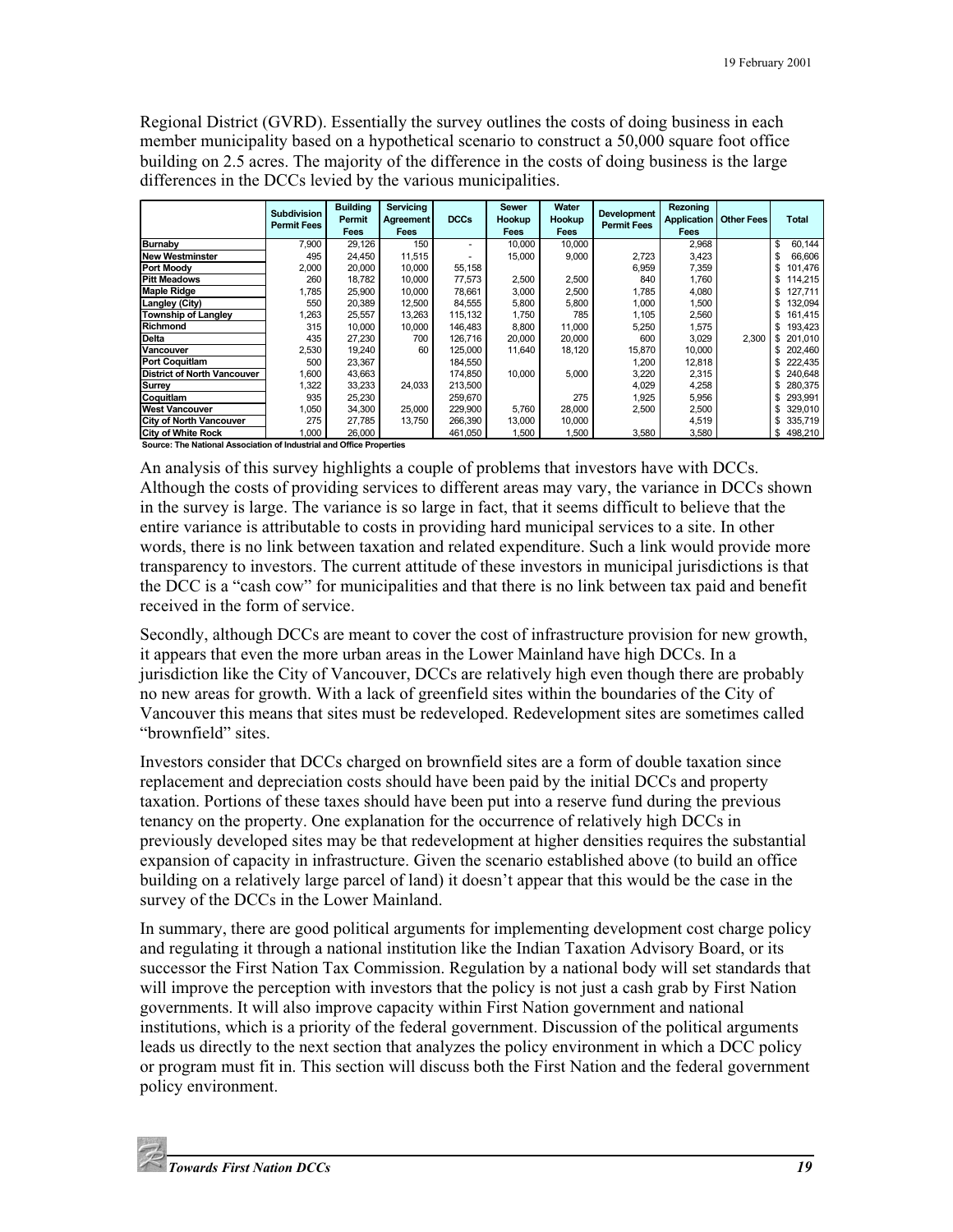# <span id="page-25-0"></span>**The Policy Environment**

The policy environment seems appropriate for establishing a First Nation DCC program. Based on initiatives and statements, it should be supported by both First Nations and Canada. Furthermore, the municipal DCC policy environment has matured and First Nations will be the beneficiaries of trials and errors by these governments.

### **The First Nation Policy Environment**

First Nations are exploring innovative ways to develop their economies by attracting investment. They realize that economic development has proven to be an effective instrument to raise the standard of living, implement self-government, and sustain their cultures.

First Nation economic activity provides employment opportunities for people who gain selfesteem from providing for themselves and their dependents. It gives young people incentives to learn and improve themselves. It also helps to perpetuate a cycle of expanding wealth and improving health.

First Nations are beginning to realize the role of infrastructure in economic development and, by extension, the role of DCCs. In particular, there are three First Nation initiatives that could be directly related to a First Nation DCC program; the First Nation Land Management Act, the First Nation Finance Authority, and the ITAB.

To begin, at least 14 First Nations are signatories to the Framework Agreement on *First Nations Land Management (see* Appendix A for a list of these First Nations). These First Nations have the ability to develop their own land code or the basic land law that they will use to replace the land management provisions of the *Indian Act*. It will be difficult to develop an appropriate DCC pilot project outside of other land management rules in general and especially outside of a comprehensive land use planning process. DCCs could be part of a land management regime and would definitely support developed land codes. The Lands Advisory Board could be asked to formally endorse a First Nation DCC program. The Lands Advisory Board was established to assist First Nations in implementing their land management regimes. The Board is composed of several Chiefs selected from among the signatory First Nations.

Secondly, as of 1999 there were 29 First Nations who were members of the FNFA (see Appendix B for a list of these First Nations). These members know that pooling their risk will lower their costs of long-term infrastructure financing. Most of them however are unaware of the role DCCs could play as part of a complete infrastructure-financing program. According to officials from the BC government, it is the complete array of infrastructure financing options for their local governments that keeps their borrowing costs low. The role of DCCs in infrastructure financing should be discussed with the FNFA.

Finally there are over 80-property tax collecting First Nations (see Appendix C for a list of these First Nations). Property taxes and reserve funds from taxes are two of the most important sources of local government infrastructure financing for local governments. As part of the infrastructurefinancing package, all of these First Nations are positioned to utilize a First Nation DCC program.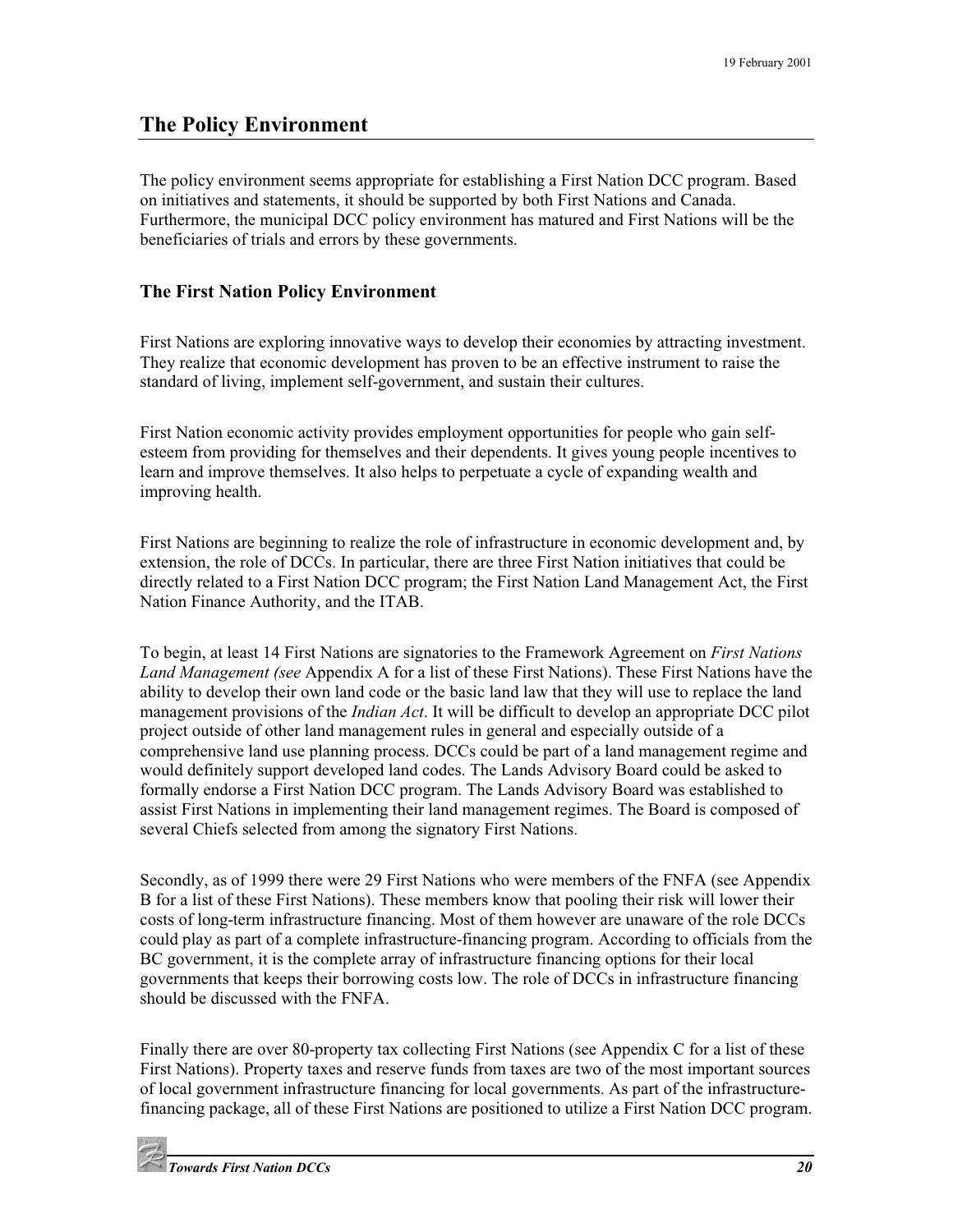<span id="page-26-0"></span>Additionally, the ITAB provides support to these property tax collecting communities by preserving the integrity of the entire system. If DCCs become a mechanism to distribute property tax burdens more equitably among infrastructure beneficiaries, then the ITAB would be supportive of a First Nation DCC program. Along this same line, the ITAB has been very supportive in the past of economic development that leads to tax base diversification. Furthermore, to the extent that DCCs are considered revenue-raising by-laws, the review of these by-laws, the capacity development associated with them and the regulatory oversight of DCCs would fall under the ITAB purview. A further explanation of how synergies could be created with ITAB and a DCC policy are outlined below.

#### **The Federal Government Policy Environment**

The federal government is clearly committed to developing infrastructure in Canada. The last federal budget announced that \$1 billion in federal funding would be available for cost shared infrastructure and \$600 million will be available for federal-only infrastructure programs over the next three years<sup>8</sup>. The Budget is vague as to what the "federal-only" money will be spent on but it is likely that much of it will be aimed at improving federal labs and the country's research infrastructure. The cost shared program will see federal expenditures of \$100 million, \$350 million and \$550 million over the next three years respectively. In the final year, \$150 million of the \$550 million is earmarked for highway improvements.

The cost shared program is the successor to an earlier program announced in 1994 that ran for five years. This earlier program resulted in federal expenditures of \$2.4 billion and total projects valued at \$8.9 billion. First Nations received \$36 million of the federal monies which resulted in projects valued at \$116 million being undertaken on First Nation lands. The additional funds were accessed through borrowing.

The old program was subject to criticism from both the Auditor General of Canada and the media. The criticism suggested that the former program did not generate its maximum economic benefit. The criticisms can be generalized as follows:

- *The program criteria were such that the program funded many projects that would have taken place without the program.*
- *The program criteria resulted in many "soft" infrastructure programs being financially supported while other communities continued to lack the most basic physical infrastructure.*
- *Funding was committed in regions and municipalities that were near "full employment". As a result, it fuelled inflation and put upward pressure on interest rates rather than creating jobs and reducing the social costs associated with joblessness.*
- *The public infrastructure that was developed was not that which would have attracted the maximum business investment.*

There was no announcement made concerning First Nation participation in either component of the federal infrastructure program. There was however, some mention of the importance of

 $8$  The "federal-only" infrastructure expenditures will be incremental to increases in Departmental funding for capital and operating costs that were also announced.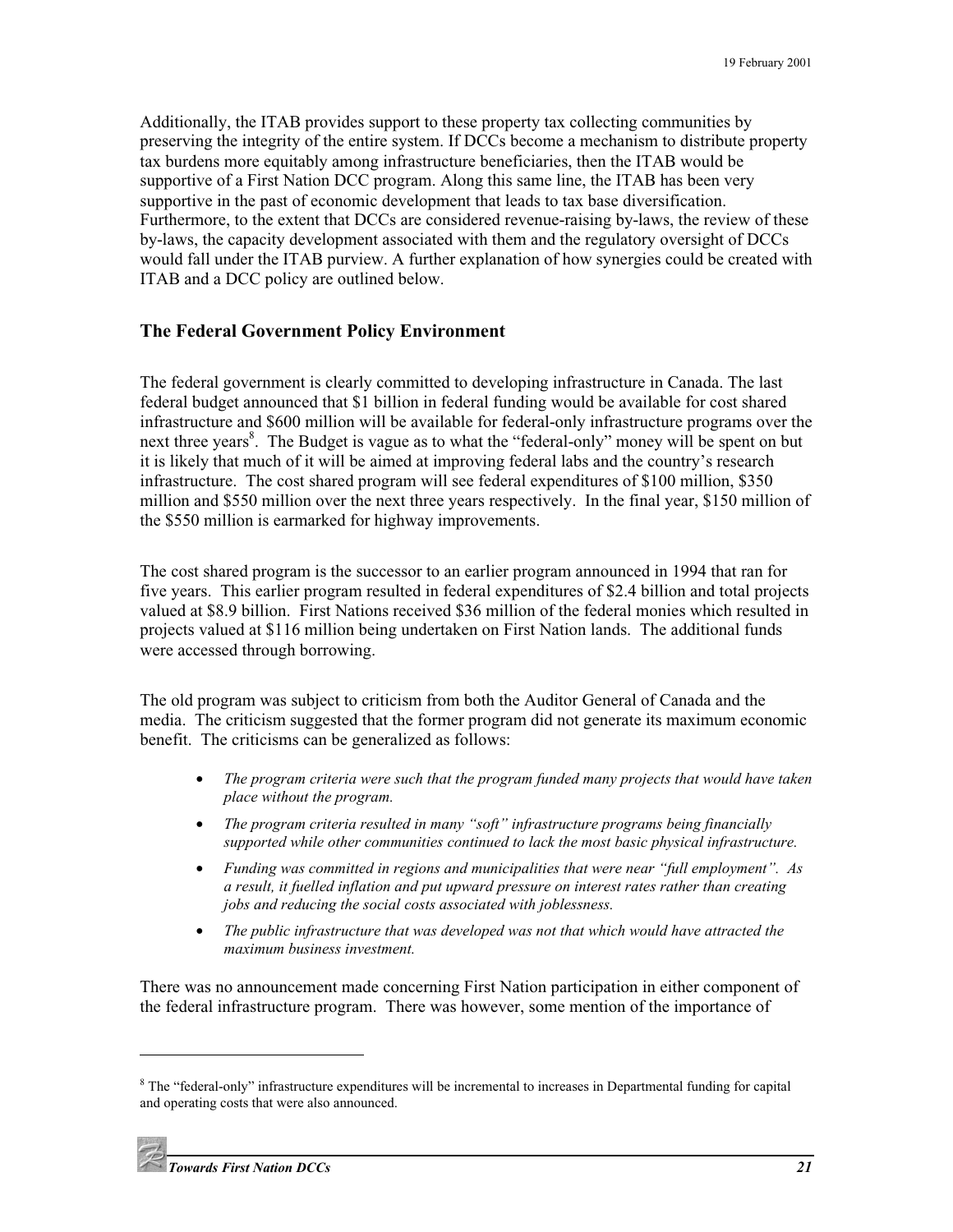including "rural and remote" communities. Under the former program, no announcement had been made although some projects were eventually carried out on First Nation lands. It is possible that First Nations will be able to access funds under both the "cost-shared" and "federalonly" components of the new program.

A significant contribution to a First Nation infrastructure program that would include a DCC development component would support First Nation economic development. Canada has recently committed to an increase of \$200 million in First Nation economic development funding.

The reasons for this commitment are readily apparent. It is clear that there are examples of almost complete market failure in the First Nation sector of the Canadian economy. A cursory comparison of economic activity, unemployment levels, private investment and business presence on First Nation land vs. off First Nation land underscores this market failure.

The symptom of the First Nation market failure is that the costs of doing business on First Nation land are four to six times higher vs. off reserve.<sup>9</sup> The result is that the First Nation economy does not attract private investment. In response, First Nation economic development initiatives have principally focused on direct public investment in First Nation ventures. Although more review is required, there is some anecdotal and some program review evidence to suggest that this strategy is failing. The failure of this strategy is easily explained, direct public investment in enterprise addresses the symptom of the problem – a lack of investment. It doesn't address the root cause of the problem, that the costs of doing business are too high for private investors.

The federal government is committed to First Nation economic development as part of Canada's productivity agenda. They hope to raise Canada's least productive sector closer to national standards, to protect Canada's social system in the future and to reduce the high current costs associated with First Nation poverty. It is crucial that public investments in First Nation economic development receive their maximum long run economic returns. It is also important to recognize that the current state of many First Nation economies is deplorable and that job creation investments provide an important short-term social return. An ideal strategy would combine these two policy imperatives so that short-term public investment and access to capital mechanisms were part of a long-term strategy to reduce the costs of doing business on First Nation land.

Although a First Nation economic development strategy has not been formally announced, the DCC program would be part of a long-term strategy-one that focused on reducing the costs of doing business on First Nation land. Other elements of such a strategy have been articulated in previous Fiscal Realities reports – *Expanding Commercial Activity* and *Turning on the Taps*.

As part of such a strategy to reduce the costs of doing business, investment in First Nation economic infrastructure would offer the highest returns to Canada. It would attract investment to First Nations, raise the productivity of their land, provide economic opportunities provide First Nation revenue options. Most importantly, it would reduce First Nation dependency and lower the costs of First Nation poverty.

<sup>9</sup> *Expanding Commercial Activity*. Prepared for the Indian Taxation Advisory Board and the Department of Indian Affairs and Northern Development. 1999. Available at [www.itab.org.](www.itab.ca)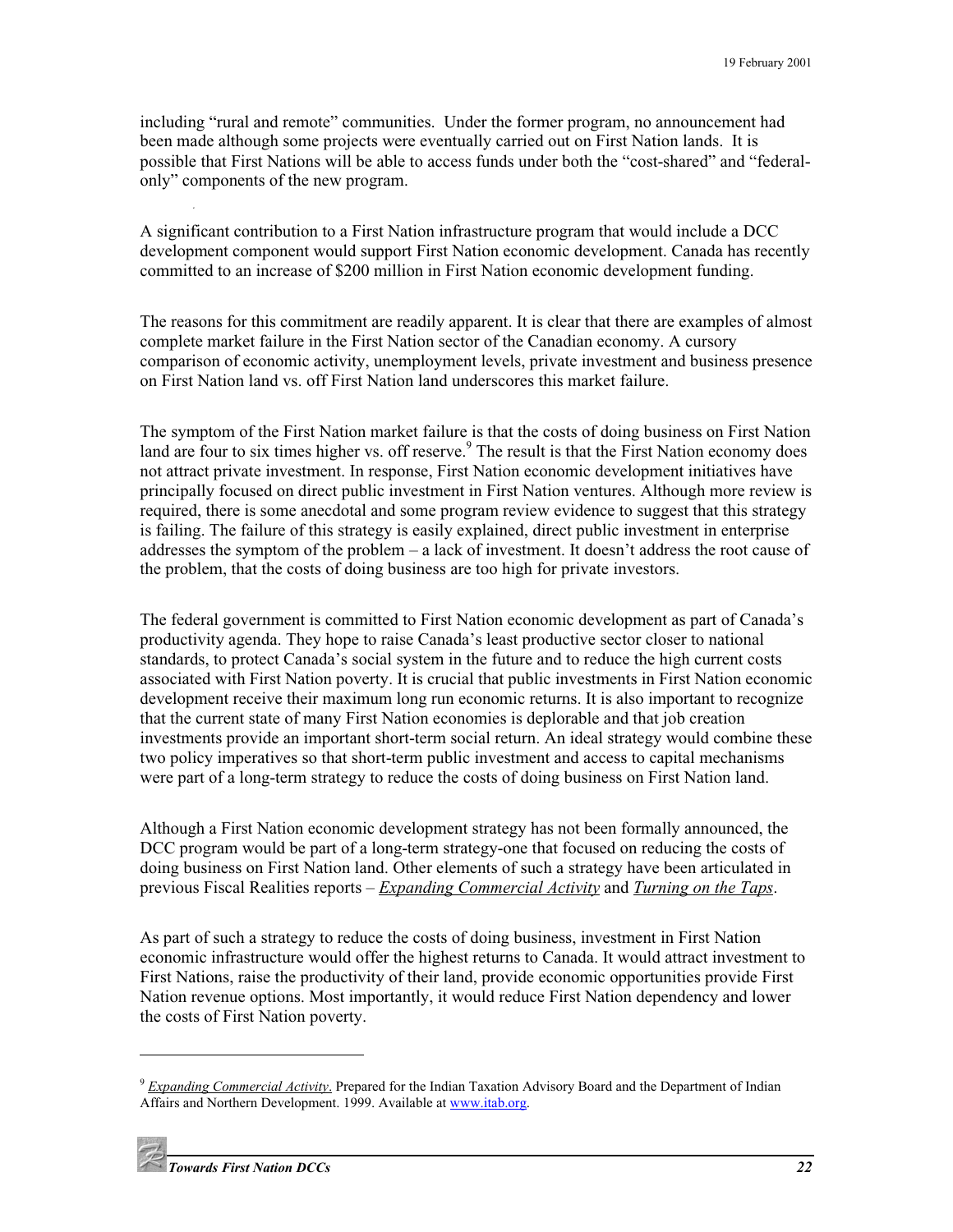Another element of a strategy to reduce the costs of doing business is to improve investor certainty about the regulatory environment within First Nations. A First Nation DCC program would accomplish this through standardization, capacity development and regulations. A First Nation DCC program would support the building of First Nation economic infrastructure that would provide economic opportunity that would eventually be able to bridge the gap in standards of living between Aboriginal people and other Canadians. The picture below shows how the different financing options are supports that can provide infrastructure, which is illustrated here as a bridge. This bridge can encourage economic development on First Nations' lands. This is shown by the truck carrying investment from other jurisdictions over the bridge to First Nations' lands.

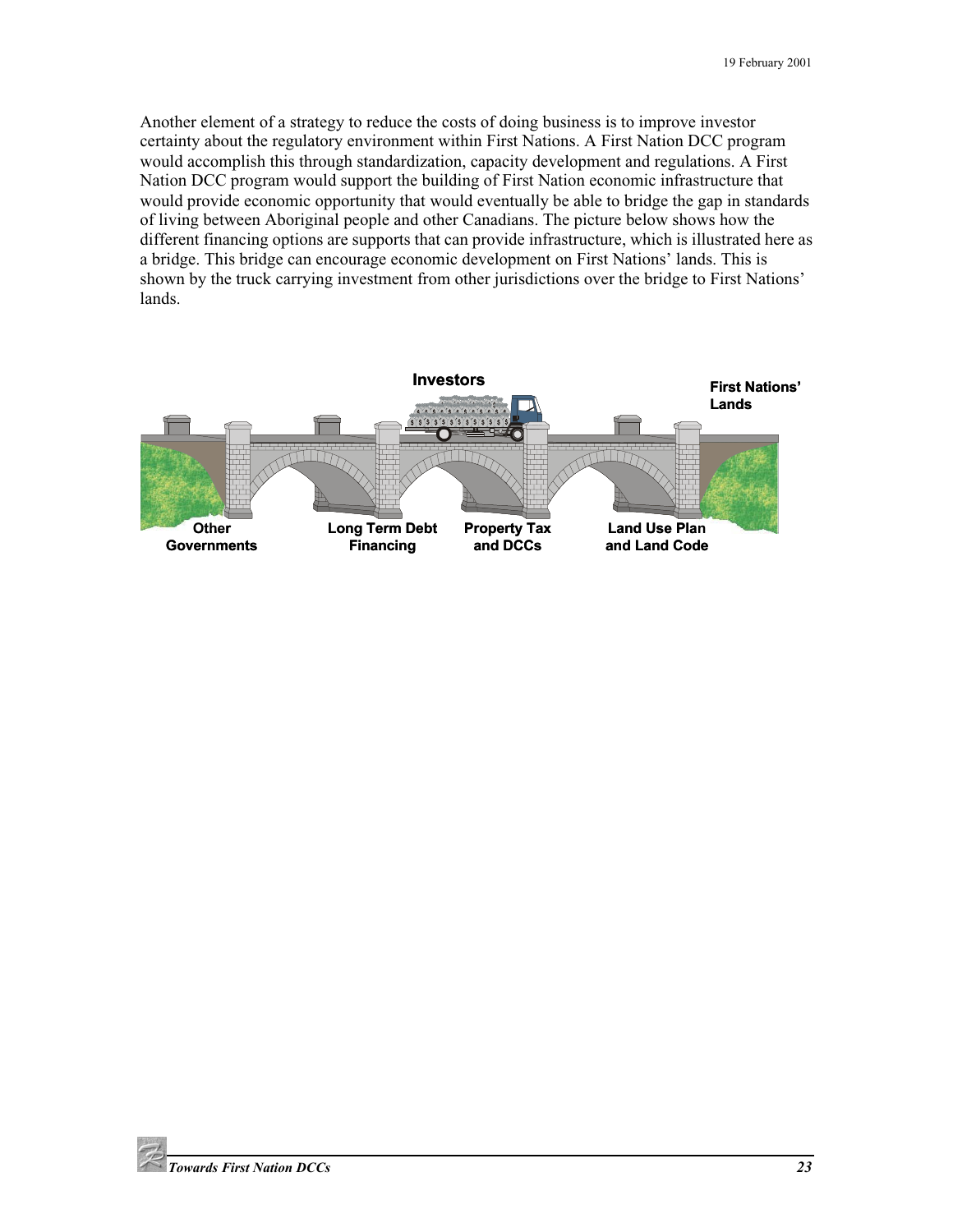### <span id="page-29-0"></span>**Local Government DCC Best Practices**

The development of a DCC bylaw can be a complicated process. It is impossible to apply the same DCC bylaw model from one community on another, as each First Nation has unique community planning and development structures. There are however aspects of a good DCC bylaw that are universal across communities. Discussed below is a summary of guiding principles of a good DCC bylaw from local government experience in Canada.

| <b>DCC Bylaw Guiding Principles</b> |                                                                                                                                                                                                                                                                                                                                                                              |  |  |  |
|-------------------------------------|------------------------------------------------------------------------------------------------------------------------------------------------------------------------------------------------------------------------------------------------------------------------------------------------------------------------------------------------------------------------------|--|--|--|
| Integration                         | The development of DCCs must be consistent with community plans, land use plans, and<br>corporate financial and capital infrastructure strategies.                                                                                                                                                                                                                           |  |  |  |
| <b>Benefitter Pays</b>              | Infrastructure costs should be paid by those who will use and benefit from the installation<br>of such systems.                                                                                                                                                                                                                                                              |  |  |  |
| <b>Fairness and Equity</b>          | DCCs should be shared in some way amongst benefiting parties, employ mechanisms that<br>distribute costs between existing users and new development in a fair manner, and DCCs<br>should also equitably distribute costs between the various land users and different<br>development projects within the portion attributable to new development.                            |  |  |  |
| Accountability                      | Establishment of DCCs should be a transparent, First Nation government process, and all<br>information on which DCCs are based should be accessible and understandable by<br>stakeholders.                                                                                                                                                                                   |  |  |  |
| <b>Certainty</b>                    | Certainty should be built into the DCC process, both in terms of stable charges and orderly<br>construction of infrastructure. Stability of DCC rates will assist the development industry<br>in the planning of their projects. Sufficient DCC funds must be collected to ensure<br>construction of infrastructure in a timely manner.                                      |  |  |  |
| <b>Use Reserves</b>                 | Where possible, First Nation governments should use DCCs as a source of capital, instead<br>as a cost recovery tool. First Nation governments should undertake to finance DCC works<br>using accumulated DCC reserves. Governments that borrow funds for DCC works may not<br>recover their entire expenditure if development does not occur as projected.                   |  |  |  |
| <b>Consult the Public</b>           | It is important to obtain input from the community before first reading of the DCC bylaw.<br>The input will help the First Nation government better understand the public's views with<br>respect to new development and the First Nation government's role in facilitating growth.<br>Such information will assist in the determination of DCC rates and the assist factor. |  |  |  |
| <b>Be Transparent</b>               | The DCC rates, and the methodology used to determine the rates, should be clearly<br>outlined in the relevant background report. The report should be available to the<br>development community and the public-at-large.                                                                                                                                                     |  |  |  |
| <b>Establish Monitoring System</b>  | A DCC monitoring and accounting system should be set up to facilitate the tracking of<br>projects and the financial status of DCC accounts.                                                                                                                                                                                                                                  |  |  |  |
| <b>Use Community Wide Basis</b>     | DCCs for all services should be established on a reserve-wide basis, unless a significant<br>disparity exists between those who pay the DCC and the beneficiaries.                                                                                                                                                                                                           |  |  |  |
| <b>Match Time Frame</b>             | The time frame for a DCC program should match the time frames identified in the<br>community's servicing plan, specific area plan and Official Community Plan.                                                                                                                                                                                                               |  |  |  |

The British Columbia Ministry of Municipal Affairs has prepared a "DCC Best Practices Guide" for local governments to use. The guide provides some useful information even though the regulatory environment on First Nations' lands is different from that in a municipal jurisdiction. Unique characteristics of the First Nation jurisdictions have been added to some best practices here.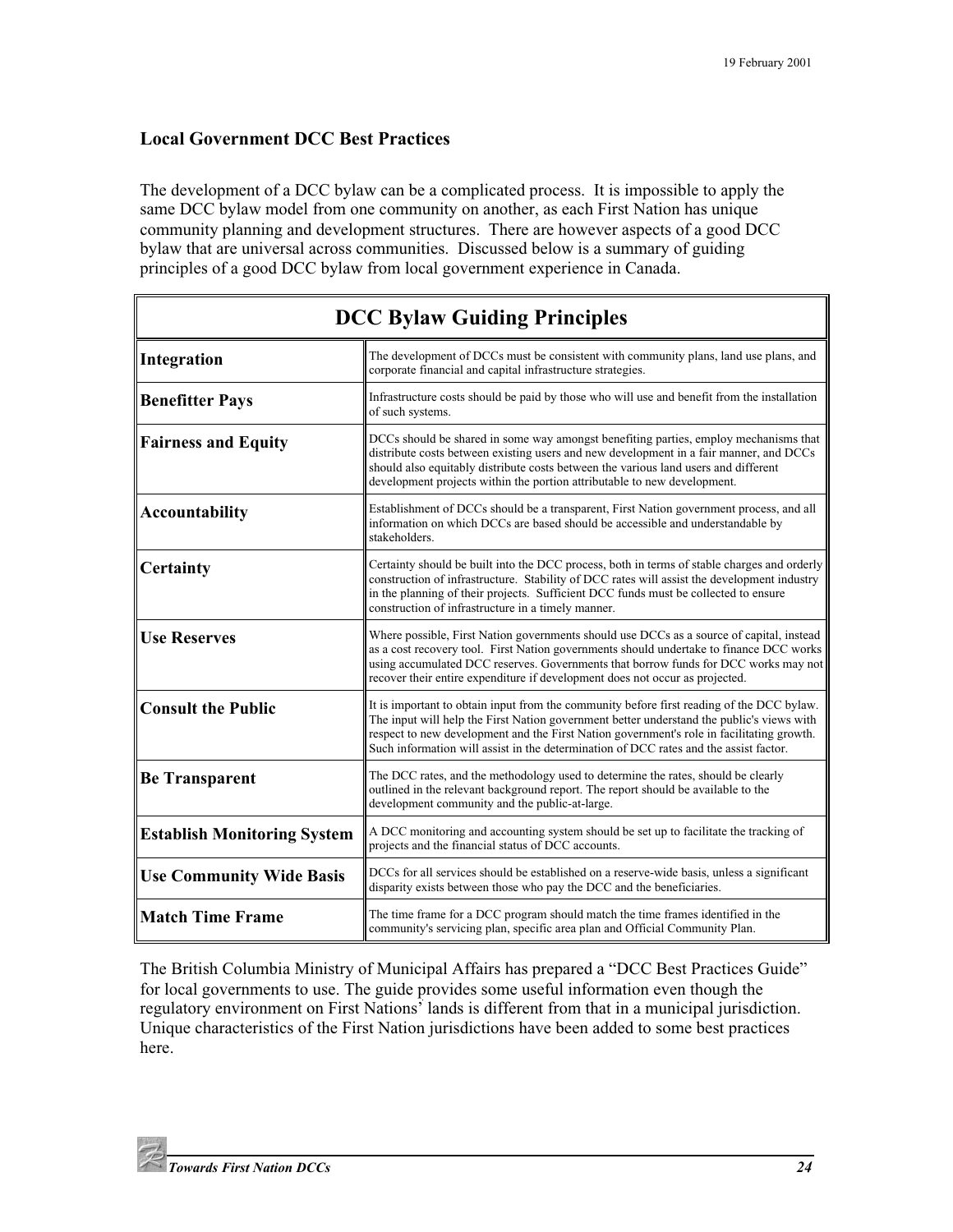### <span id="page-30-0"></span>**Consultation and Research**

Information about demographic trends, construction statistics, and community infrastructure plans is needed to develop a DCC policy. The following list provides some examples of where this type of information can be found. In a First Nations context, some of this information may not be readily available.

| <b>Official Community Plan</b>                                     |           | Census Information            |
|--------------------------------------------------------------------|-----------|-------------------------------|
| Physical Development Plan                                          |           | Capital Expenditure Plan      |
| Zoning bylaws                                                      |           | Regional health care data     |
| Master transportation / drainage / sewerage<br>water / parks plans | $\bullet$ | Tax roll information          |
| Provincial statistics information                                  |           | Building permit statistics    |
| <b>Statistics Canada</b>                                           |           | Development statistics        |
| Economic and market studies                                        |           | <b>Assessment Authorities</b> |

The development of a DCC bylaw should include meaningful public process to obtain input from stakeholders. Stakeholders could include: First Nation government staff, local chapter of Urban Development Institute, Home Builders Association, representatives from the Real Estate Association, local private sector developers, public sector developers such as the school or health board, Chamber of Commerce, Ratepayers Association, band members, or other residents living within First Nations jurisdictions.

# **Extent of Application**

Deciding if the DCC will be *area specific* or *reserve wide* will influence the composition of the specific DCC program and the calculation of the charges. With a reserve wide DCC, the same DCC rate would be applied throughout the entire reserve for a particular type of land use. For an area specific DCC, the reserve would be divided into areas according to geographic or some other distinctive quality for the purposes of determining the DCC.

*Recommended practice:* Establish DCCs on a reserve wide basis, unless a significant disparity exists between those who pay the DCC and the benefiting users. While an area specific policy may adhere strictly to the principle of benefitter pays, the administrative complexity required to implement such a policy would introduce many costs. In the case of a First Nation that does not have a contiguous land base, but has jurisdiction over several reserves, it may be beneficial to establish a DCC policy that covers several reserves.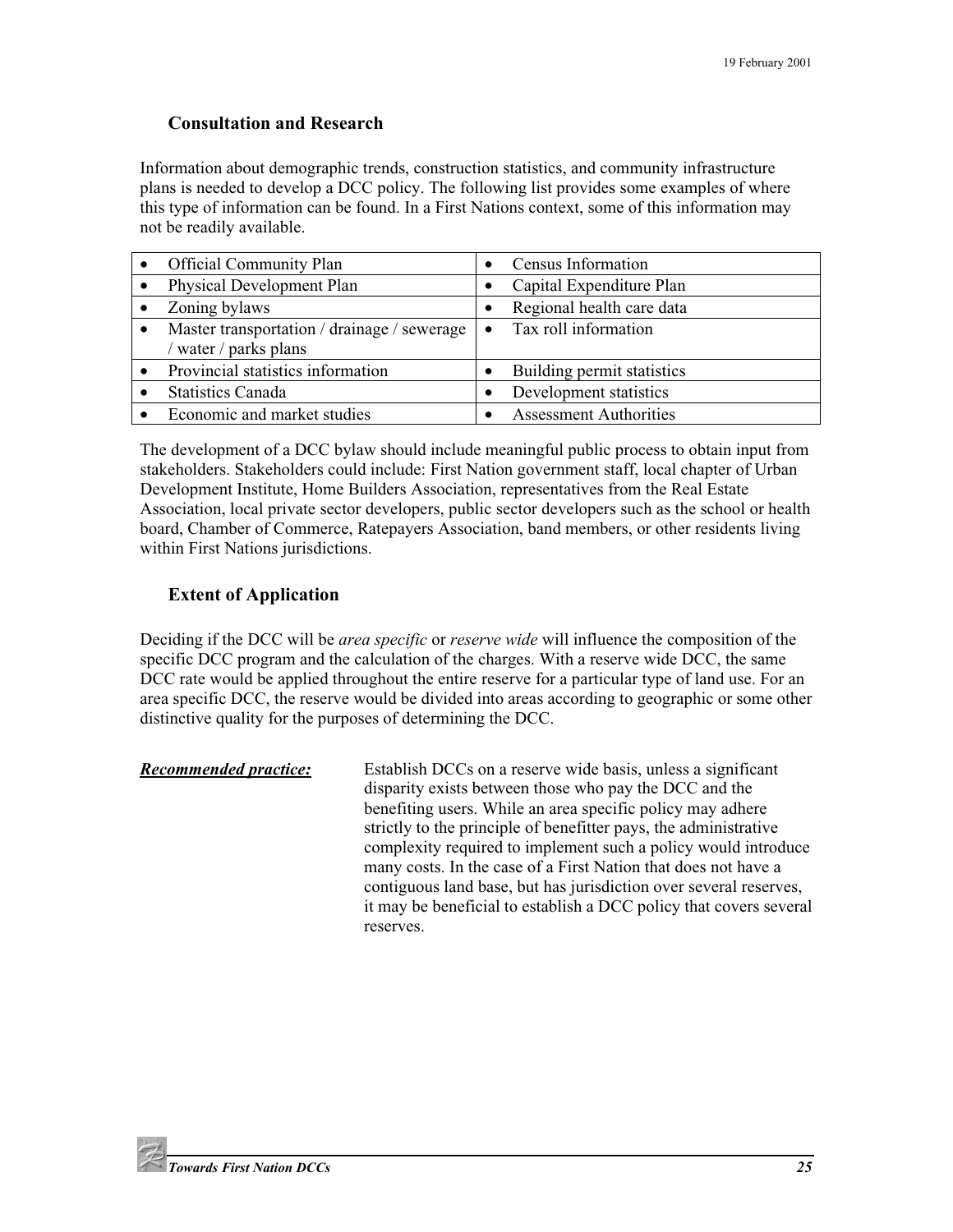### <span id="page-31-0"></span>**Program Time Frame**

When designing a DCC program, an appropriate time frame should be considered. The program must estimate the new development that will take place and the capital projects required to service that new development. DCC programs can be established on either a *build out* or a *revolving* basis. A *build out* program includes all the infrastructure projects that will need to be constructed to allow development to occur to the full extent and level defined by a comprehensive land use or official community plan. This usually involves a long time horizon in the order to twenty to twenty-five years. A *revolving* program is also consistent with an official community plan but consists of only those projects, which are necessary to support development that is expected to occur in a shorter time frame.

Most First Nations do not make use of official community plans and therefore determining a program time frame for a DCC will be more difficult. There are many benefits of developing an official community plan, one of which is that infrastructure can be developed in a manner that is consistent with the amount and type of development that the community has shown a preference for. First Nations do use physical development plans although these are more for housing for the community and not as much for economic development that may be potential revenue generators.

*Recommended practice:* The time frame of a DCC program should be tied into the time frame of the Capital Expenditure Plan or a Physical Development Plan. Where long-term forecasts of growth are not available then the program should be on a shorter revolving basis. The lack of a good long-term economic development plan for infrastructure planning provides another good reason for the investment in and development of official community plans for First Nations.

#### **Appropriate Units for Charges**

A DCC bylaw may be imposed for different sizes or different numbers of lots or units in a development. The representative unit should be an accepted measure of development. The choice will affect how development projections are made and what information is required in order to make reasonable projections.

Frequently used units for residential DCCs include "lots" for single-family detached homes and units for higher density residential developments. In a community where the size of the residential units does not vary widely, calculations or rates in this manner may be appropriate. Typically, floorspace area is chosen for commercial and institutional land uses because these types of developments are often multi-storied, while gross site area is more common for industrial which is predominantly a single story development.

*Recommended practice:* To help facilitate charges based on a density gradient, residential DCCs should be imposed in residential units. Commercial and institutional DCCs should use floorspace as the representative unit. For industrial land use, DCCs should be established on a gross site basis.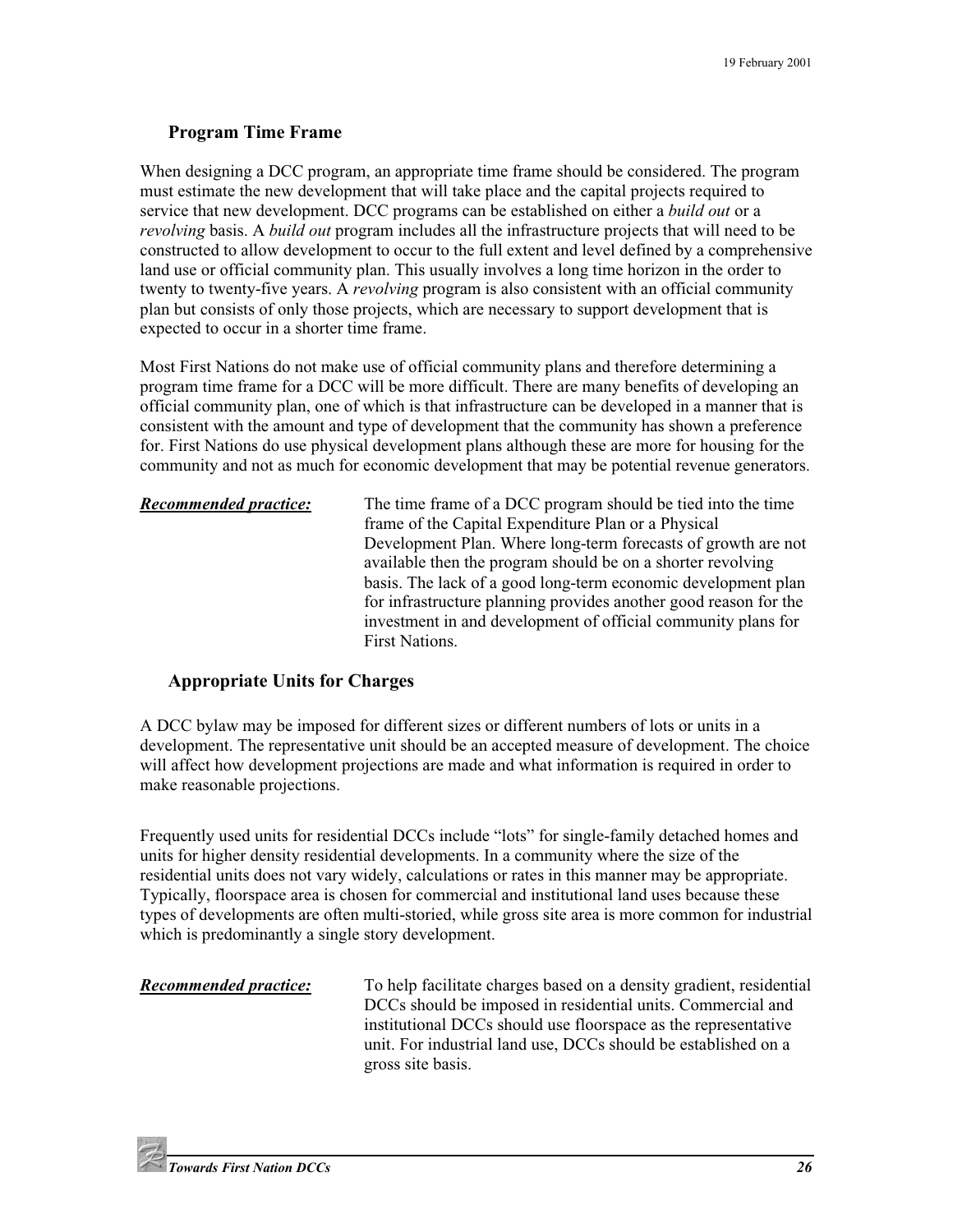# <span id="page-32-0"></span>**Project Eligibility**

The Municipal Act in British Columbia permits the use of DCCs to contribute to infrastructure costs for roads, storm drainage projects, sanitary projects, water projects, and parkland. These categories have been interpreted to represent a wide variety of projects.

A road DCC program typically consists of transportation network elements such as arterial and major collected roads. **Roads** has been interpreted to include:

- Master transportation planning work Curb and gutter
- 
- 
- 
- Boulevards and boulevard landscaping Pedestrians and highway bridges
- 
- 

Drainage facilities have been interpreted to include:

- Preparation of master storm water management plans
- 
- 
- Major culvert crossings Pumping station

**Sanitary** projects have been interpreted to include:

- Master sewage planning Facility over sizing
- Sanitary rights of way Relief sewers
- Trunk sanitary sewer Sewage lift stations
- 

**Water** projects have been interpreted to include:

- Water distribution modeling Facility over sizing
- Water rights of way and easement acquisition
- Trunk or grid water mains Reservoirs<br>• Water treatment facilities Pressure re
- 

**Parkland** has been interpreted to include:

- 
- 
- Drainage and irrigation Playgrounds equipment
- 
- 
- Roads Street Lighting
	- Sidewalks Underground wiring
- Traffic signals Drainage facilities within roadways
	-
- Noise attenuation structures Bicycle / pedestrian infrastructure
- Medians Transit provisions
	- Overland flow routing systems
- Drainage right of ways **•** Community retention / detention facilities
- Large diameter storm sewer Lowland drainage improvements
	-
	-
	-
	-
- Relief sewers Sewage treatment facilities
	-
	- Booster pump stations
	-
	- Pressure reducing valve stations
- Fencing Restrooms
- Landscaping Changing rooms
	-
- Trails Playing field equipment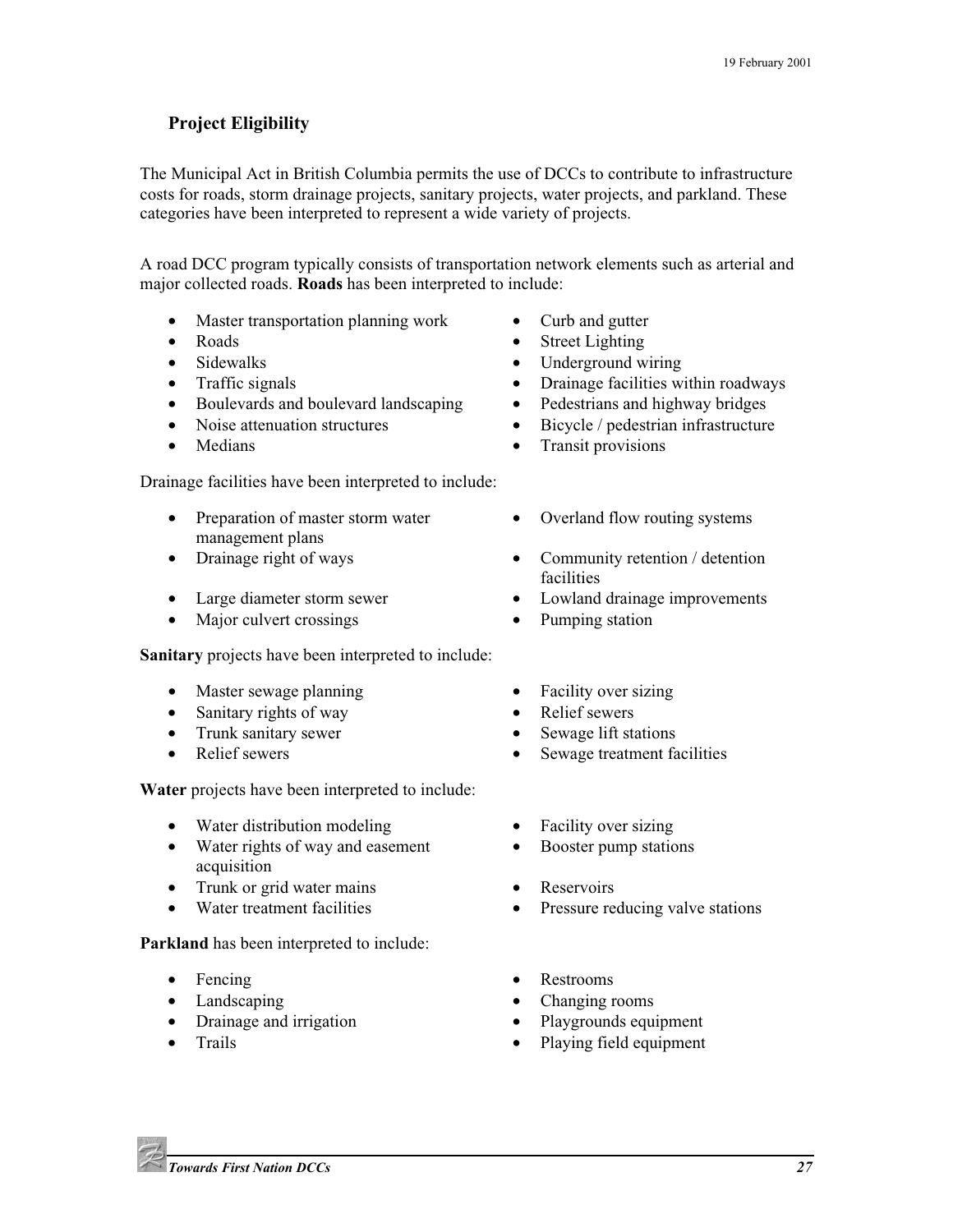<span id="page-33-0"></span>The definition of infrastructure that can be funded by DCCs has grown wider in recent years. Although not called a development cost charge, the School Site Acquisition Charge (SSAC) in British Columbia is essentially the same thing. It is a charge per dwelling unit to be paid by residential developers. The charge is collected by the local government and transferred to the school boards. The SSAC is closely harmonized with the DCC program and is essentially a widening of the list of infrastructure projects that can be funded by transferring costs to developers or land-owners.

*Recommended practice:* First Nations should take care in limiting the types of infrastructure that are eligible for funding from DCCs. Only those projects that are necessary to provide hard municipal-type services, those services that deliver benefits to property should be included. This will enable a direct link between taxation, service, and benefit and adhere to the benefitter pays principle.

#### **Assist Factor**

The assist factor is a discretionary vehicle that should be a reflection of the community's financial support towards the financing of the service for development. Things that should be considered when determining the assist factor are:

- Various assist factors between different types of infrastructure may complicate tracking
- Although excessive DCCs are obviously a concern, they should be calculated using the best technical information available. If as a consequence of this process, the resulting charges are deemed too high, the assist factor can be applied to reduce the rates to a level that is politically acceptable.
- A high assist factor could be used to encourage housing affordability.
- A high assist factor has a direct impact on First Nation government finance and the contribution must be made up by the existing tax base through general revenues such as long term debt, utility rates, etc.
- If the First Nation government cannot afford its share of the costs, development may be delayed. If this scenario is anticipated over the long term it should be used to inform a future review of a comprehensive land use plan or official community plan.

#### *Recommended practice:*

A DCC policy, and more specifically the assist factor, must be considered within the context of other property taxation tools and the limited fiscal capacity of First Nations' governments. It must also be considered within the context of the high costs of doing business on First Nations' lands. In other words, if the assist factor is low and the DCC is high, the already high costs of doing business on First Nations' lands will be raised and development discouraged. At the other extreme, the First Nation assist factor cannot be set too high because the First Nation government has limited fiscal capacity based upon its own source revenue. Plus, too high an assist factor leads to abrogation of the user pays principle and leads to cynicism that there is any separation between politics and administration.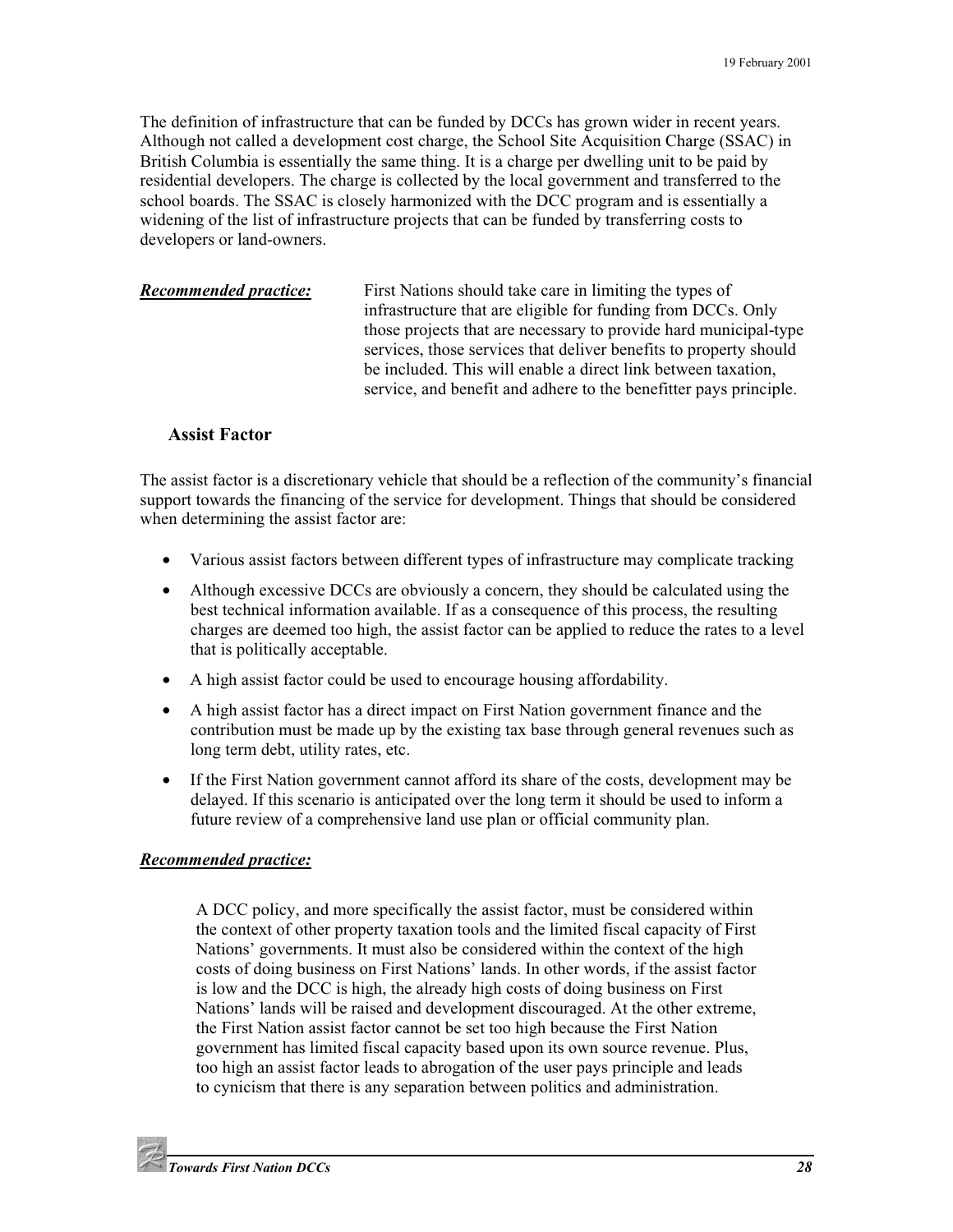<span id="page-34-0"></span>First Nations can learn a great deal from the implementation of DCC policy in other jurisdictions in Canada. Some of the salient points are summarized here. First Nations will have to gather information about their community and about what type of development and land use they will want on their lands. For simplicity in administration, the DCC should be established on a reserve wide basis, unless there are very large differences in costs to service different parts of each reserve. First Nations should develop a good long-term economic plan and prepare their DCC program and rates calculations with this plan. They should take care in what infrastructure projects are eligible to be funded with DCCs. Finally, assist factors will have balance two perspectives: they will have to take into account the limited financial resources that First Nations have and they will have to take care not to raise the costs of doing business by placing the burden of the providing the infrastructure solely on the investor.

#### **Issues for First Nations to Consider**

First Nations will have to consider several questions in order to develop a successful DCC program. Questions such as: Who bears the cost of a DCC? Where will the authority come from to enact First Nation DCC by-laws? What other types of information is required before a DCC by-law can be developed? What are the administrative capacity requirements for implementing a policy? Is there a need for national standards or regulation to govern DCCs? And what do DCCs do to provide incentives to potential investors to locate within First Nation jurisdictions?

#### **There are no free lunches!**

At first glance it may seem that by implementing a DCC policy, First Nations are passing on the costs of infrastructure to property developers. While this may sound pleasing to First Nation governments, it is useful to consider that passing along all costs of infrastructure could raise the costs of doing business and discourage investment. This is illustrated in the following diagram that shows a doorman at the entrance to a nightclub. If one assumes that both nightclubs are relatively similar except for the cover charge, then one would assume that people would choose the site with the lower DCC. Even if they paid the higher cover charge, they would have less money to spend inside the nightclub.



*Towards First Nation DCCs 29*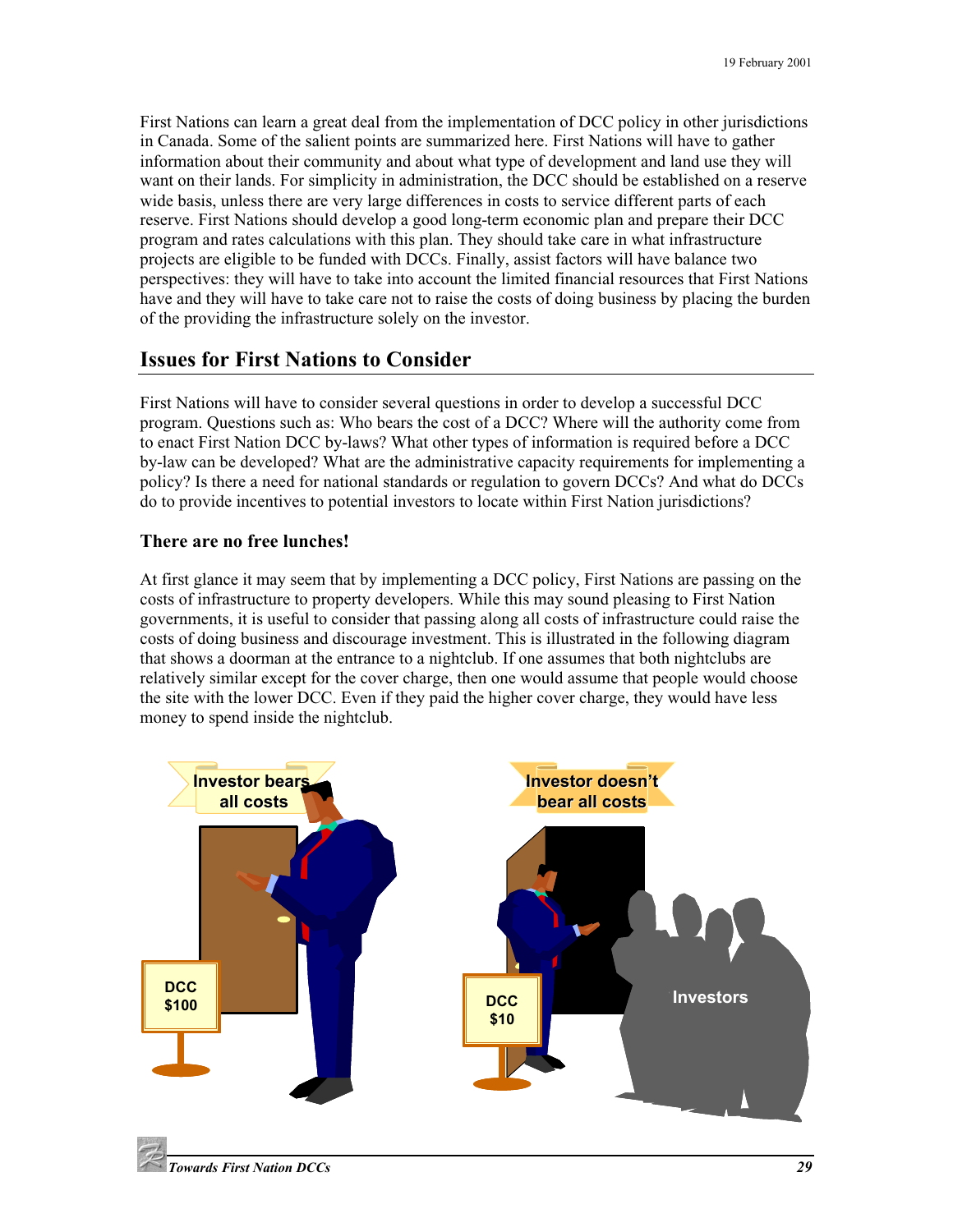<span id="page-35-0"></span>By analogy, if First Nations push all the costs of providing the infrastructure to the investor, and there are better sites with more favourable DCC rates in neighbouring jurisdictions, then there will be incentives for investors to locate elsewhere. If there are no alternative sites and the investors actually pay for the entire cost of the infrastructure, then there will be less funds available to pay rent. So in actual fact, the First Nation would be paying a part of the infrastructure cost anyways, because they would be paying through differential in rent that they could achieve on a site.

# **DCC Authority**

Under what authority in the Indian Act should DCC by-laws be submitted for review and approval? The answer to this has both a legal and institutional component. The legal component hinges upon whether DCCs are by-laws for construction of infrastructure as stated in section 81:

Section 81(1) The council of a band may make by-laws not inconsistent with this Act or with any regulation made by the Governor in Council or the Minister, for any or all of the following purposes, namely

(f) the construction and maintenance of watercourses, roads, bridges, ditches, fences and other local works;

Or are DCC by-laws a form of taxation powers exercised by the First Nation.

Section 83(1) Without prejudice to the powers conferred by section 81, the council of a band may, subject to the approval of the Minister, make by-laws for any or all of the following purposes, namely

(a) subject to subsections (2) and (3), taxation for local purposes of land, or interests on land, on the reserve, including rights to occupy, possess or use land in the reserve

Since a DCC is ostensibly a fee collected for a service, the advice of DIAND has been to use the authority of Section 81. However, to the extent that DCCs are not only a fee for service but also for capital replacement and repair in the long term, it is possible that the authority of Section 83 may be more appropriate. Moreover, a semantic argument can be made that DCCs are taxes charged for the infrastructure that services the property. This matter is clearly one for deeper legal analysis.

On the institutional side, Section 81 DCC by-laws would be reviewed and approved by the Governance section of DIAND. Section 83 by-laws would be reviewed and recommended for approval by the ITAB. To date, DCC by-laws have been submitted as Section 81 by-laws on the advice of DIAND.

There is a strong efficiency and political case for considering DCC by-laws as Section 83 by-laws to be reviewed, recommended for approval and regulated by the ITAB. First, the ITAB has significant experience with First Nation government capacity development, implementing First Nation policies, the First Nation Finance Authority and infrastructure financing and leasehold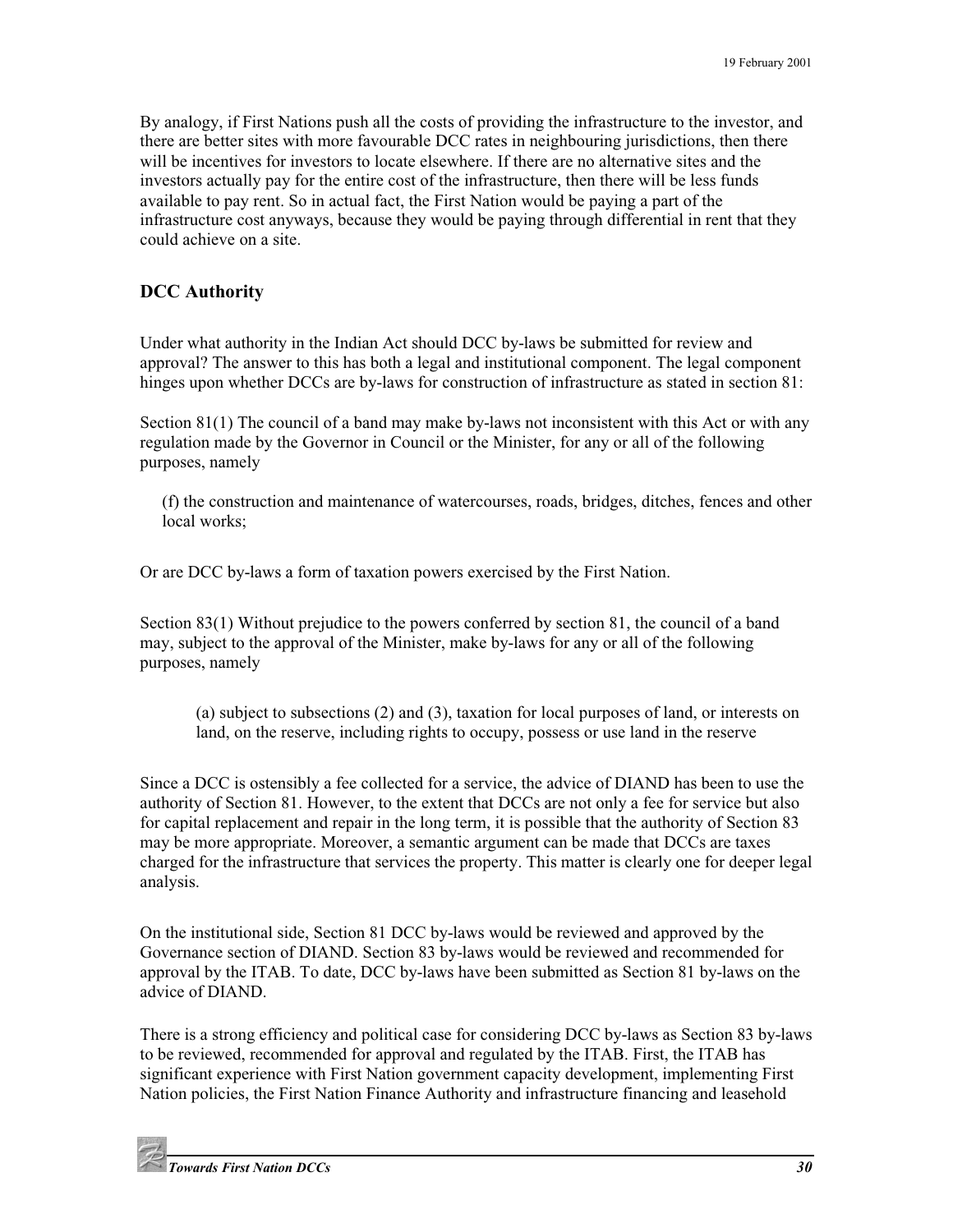<span id="page-36-0"></span>developments. This unique combination of experience and policies make the ITAB ideal for effectively managing the implementation of a First Nation DCC program. Finally, it is politically appealing to develop and expand the capacity of First Nation institutions to support First Nation governments. This provides an opportunity for DIAND to devolve its services to First Nation institutions of government as is recommended in the Final Report of the Royal Commission on Aboriginal Peoples.

### **Prerequisites for DCC By-laws**

DCCs are best applied to a development that is expanding to help pay for the full marginal cost of that development. This means that many First Nations are not yet ready for DCCs, but the absence of DCCs for some First Nations may be holding back their ability to pay for economic infrastructure.

DCCs are best applied in the following circumstances.

- 1. A First Nation has an existing and expanding residential or commercial leasehold development;
- 2. A First Nation has a strong commitment for a residential or commercial leasehold development; or
- 3. A First Nation is planning a residential or commercial leasehold development.

This covers a wide spectrum of First Nations governments, especially when considered in the context of specific land claims, Treaty land entitlements, and additions to reserves.

To ensure that a First Nation is ready to implement an effective DCC reflecting the best practices in other local governments, the First Nation should also have:

- An official community plan that is ideally integrated into a regional land use plan,
- A capital expenditure plan and\ land use plan,
- A master transportation/drainage/sewage/water/parks plans,
- Based on previous research, an effective local DCC program should be combined with a local economic development strategy that includes the development of regional economic development institutions that will co-operate to develop a land use planning process, and
- Clear regulatory processes for land development and environmental management.

#### **Capacity Development Requirements**

A First Nation institution should develop training and support to help interested First Nations implement a local DCC program. Elements of the training program should include:

- The principles of effective DCCs
- DCC best practices
- DCCs and land managements
- The Economics of DCCs
- Calculating DCCs and
- Developing and managing a DCC by-law

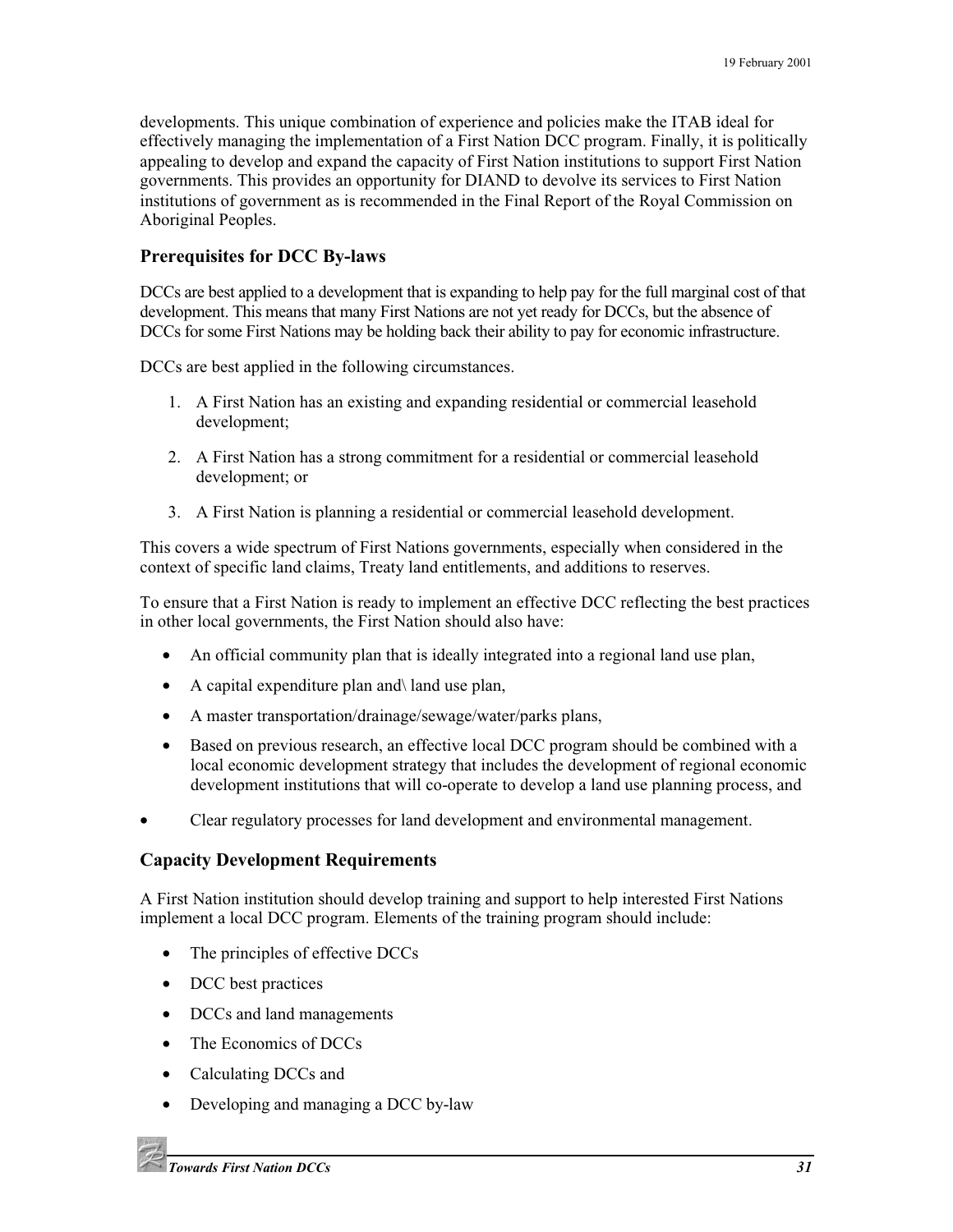<span id="page-37-0"></span>Support provided by a First Nation institution for First Nations implementing a DCC program could include consultation, workshops and community meetings, policy advice, information sharing, review and regulation.

#### **The Need for DCC Regulation**

There are four basic reasons why regulation may be required for a First Nation DCC program:

- 1. Because there is no representative forum for the party that pays the DCCs, calculation methods can be subject to short term political or fiscal considerations. Regulations could prevent this type of abuse.
- 2. There is room for subjectivity in the calculation of DCCs. This could lead to incidents of inequity between one developer and the next. Regulation of DCC by-laws could ensure fairness of treatment, transparency of calculation methods and certainty for developers.
- 3. The economic impact of inappropriate use of DCC authority could extend beyond First Nation borders. A regulatory system that promotes standards in by-law and DCC calculation methods could prevent these negative externalities.
- 4. Regulation would improve the investment environment for all First Nations by providing certainty and promoting standardized First Nation DCC by-laws. This could even be a competitive advantage for First Nations over other local governments where there is little regulation of DCCs.

#### **What do investors think of DCCs?**

Many investors are not supportive of DCCs. In municipal jurisdictions there has been mismanagement and abuse of DCC policy in the view of the development community. The charges are viewed as a cash grab by municipal governments intent on increasing the size of their administration. Developers claim they have seen little evidence to suggest that there is a link between the charge and the related expenditure. In other words, investors feel that the revenue generated from DCCs is going into a general revenue fund, as opposed to pay for off-site infrastructure that will deliver hard municipal services to their site. If this is the case then the DCC is really just another tax that pays for more services and expands the municipal footprint. DCCs would then be a form of double taxation and increase the costs of doing business, clearly not what they were intended to do.

In order to gain the confidence of investors, a DCC policy must show that a reserve fund exists to fund depreciation and replacement of infrastructure. The policy must clearly define what types of infrastructure are eligible to be funded by DCCs. In view of the recent court decision regarding valuation of leasehold land at Musqueam, it would appear that a link between taxation and services will be vital to the success of not only a DCC program, but also in providing value in First Nations' lands. To quote from the decision: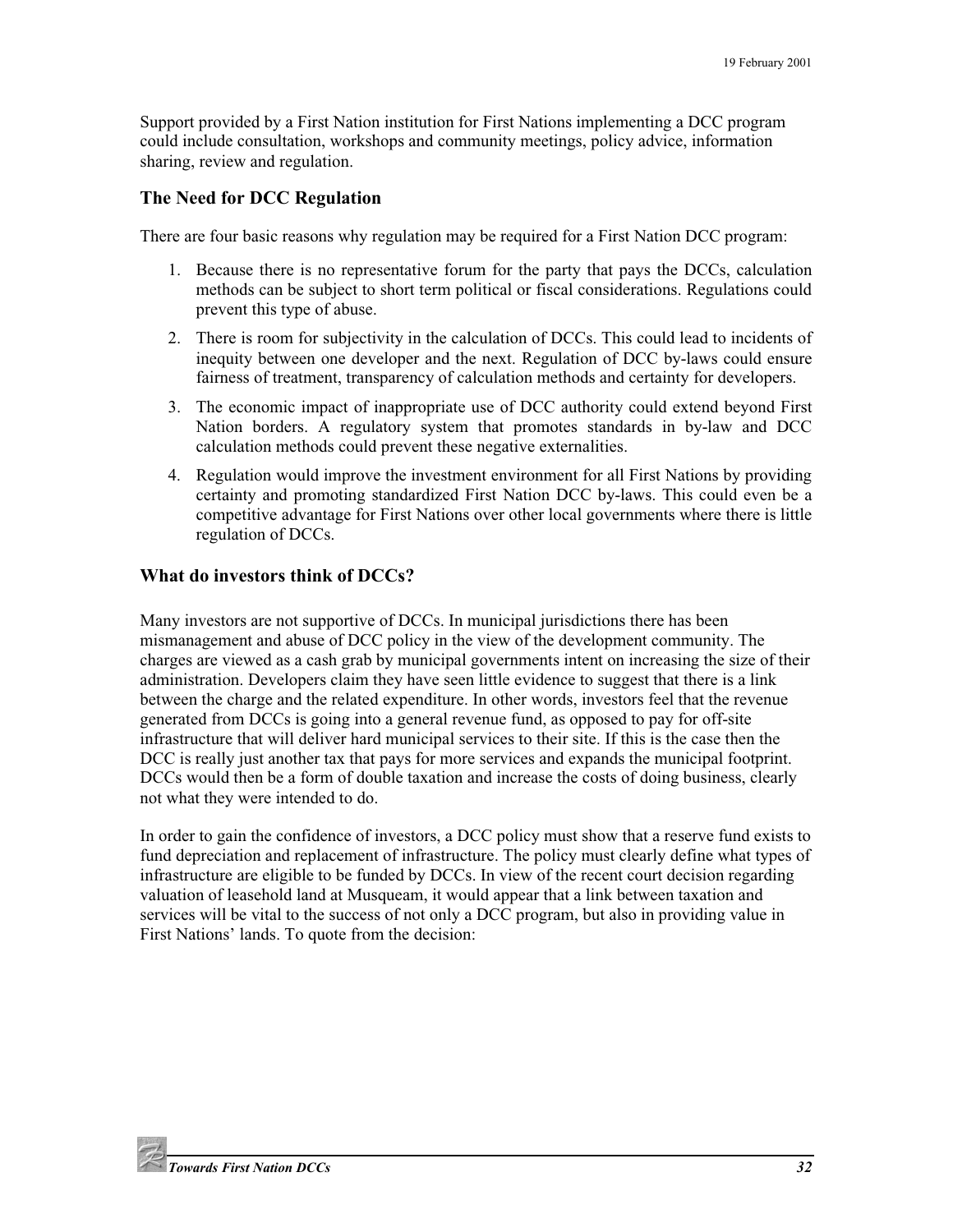*"The estate and tenure to be valued was a 99-year leasehold on reserve land and that "current land value" should be calculated as representing the hypothetical fee simple value of the land discounted by 50% to take into account the long-term leasehold interest and Indian reserve features."*

#### *Musqueam Indian Band v. Glass<sup>10</sup>*

"Indian reserve features" include the uncertainty of service provision and service quality to the leasehold sites. A DCC policy with clear service responsibilities would help to reduce uncertainty and create market value in the leasehold interest.

In summary, there are several key issues that must be addressed in the development of a First Nation development cost charge policy. While it may seem pleasing to think that First Nations can pass along all infrastructure costs to investors, attempting to do so may have negative consequences. It could actually drive investment away from First Nations' sites to competing sites in adjacent jurisdictions or reduce the rent that can be achieved on First Nations' sites. Authority to pass bylaws, and the prerequisite information that is required to develop bylaws must also be examined. This type of information will require capacity development in First Nation administrations. There is no better time to begin to address infrastructure provision and to provide more certainty to investors. The recent Glass decision has negatively impacted demand for First Nations' lands and has highlighted the uncertainty associated with First Nations' lands. With that in mind, the conclusions of this study focus on next steps and further areas of study.

 $\overline{a}$ <sup>10</sup> **[http://www.lexum.umontreal.ca/csc-scc/en/pub/2000/vol2/html/2000scr2\\_0633.html](http://www.lexum.umontreal.ca/csc-scc/en/pub/2000/vol2/html/2000scr2_0633.html)**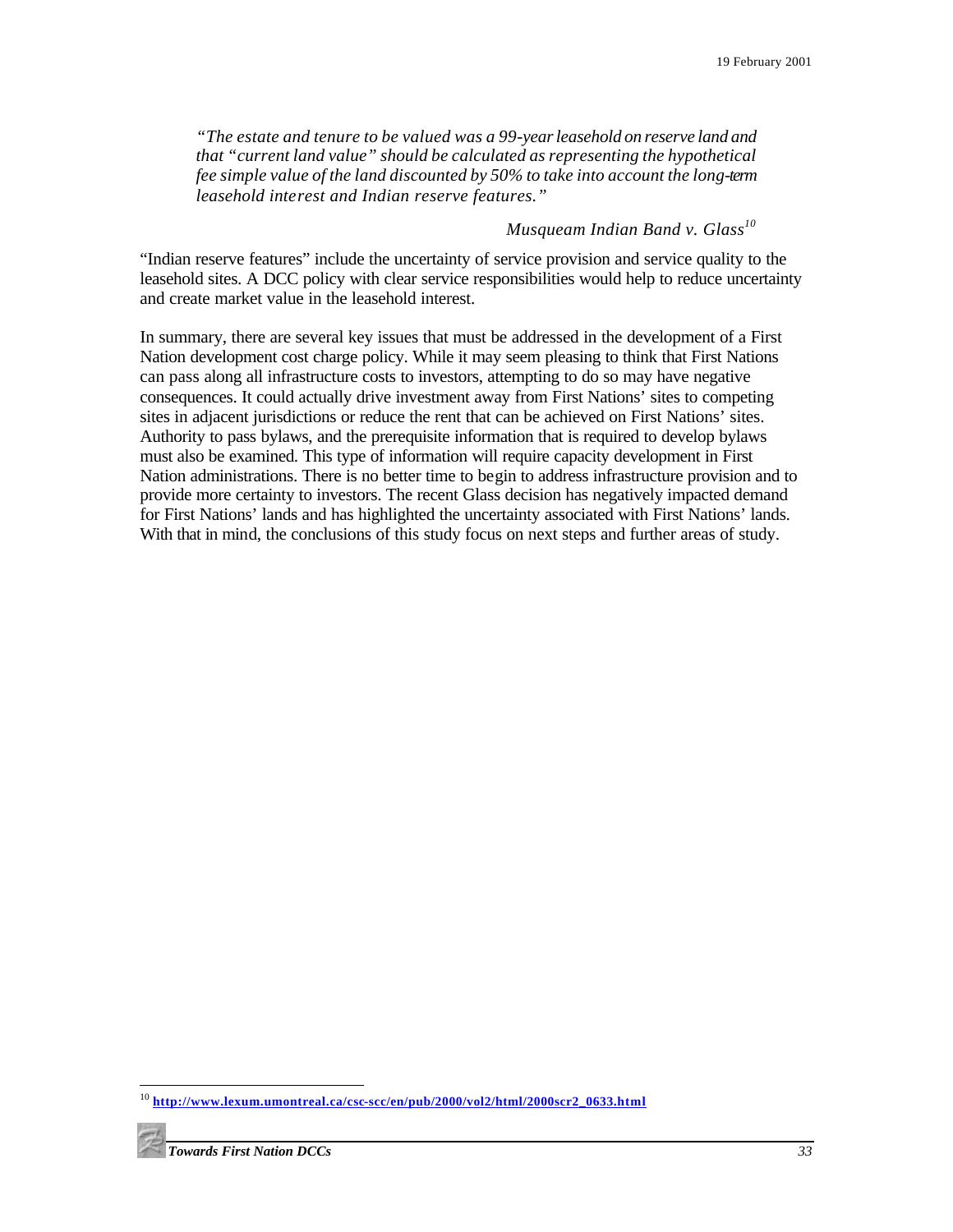# <span id="page-39-0"></span>**Next Steps and Recommendations**

The analysis preceding suggests that a carefully designed and monitored development cost charge policy has the potential to help finance infrastructure and lower the costs of doing business. Such a policy must have a direct link between the charge, the expenditure and the benefit. There must be transparency in expenditures and strict limitations with respect to infrastructure projects that are eligible to be funded with DCCs. Reserve funds must be set up to deal with the issue of depreciation and replacement of infrastructure.

With this in mind, the following workplan has been prepared to outline how such a policy might be developed and implemented. These steps have been written in workplan format and form the basis of an outline. Details concerning this outline require further elaboration.

#### **Phase 1: ITAB DCC Project Team Preparation**

| Select team leader                   | Define qualifications.                                                      |
|--------------------------------------|-----------------------------------------------------------------------------|
| Select team members                  | Define areas of expertise $\&$ specific capabilities<br>required.           |
| Train / educate the DCC project team | Policy and purpose of DCCs in general and<br>specifically to First Nations. |
|                                      | Establish common vision and goals for project.                              |

# **Phase 2: DCC Program Strategy Development**

Developing DCC policy should be an ongoing project. It needs a strategic plan to identify general objectives and establish performance goals.

# **Phase 3: Initiatives Identified From Strategy**

| <b>Identify Initiatives</b>                               | See 3A, 3B, 3C |
|-----------------------------------------------------------|----------------|
| Develop time frames and budgets                           |                |
| Assign tasks, roles & responsibilities to team<br>members |                |

# **Initiative 3A: Modify Legislative / Regulatory Environment**

| Evaluate feasibility of the First Nations consultation<br>outcomes within the existing legislative / regulatory<br>environment | An ongoing process, which could conclude after the<br>consultation in Phase 4, is completed. |
|--------------------------------------------------------------------------------------------------------------------------------|----------------------------------------------------------------------------------------------|
| Develop alternative regulatory structures if required.                                                                         |                                                                                              |
| Define strategies to implement preferred<br>alternatives.                                                                      |                                                                                              |
| Estimate time for required changes.                                                                                            |                                                                                              |
| Implement.                                                                                                                     |                                                                                              |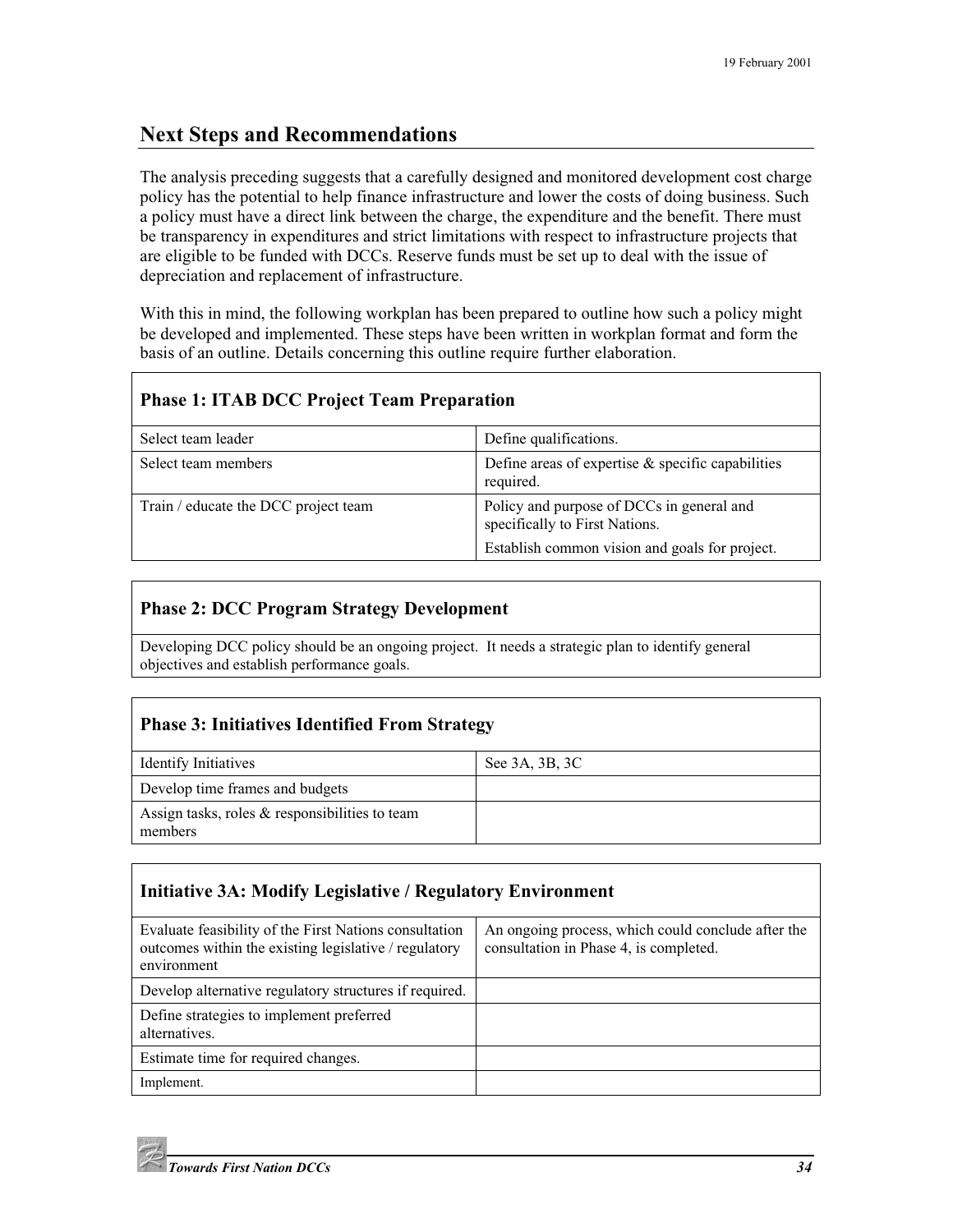# <span id="page-40-0"></span>**Initiative 3B: Contingencies To Address Resistance From Non-Native Community**

| Brainstorm to identify issues.                                          |  |
|-------------------------------------------------------------------------|--|
| Plan for professional communication and public<br>relations program.    |  |
| Ensure all team members are well versed in the<br>issues and responses. |  |

# **Initiative 3C: Community Readiness**

Before a First Nations community will be able to begin designing a DCC bylaw, there are a host of capabilities that must be developed and resources will have to be obtained.

Community Readiness For DCC Implementation: An assessment is needed of the community's background technical information requirements and plans to fill gaps

- Administrative Capacity
- Infrastructure Plan
- Economic Development Plan
- Official Community Plan
- Long Term Capital Plan or Capital Expenditure Plan
- Master Transportation Plan
- Master Drainage Plan
- Master Sewerage Plan
- Water Distribution Modeling Reports
- Parks master Plan
- Other sources of infrastructure finance
- Survey of neighboring jurisdictions' DCC rates and bylaws

On the basis of the technical information in the background reports and with suitable resolution of policy issues, a DCC program can be prepared.

| Develop programs to address deficiencies in all key |  |
|-----------------------------------------------------|--|
| community readiness areas.                          |  |

#### **Phase 4: Build Interest / Consensus In First Nation Communities**

| Define the process that will be used.                  |                                                                                                                                                                                                       |
|--------------------------------------------------------|-------------------------------------------------------------------------------------------------------------------------------------------------------------------------------------------------------|
| Define the logistics of the process.                   | Resources, personnel, time, budget, communication<br>content & method.                                                                                                                                |
| Develop the required materials and program<br>content. |                                                                                                                                                                                                       |
| Implement.                                             |                                                                                                                                                                                                       |
| Assess                                                 | What expectations emerged? Is demand for this<br>going to be high (meaning plans to slow it down<br>will be required), or low? Are there implications for<br>legislation (as per Initiative 3A)? etc. |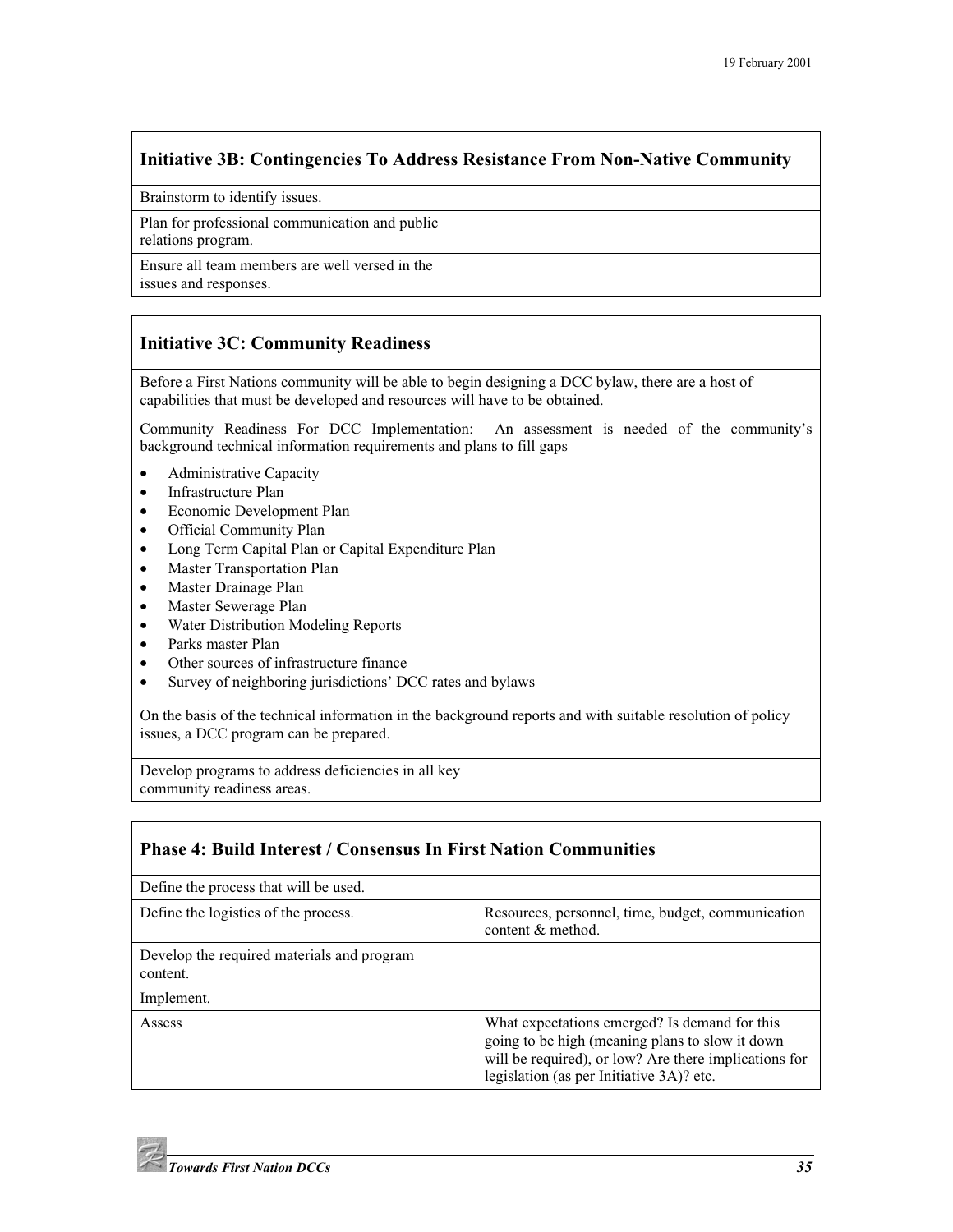<span id="page-41-0"></span>

| <b>Phase 5: Prototype Community Selection</b>                                                          |                                                                                                                                                                                                                                                                                |
|--------------------------------------------------------------------------------------------------------|--------------------------------------------------------------------------------------------------------------------------------------------------------------------------------------------------------------------------------------------------------------------------------|
| A typical strategy is to start small, perfect the process, and then move into full implementation.     |                                                                                                                                                                                                                                                                                |
| Develop the bylaw development administrative<br>processes.                                             | Application procedures and guidelines.<br>$\bullet$<br>Approval process.<br>$\bullet$<br>Appeal process.                                                                                                                                                                       |
|                                                                                                        | Success measurements.<br>Program review process.                                                                                                                                                                                                                               |
| Establish criteria for selecting communities with<br>high potential for successful DCC implementation. | Qualification procedures must clearly spell out<br>required resources and capabilities as well as an<br>assessment of the appropriateness of DCCs and the<br>readiness of the community. Major capabilities and<br>background requirements are illustrated in Initiative<br>3C |
| Identify, evaluate, and work only with those<br>communities possessing key success factors.            | Key Success Factors:<br>Community leaders express keen & informed<br>interest.<br>Community conditions favour growth and<br>$\bullet$<br>development.<br>Readiness factors (Initiative 3C) are developed<br>$\bullet$<br>$&$ /or the capability to develop them exists.        |
| Set a manageable number of prototype<br>communities.                                                   | Based on ITAB internal resources and/or externally<br>sourced expertise.<br>If demand exceeds capacity, set the prototype<br>qualification criteria higher.                                                                                                                    |
| Select prototype communities.                                                                          |                                                                                                                                                                                                                                                                                |

|  | <b>Phase 6: Prototype Community Implementation</b> |
|--|----------------------------------------------------|
|  |                                                    |

| Develop work plans for filling readiness<br>deficiencies.                              | From the evaluation of readiness requirements<br>(Initiative 3C) gaps in DCC development<br>requirements will be known.                                                                              |
|----------------------------------------------------------------------------------------|------------------------------------------------------------------------------------------------------------------------------------------------------------------------------------------------------|
|                                                                                        | Solutions will range from ITAB officials working<br>directly with communities, through training<br>initiatives (individual, group, customized,<br>standardized), through using external consultants. |
| Establish community administrative team, define<br>tasks, timelines, responsibilities. |                                                                                                                                                                                                      |
| Public consultation with relevant stakeholders.                                        | On and off reserve residents.<br>$\bullet$                                                                                                                                                           |
|                                                                                        | Existing or potential developers.                                                                                                                                                                    |
|                                                                                        | Neighboring communities.                                                                                                                                                                             |
| Develop DCC bylaw content.                                                             | As per process outlined in this report.                                                                                                                                                              |
| Complete bylaw development and approval process.                                       | As developed in Phase 5.                                                                                                                                                                             |
| Implement bylaw.                                                                       |                                                                                                                                                                                                      |
| Measure, evaluate, modify.                                                             | Ongoing                                                                                                                                                                                              |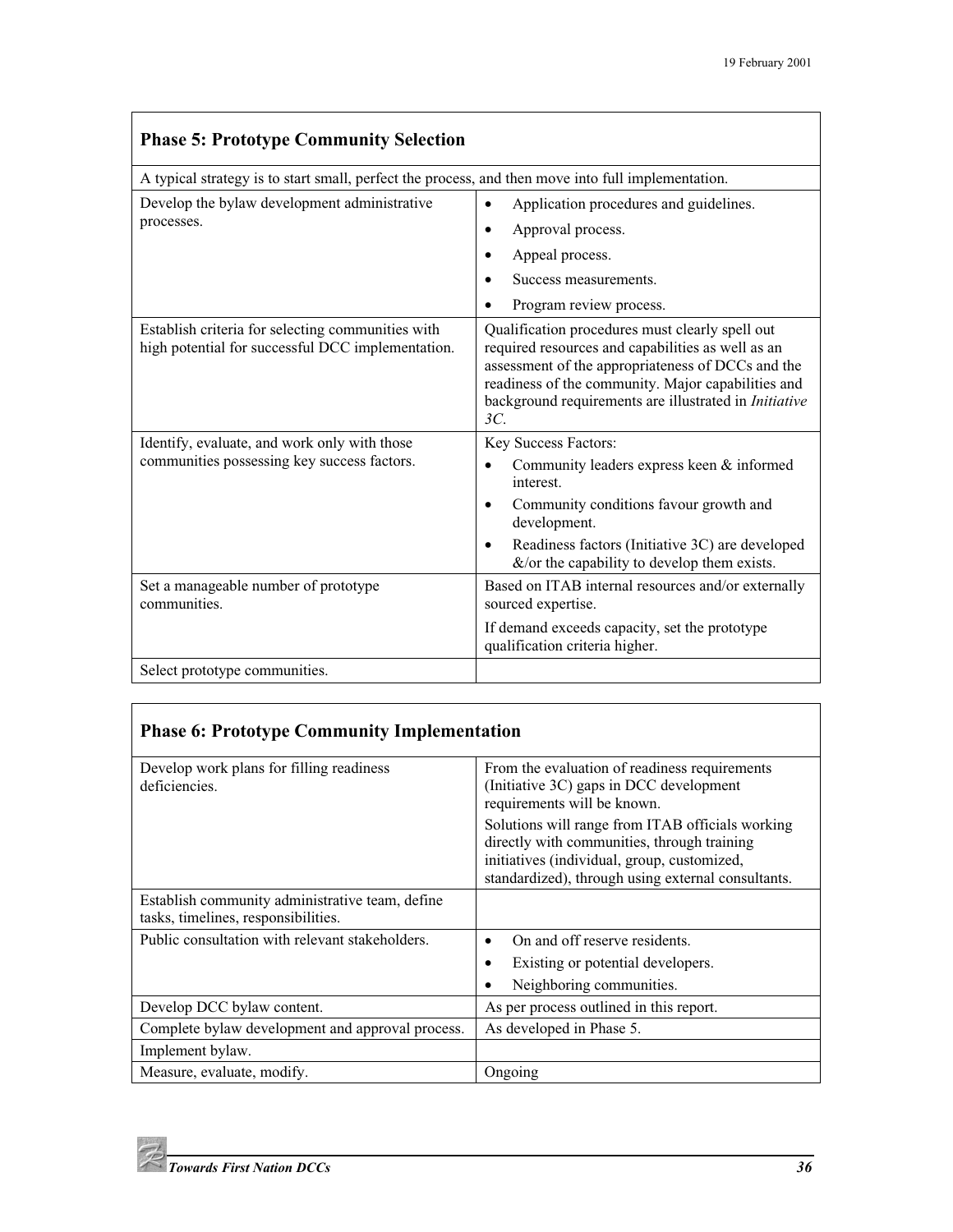| Document the prototype process.                                                                                                    | For learning. What worked or didn't work. What<br>should be changed for full-scale implementation?                                                                                                                                                                                 |
|------------------------------------------------------------------------------------------------------------------------------------|------------------------------------------------------------------------------------------------------------------------------------------------------------------------------------------------------------------------------------------------------------------------------------|
| Develop a best practices guide for First Nations.                                                                                  | Based on BC Guide?                                                                                                                                                                                                                                                                 |
| Finalize all administrative procedures.                                                                                            |                                                                                                                                                                                                                                                                                    |
| Estimate the community flow rate.                                                                                                  | There will be clear stages of DCC bylaw<br>development within communities will be at any<br>point in time. An estimate of the number of<br>communities that will be at each stage is important<br>in determining the amount of resources that will be<br>required to support them. |
| Determine the scope and scale of community<br>support resources required. Determine how and<br>where the resources will come from. |                                                                                                                                                                                                                                                                                    |

# <span id="page-42-0"></span>**Phase 7: Evaluate Pilot, make adjustments, and prepare for full roll out**

| <b>Phase 8: Full Roll Out</b>     |  |
|-----------------------------------|--|
| Implement.                        |  |
| Monitor, measure, assess, revise. |  |

#### **Next steps**

As identified in phases 1-3, the Indian Taxation Advisory Board should begin by establishing a project team that will begin the policy development. This will require an investigation into the work has to be done to modify the existing legislative and regulatory environment to permit First Nations to pass DCC bylaws. Part of this work may be conducted in the next several months as the ITAB is transformed into the First Nation Tax Commission.

In terms of selecting individual First Nations to be pilot communities, Initiative 3C shows that a number of capabilities will have to be developed in each individual community before a DCC policy can be implemented. Some of this work is consistent with a research proposal that has recently been submitted titled, "Clearing the Hurdles – First Nations Investment Facilitation Pilot Projects." Components of this study include:

- Development of criteria for selecting pilot communities.
- Establishment of protocol for working with a pilot community.
- Research to identify what information (for example economic plan) is required by the community before it can implement a DCC policy.
- A work plan to create missing information.
- The work plan will be implemented and finally an evaluation report will be written.

This methodology will be useful for selecting pilot communities for DCC policy implementation.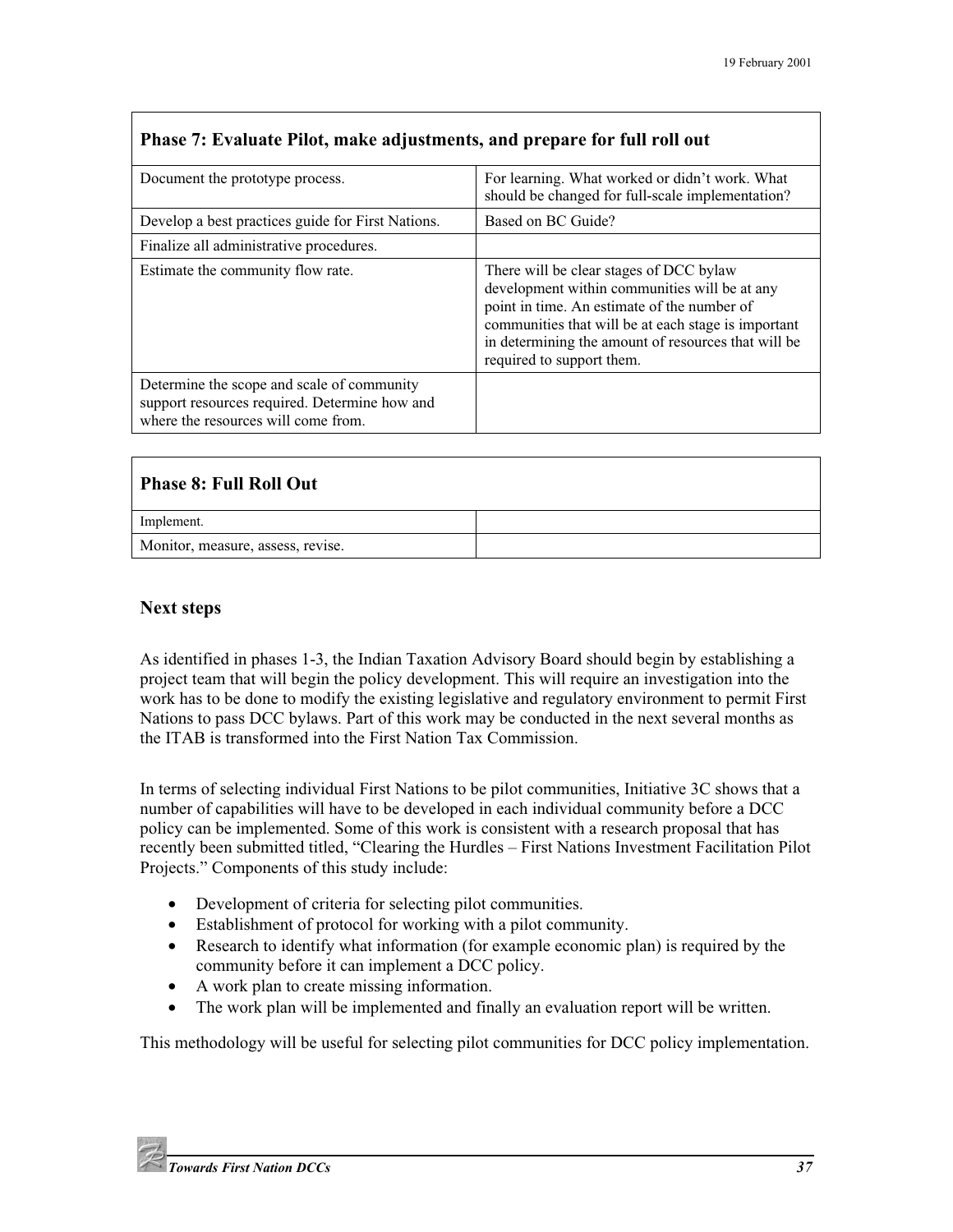#### <span id="page-43-0"></span>**Work Plan**



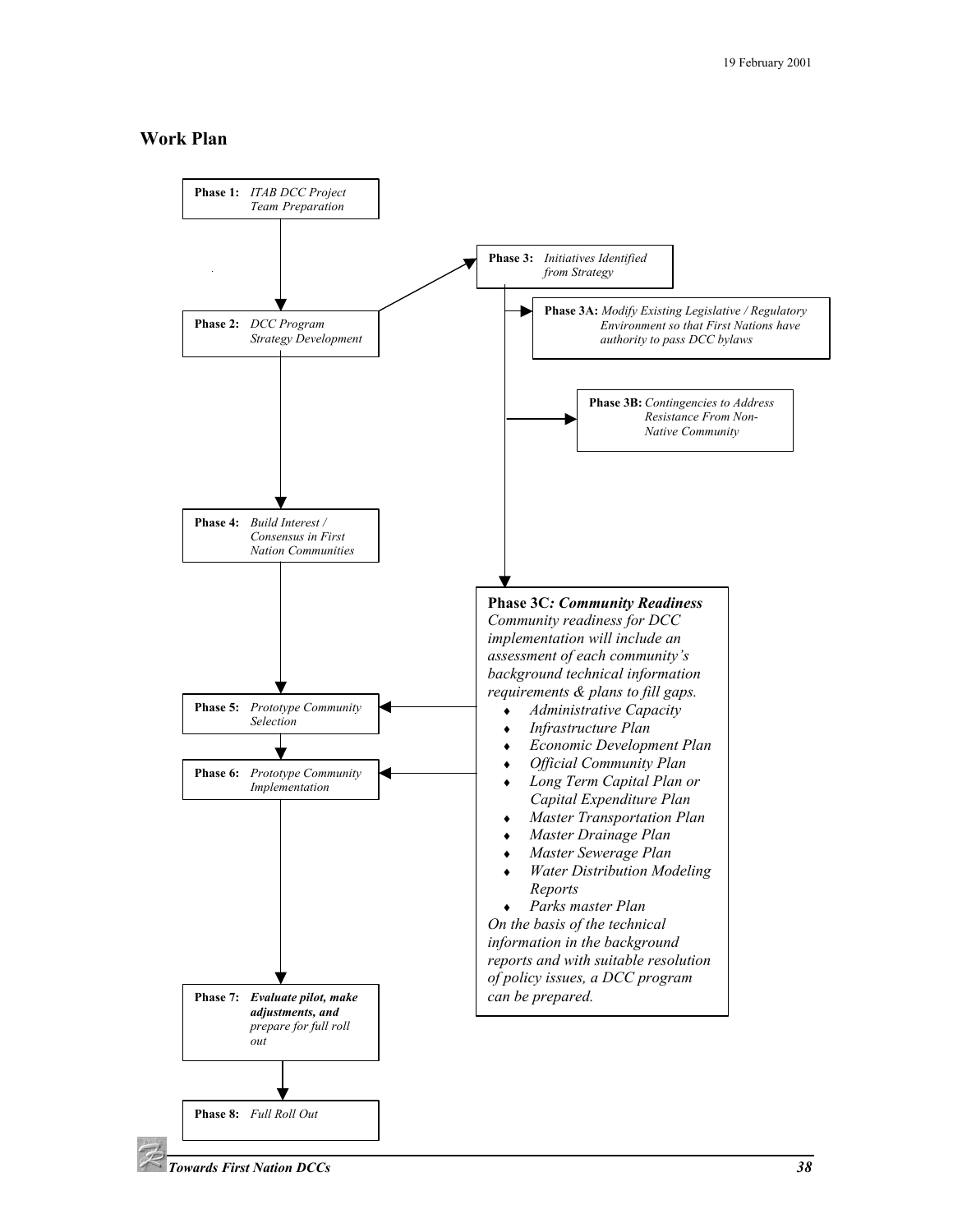# <span id="page-44-0"></span>**Appendix A: Signatories to the Land Management Act**

The following is a list of the First Nations that signed the *Framework Agreement on First Nation Land Management* and can take up the option of land management under the *Framework Agreement*:

| <b>British Columbia</b> |                 |  |
|-------------------------|-----------------|--|
| Squamish                | Lheidli T'enneh |  |
| Musqueam                | N'Quatqua       |  |
| Westbank                |                 |  |

| <b>Alberta</b> |
|----------------|
| Siksika        |
|                |

| <b>Saskatchewan</b> |           |
|---------------------|-----------|
| Muskody             | Cowessess |

| <b>Manitoba</b> |  |
|-----------------|--|
| Opaskwayak Cree |  |

| Ontario                      |                               |  |
|------------------------------|-------------------------------|--|
| Chippewas of Georgina Island | Mississaugas of Scugog Island |  |
| Chippewas of Mnjikaning      | Nipissing                     |  |

#### **New Brunswick**

Saint Mary's

For more information about the Framework Agreement on First Nation Land Management please visit the following web site: <http://www.fafnlm.com>

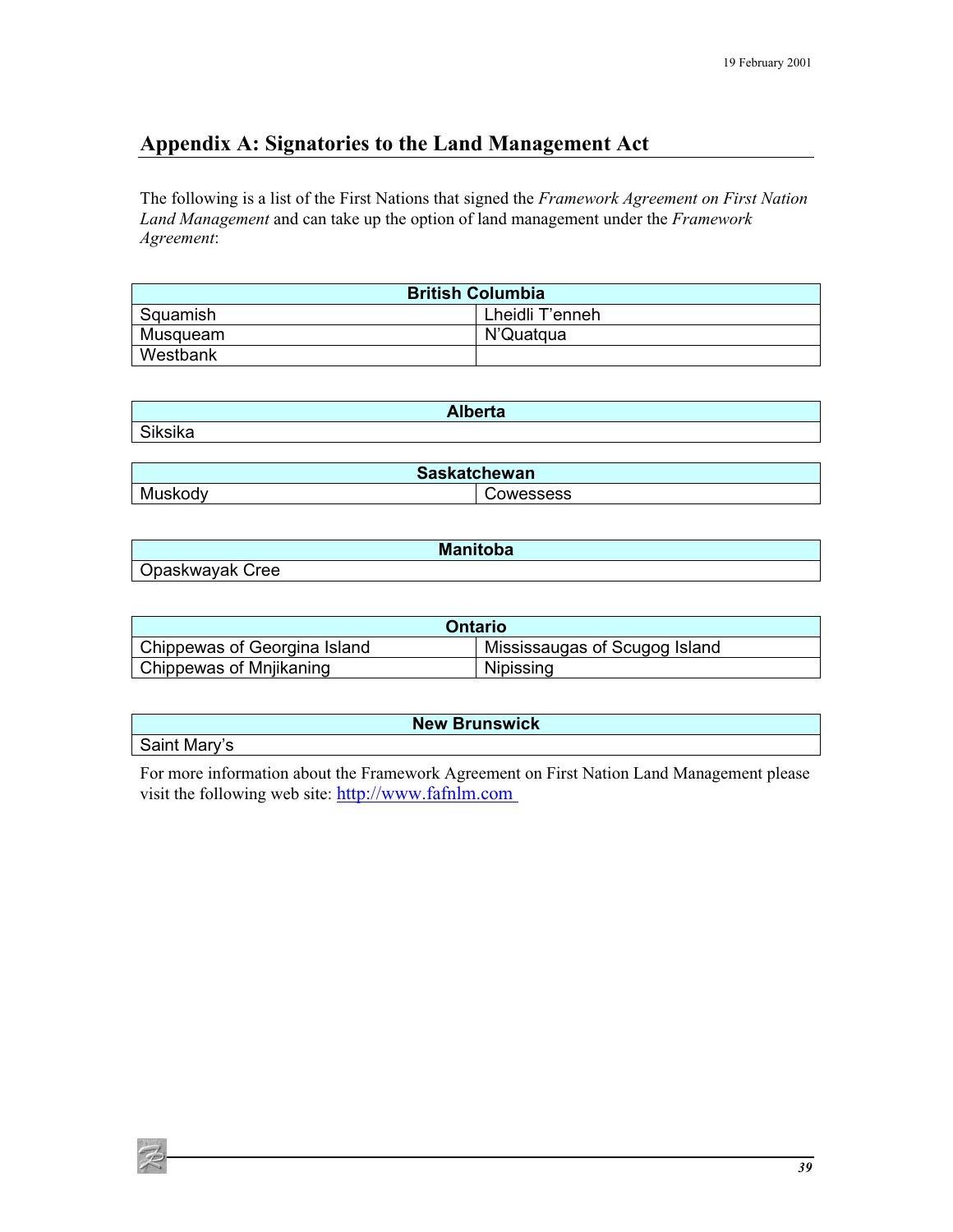# <span id="page-45-0"></span>**Appendix B – Members of the First Nation Finance Authority**

As of 1999 the following First Nations or First Nation organizations were members of the First Nation Finance Authority (FNFA).

| <b>British Columbia</b>                        |                                |  |
|------------------------------------------------|--------------------------------|--|
| Adams Lake Indian Band                         | Chawathil Indian Band          |  |
| Ch-Ihl-Kway-Uhk Tribe Society                  | Columbia Lake First Nation     |  |
| <b>Greater Massett Development Corporation</b> | Kamloops Indian Band           |  |
| Kwakiutl Laich-Kwil-Tach Nations Treaty        | Kwaw Kwaw a Pilt Band Taxation |  |
| Society                                        |                                |  |
| Lower Kootenay Band                            | Matsqui Band Taxation          |  |
| <b>Matsqui First Nation</b>                    | <b>Namgis First Nation</b>     |  |
| <b>Millbrook First Nation</b>                  | Old Massett Village Council    |  |
| Seabird Island Indian Band                     | <b>Skowkale Band Taxation</b>  |  |
| <b>Sliammon Taxation Authority</b>             | Songhees Indian Band           |  |
| Songhees Indiand Band & Esquimalt First        | <b>Squiala First Nation</b>    |  |
| <b>Nation Trust</b>                            |                                |  |
| St. Mary's Band                                | Sto:lo Nation Investment       |  |
| Te'Mexw Treaty Association                     | <b>Tsawout First Nation</b>    |  |
| <b>Tsawwassen First Nation</b>                 | <b>Tzeachten Band Taxation</b> |  |
| <b>Tzeachten First Nation</b>                  | <b>Westbank First Nation</b>   |  |
| <b>Westbank First Nation Taxation</b>          |                                |  |

For more information on the FNFA, please contact Deanna Hamilton, Executive Director at:

First Nations Finance Authority 101-515 Highway 97 South Kelowna, BC V1Z 3J2 Tel: (250) 769-2404 Fax: (250) 769-2401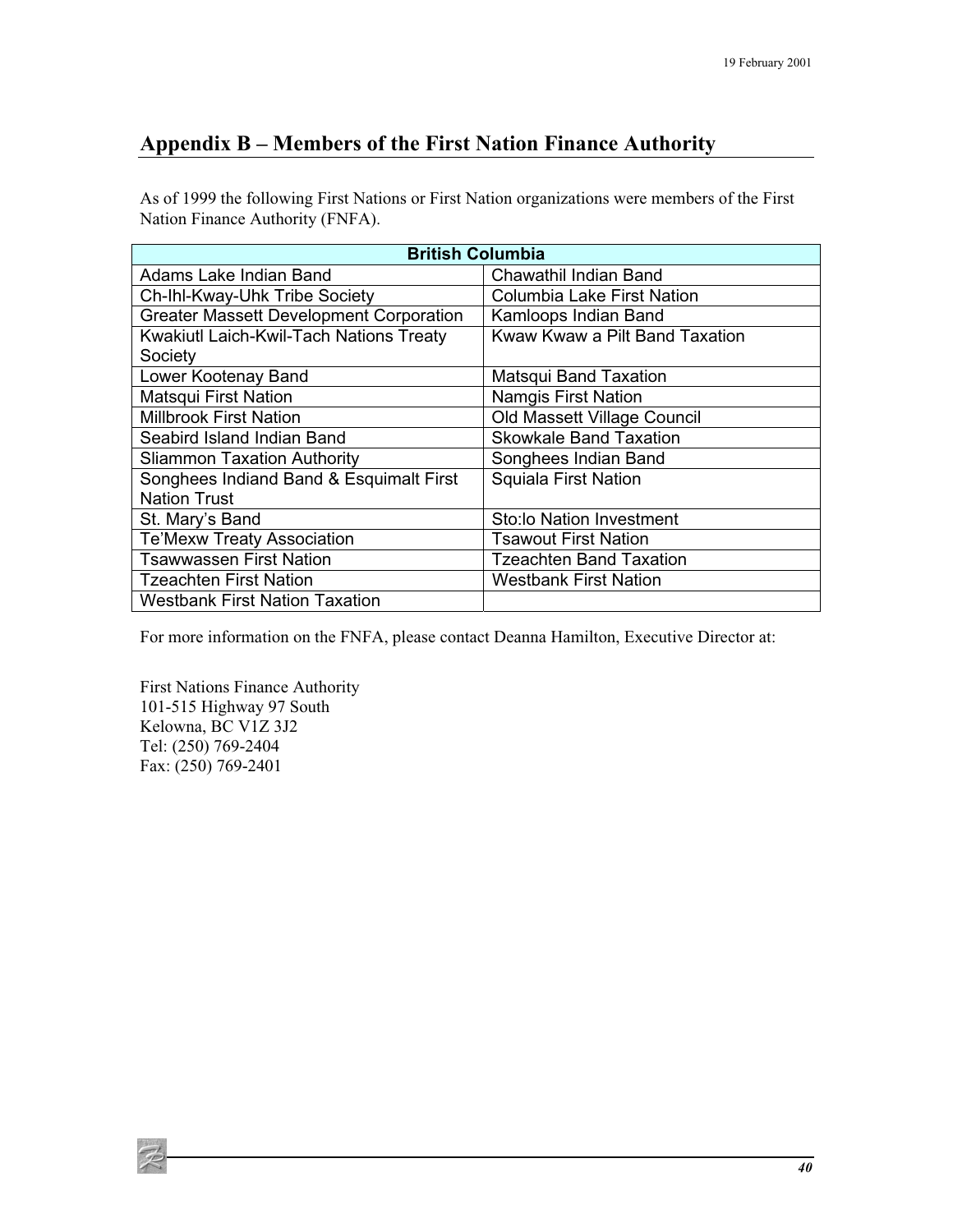# <span id="page-46-0"></span>**Appendix C – Property Tax Collecting First Nations**

The following First Nations are listed on the Indian Taxation Advisory Board web site [\(www.itab.org\) a](www.itab.ca)s property tax collecting First Nations.

| <b>British Columbia</b>           |                               |
|-----------------------------------|-------------------------------|
| Adams Lake Band                   | Kanaka Bar Indian Band        |
| <b>Ashcroft Indian Band</b>       | Kwaw Kwaw Apilt Indian Band   |
| Bonaparte Indian Band             | Lakahahmen Indian Band        |
| Boothroyd Indian Band             | Lheidli T'enneh Nation Band   |
| <b>Burns Lake Indian Band</b>     | <b>Lillooet Indian Band</b>   |
| Chawathil Indian Band             | Little Shuswap Band           |
| <b>Cheam Indian Band</b>          | Lower Kootenay Indian Band    |
| <b>Coldwater Indian Band</b>      | Lower Nicola Indian Band      |
| Columbia Lake Indian Band         | Lower Similkameen Indian Band |
| Cook's Ferry Indian Band          | Matsqui Indian Band           |
| Cowichan Indian Band              | McLeod Lake Indian Band       |
| Fort Nelson Indian Band           | Musqueam Indian Band          |
| Kamloops Indian Band              | Nadleh Whut'en Indian Band    |
| Nak'azdli Indian Band             | Nanaimo Indian Band           |
| Neskonlith Indian Band            | Nicomen Indian Band           |
| Osoyoos Indian Band               | <b>Pavillion Indian Band</b>  |
| Seabird Island Indian Band        | Shuswap Indian Band           |
| Siska Indian Band                 | Skeetchestn Indian Band       |
| Skowkale Indian Band              | Skuppah Indian Band           |
| Sliammon Indian Band              | Soda Creek Indian Band        |
| Songhees Indian Band              | Spuzzum Indian Band           |
| Squamish Indian Band              | St. Mary's Indian Band        |
| Tla-o-qui-aht First Nation        | Tl'azt'en Nation              |
| <b>Tobacco Plains Indian Band</b> | <b>Tsawout Indian Band</b>    |
| Tsawwassen Indian Band            | <b>Tseil Waututh Nation</b>   |
| <b>Tzeachten Indian Band</b>      | Upper Similkameen Indian Band |
| <b>Westbank Indian Band</b>       | <b>Whispering Pines Bands</b> |

*Figure 1 - Property Tax Collecting First Nations - Source: [www.itab.org](www.itab.ca)*

| <b>Alberta</b>                    |                                    |
|-----------------------------------|------------------------------------|
| Alexander Indian Band             | Enoch Cree Nation #44              |
| <b>Fort McMurray First Nation</b> | <b>Mikisew Cree First Nation</b>   |
| Paul Indian Band                  | Siksika Nation Band                |
| <b>Stoney Tribal Council</b>      | Sturgeon Lake Indian Band          |
| <b>Tsuu Tina Nation</b>           | <b>Whitefish Lake First Nation</b> |

| <b>Saskatchewan</b>     |                                 |
|-------------------------|---------------------------------|
| Muskeg Lake Indian Band | <b>White Bear First Nations</b> |

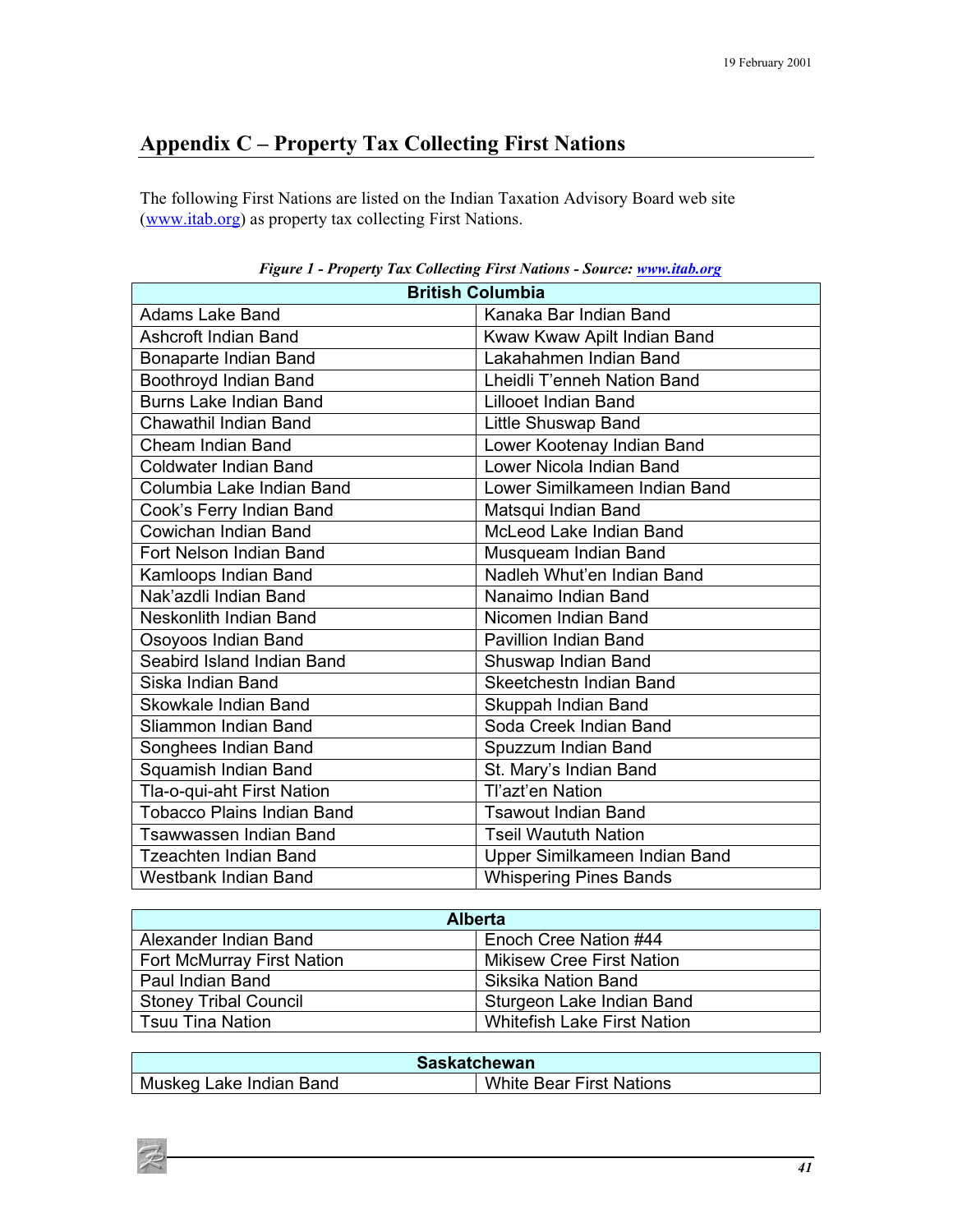| <b>Manitoba</b>              |                         |
|------------------------------|-------------------------|
| <b>Fairford First Nation</b> | Opaskwayak First Nation |

| <b>Ontario</b>                           |                                           |  |
|------------------------------------------|-------------------------------------------|--|
| <b>Beausoleil First Nation</b>           | Chippewas of Georgina Island First Nation |  |
| Chippewas of the Kettle and Stoney Point | Chippewas of Mnjikaning First Nation      |  |
| Indian Band                              |                                           |  |
| Fort Severn Indian Band                  | Kasabonika Lake First Nation              |  |
| <b>Serpent River First Nation</b>        | <b>Westbay First Nation</b>               |  |
| <b>Whitefish Lake First Nation</b>       |                                           |  |

| Quebec                                |  |
|---------------------------------------|--|
| Innu Takuaikan Uashat mak Mani-Utenam |  |

| <b>Nova Scotia</b>            |               |
|-------------------------------|---------------|
| <b>Millbrook First Nation</b> | Eskasoni Band |